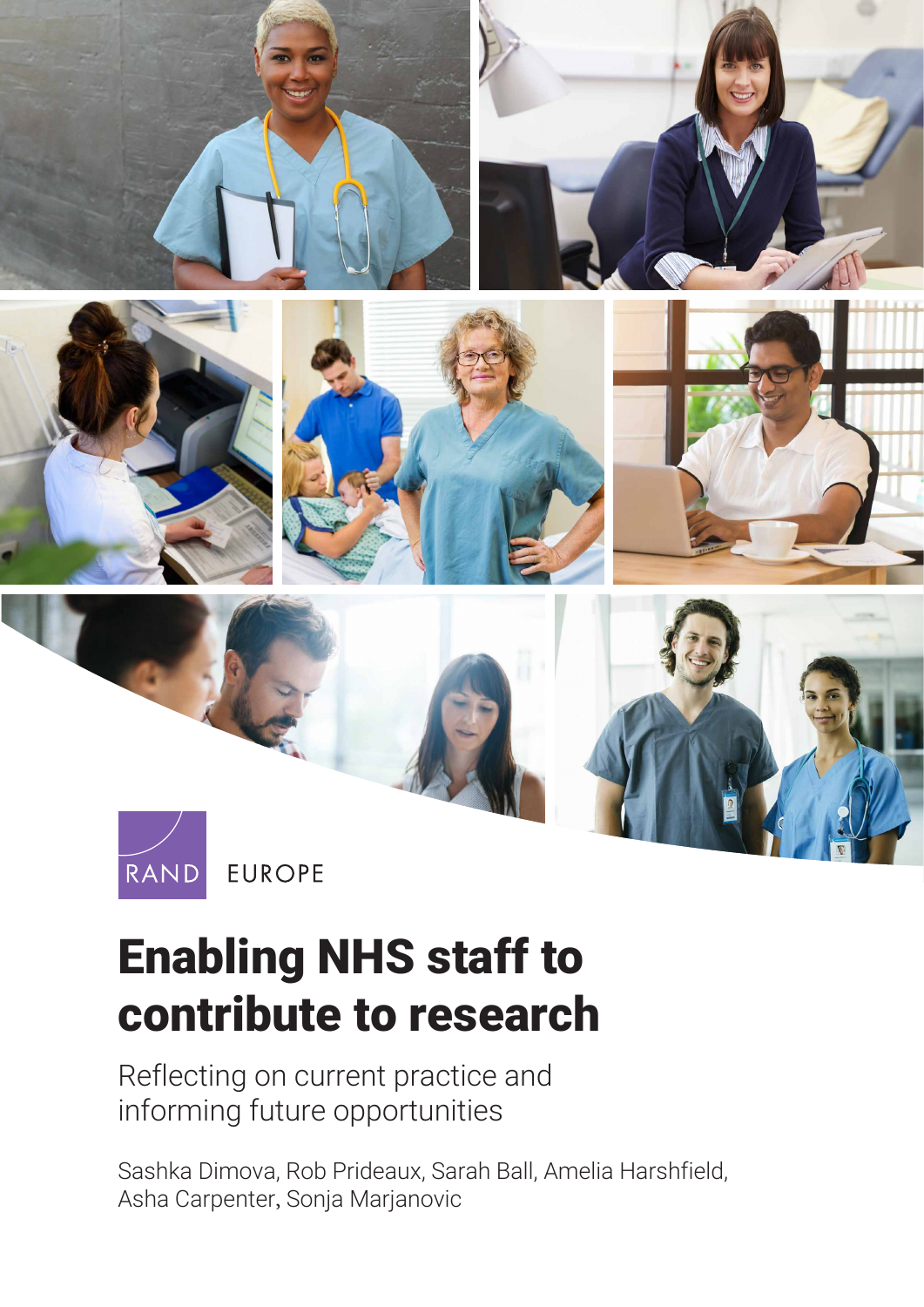## THIS.Institute The Healthcare

This research was commissioned by The Healthcare Improvement Studies Institute (THIS Institute)

[www.thisinstitute.cam.ac.uk](http://www.thisinstitute.cam.ac.uk)

For more information on this publication, visit [www.rand.org/t/RR2679](http://www.rand.org/t/RR2679)

Published by the RAND Corporation, Santa Monica, Calif., and Cambridge, UK

© Copyright 2018 RAND Corporation

RAND® is a registered trademark.

RAND Europe is a not-for-profit research organisation that helps to improve policy and decision making through research and analysis. RAND's publications do not necessarily reflect the opinions of its research clients and sponsors.

#### Limited Print and Electronic Distribution Rights

This document and trademark(s) contained herein are protected by law. This representation of RAND intellectual property is provided for noncommercial use only. Unauthorized posting of this publication online is prohibited. Permission is given to duplicate this document for personal use only, as long as it is unaltered and complete. Permission is required from RAND to reproduce, or reuse in another form, any of its research documents for commercial use. For information on reprint and linking permissions, please visit [www.rand.org/pubs/permissions](http://www.rand.org/pubs/permissions).

#### Support RAND

Make a tax-deductible charitable contribution at [www.rand.org/giving/contribute](http://www.rand.org/giving/contribute)

[www.rand.org](http://www.rand.org)

[www.randeurope.org](http://www.randeurope.org)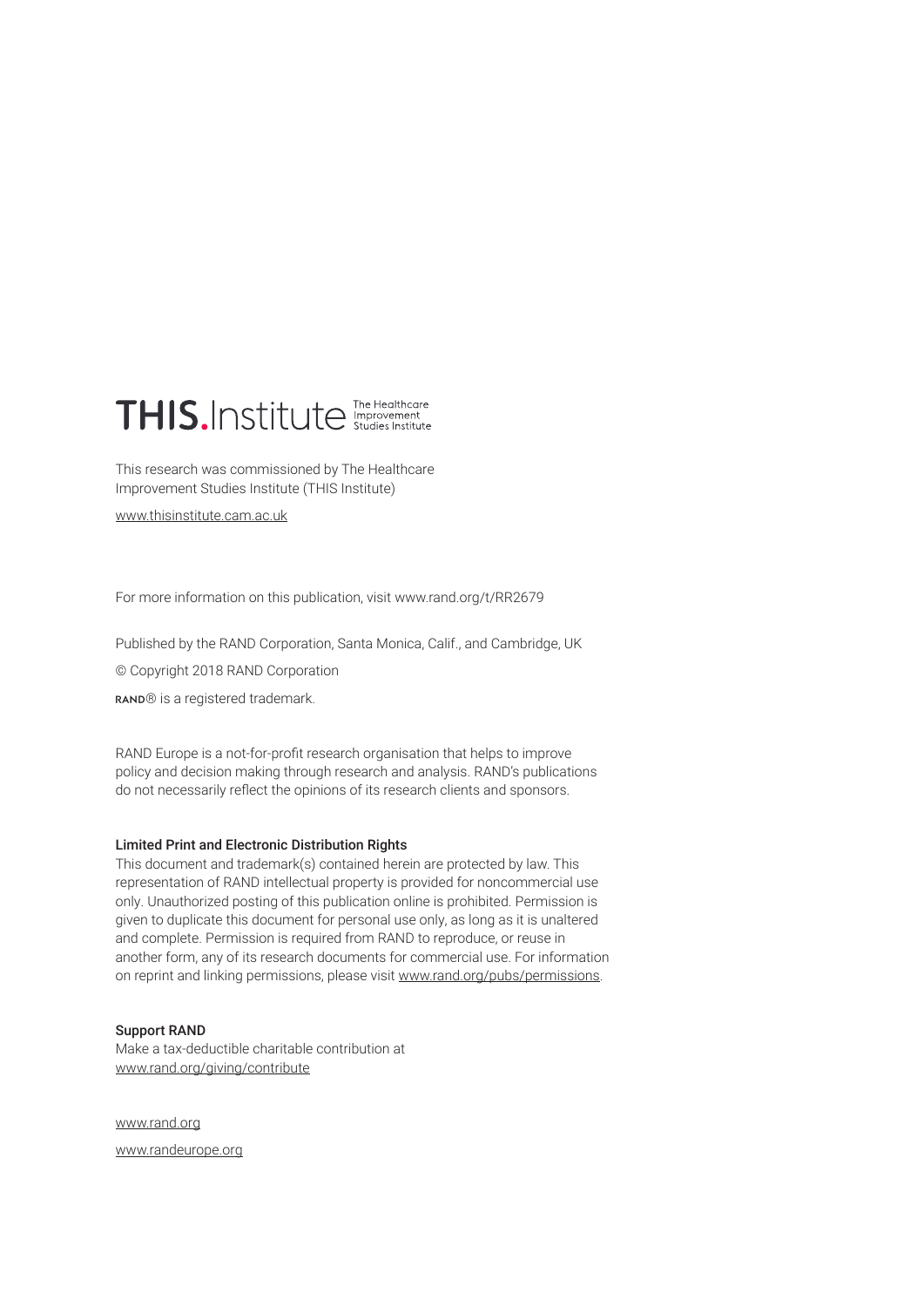## Preface

RAND Europe was commissioned by The Healthcare Improvement Studies (THIS) Institute at the University of Cambridge to conduct a rapid review of the evidence base on NHS staff involvement with research. The report considers what motivates NHS staff to contribute to research, how their involvement can be enabled and rewarded, what challenges will need to be addressed and what we know about the impact of NHS staff involvement. The report should be of relevance to THIS Institute and to other organisations aiming to develop effective strategies for health workforce involvement with research.

A diverse set of funding bodies and professional organisations support clinical academic career pathways and research fellowships for healthcare professionals, and contribute to research capacity building through medical education. These organisations make an important contribution to research capacity in the health system in the United Kingdom. However, clinical academic models of engagement are not the focus of this report. Rather, the report focuses on understanding how the capacity of a much wider NHS workforce to contribute to research can be mobilised effectively – outside of the boundaries of clinical academic models or fellowship arrangements.

The report is structured as follows:

- Section 1 provides background and context to the research and outlines the research aims, study design and methods.
- Section 2 profiles the literature reviewed for this research.
- Section 3 considers what motivates NHS staff to contribute to research.
- Section 4 discusses how NHS staff contribute, considering a diverse range of approaches and types of involvement.
- Section 5 considers how NHS staff contributions can best be enabled.
- Section 6 overviews key challenges and barriers.
- Section 7 reflects on the impacts of NHS staff involvement with research.
- Section 8 draws on the learning to set out some action areas for THIS Institute and other organisations to consider as they develop strategies for engaging with the NHS workforce.
- Appendices: Appendix A provides casebased examples of NHS staff involvement in research, illustrating key insights from our review in practice. Appendix B provides further detail on the study methodology.

RAND Europe is a not-for-profit policy research organisation which aims to improve policy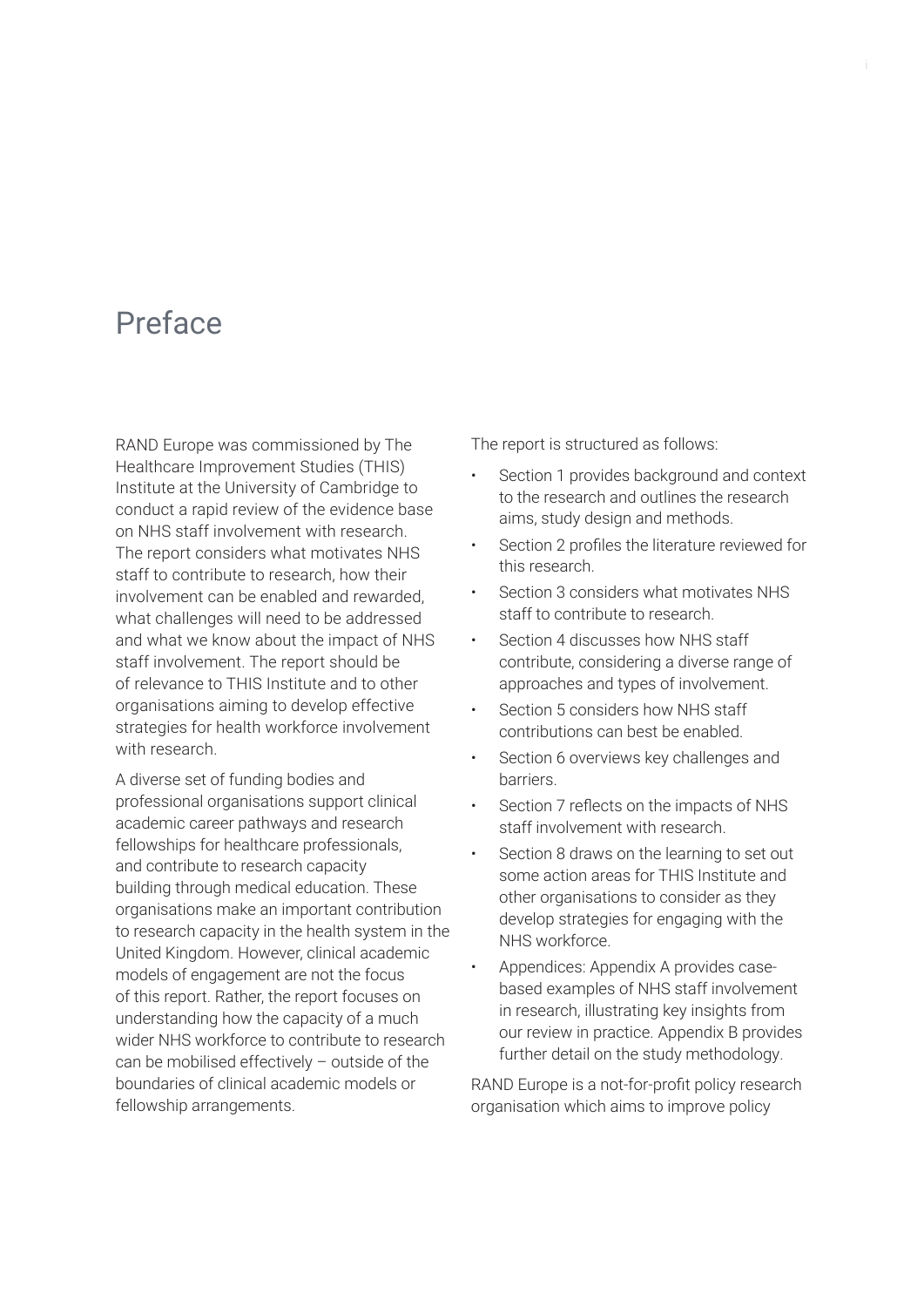and decision making through research and analysis. For more information about this document, please contact Dr Sonja Marjanovic (senior and corresponding author):

Dr Sonja Marjanovic Senior Research Leader RAND Europe [smarjano@rand.org](mailto:smarjano@rand.org) +44 (0)1223 353329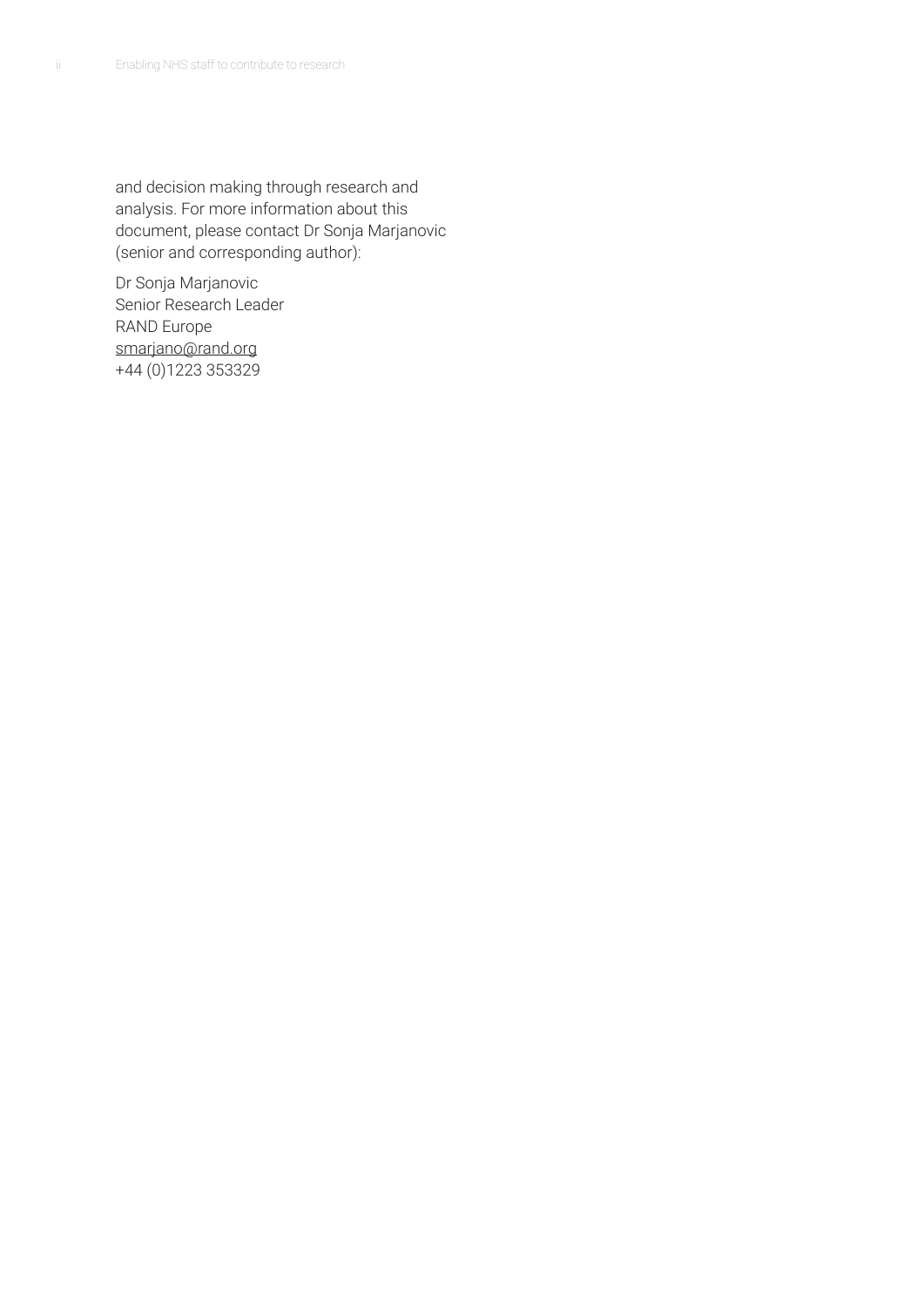## Summary

#### **This report aims to contribute to the evidence base on how to effectively engage NHS staff in research**

RAND Europe was commissioned by The Healthcare Improvement Studies (THIS) Institute to conduct a rapid review of the evidence base on engaging NHS staff in healthcare research. The review aims to help inform THIS Institute's efforts to establish and implement an effective strategy for engaging staff across the NHS with its research activities. The report will also be useful for other organisations and initiatives seeking to engage NHS staff in research.

The report is focused on a diverse NHS workforce that is directly or indirectly involved with care delivery, including individuals in clinical, managerial, administrative and support roles. The terms NHS staff, healthcare professionals and NHS workforce are used interchangeably throughout this report.

Staff across the NHS have important expertise to contribute to healthcare research. However, they also face competing demands on their time, not least delivering patient care. Any efforts to mobilise wide-scale NHS workforce engagement with improvement research need to understand what motivates staff to engage with research; to consider staff constraints; and to establish practical and rewarding

mechanisms for harnessing their expertise, commitment to high-quality and safe patient care, and interest in evidence-based practice.

This review is primarily concerned with *active* NHS staff engagement in healthcare research, for example in helping shape research questions or priorities, rather than considering NHS staff as study participants. Further, while many organisations make an important contribution to research capacity in the health system through clinical academic posts and research fellowships, this review outlines how the capacity of a *wider* NHS workforce can be mobilised effectively and through innovative channels.

Based on a rapid evidence assessment and interviews with experts, this report examines why and how NHS staff contribute to research, associated engagement challenges and potential enabling mechanisms. The report also summarises the evidence on the impact of NHS staff engagement on research processes and outcomes. Based on these insights, we provide a series of recommendations for THIS Institute and other organisations to consider, when developing strategies for engaging healthcare professionals in research.

Throughout our report, we use the words involvement and engagement interchangeably, reflecting the general practice in the literature. However, we recognise the need for the terminology related to NHS staff contributions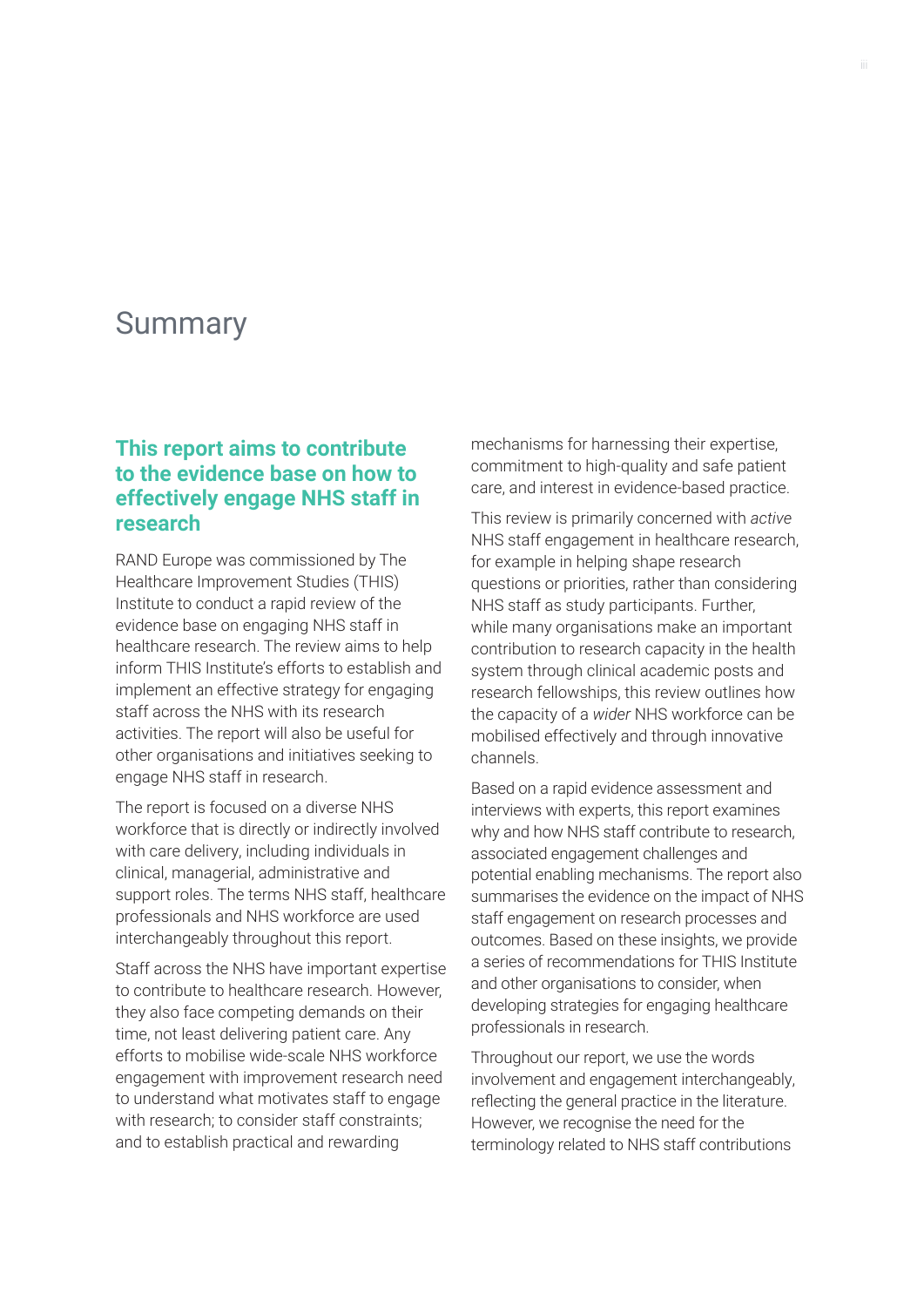to research to be clarified in the wider knowledge base.

#### **Why do NHS staff engage with research?**

NHS staff choose to engage with research for a variety of reasons, including: (i) personal interest in a research or evaluation topic; (ii) cultural expectations in some clinical disciplines that involvement in research is part of the job; (iii) a belief that research and evidence can improve the quality and safety of healthcare, patient experience and patient outcomes; (iv) a positive prior experience with research; and (v) prospects for career development, as well as reputational or financial benefits.

#### **How do NHS staff engage with research?**

NHS staff can contribute to research in a variety of ways. These include: (i) *consultationbased* involvement, where health professionals respond to requests for their views or for advice on various research issues; (ii) *directly working with research teams*, for example in advisory board roles or as members of clinical research networks; and (iii) as *members of a research team*, for example as co-researchers or members of project steering committees.

#### **What are the challenges to NHS staff involvement in research and how can they be addressed so that contributions are effectively enabled and rewarded?**

While there are a range of challenges to effective NHS staff engagement with research, there is an evolving evidence base on enabling mechanisms and rewards that could be pursued. The key enablers and

challenges discussed in the literature and emphasised by the experts consulted for this research are overviewed in Table 1. The rewards for engagement that matter most to NHS staff include career progression and professional development opportunities related to learning new skills, recognition in professional communities and reputational awards, and seeing the impact of their research contributions on clinical practice.

#### **What is the impact of engaging NHS staff in healthcare research?**

Evidence on the impact of engaging NHS staff in research is scarce, with more focus on the potential benefits of engagement rather than systematically evaluating impact. However, there is widespread acknowledgement of a diverse range of potential benefits. One such benefit is *impact on research studies*. This includes impacts on identifying research priorities, on the quality and relevance of study designs for the health service and patients, on enabling participant recruitment, on helping implement studies in healthcare provider contexts, and on influential communications and dissemination of research findings. Another benefit is *impact on the wider research system*, for example through attracting funding for research and increasing the willingness of colleagues to engage with research. There is also potential for healthcare professionals engaged with research to *influence clinical practice*, for example through spreading knowledge about evidence-based practices and promoting the uptake of evidence. Finally, engagement with research can also have a *personal impact* on individuals, for example through the development of new skills, professional development and career progression.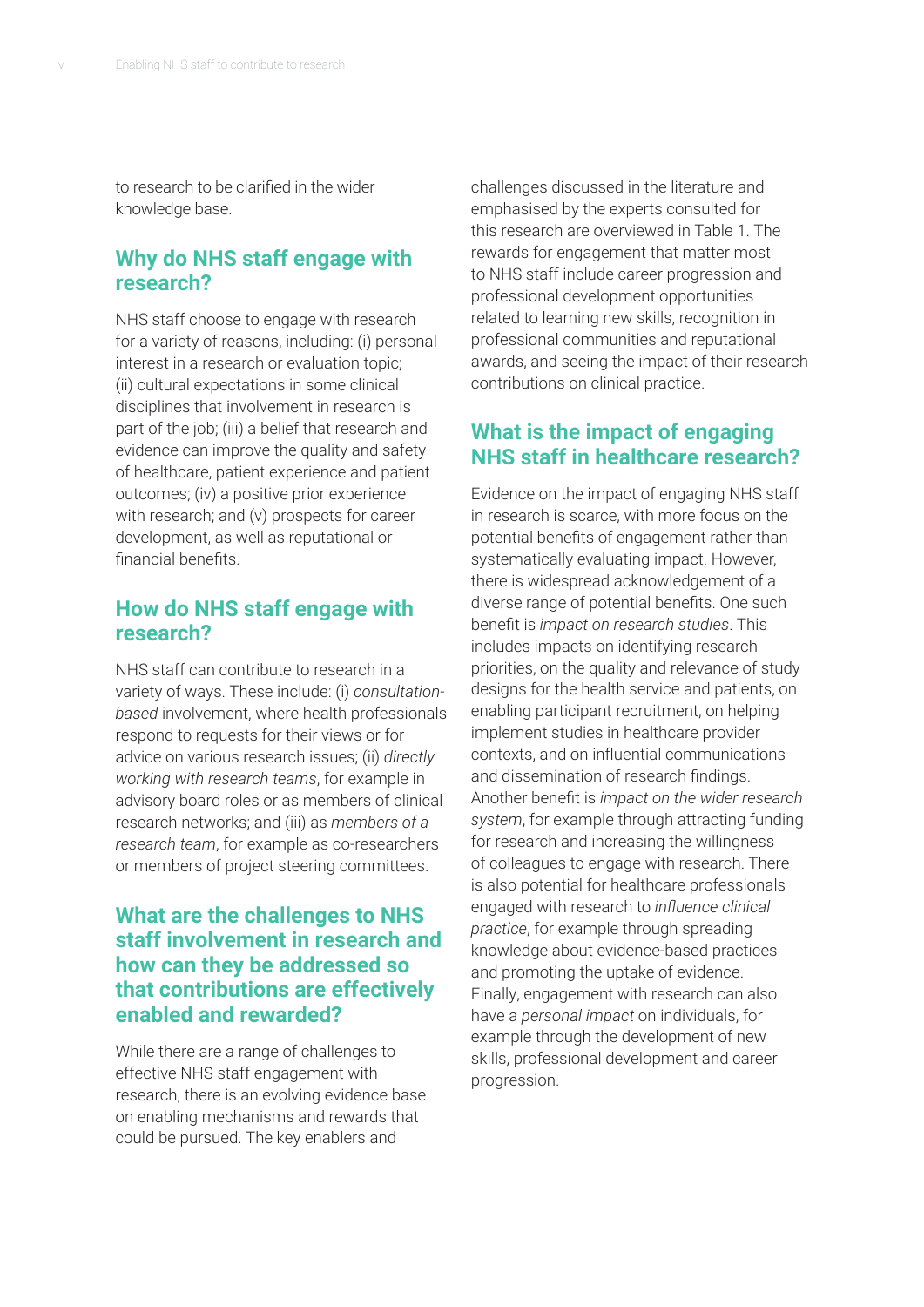| <b>Driver of</b><br>effective<br>involvement                                  | <b>Challenges</b>                                                                                                                                                                                                                                                                                                                                                                                                                                                                                                                                                                                                                                   | <b>Enablers</b>                                                                                                                                                                                                                                                                                                                                                                                                                                                                                                                                                                                                                                                                                                                |
|-------------------------------------------------------------------------------|-----------------------------------------------------------------------------------------------------------------------------------------------------------------------------------------------------------------------------------------------------------------------------------------------------------------------------------------------------------------------------------------------------------------------------------------------------------------------------------------------------------------------------------------------------------------------------------------------------------------------------------------------------|--------------------------------------------------------------------------------------------------------------------------------------------------------------------------------------------------------------------------------------------------------------------------------------------------------------------------------------------------------------------------------------------------------------------------------------------------------------------------------------------------------------------------------------------------------------------------------------------------------------------------------------------------------------------------------------------------------------------------------|
| Governance,<br>management<br>and<br>infrastructure                            | • Lack of sufficient funding for research<br>and/or a lack of awareness about how<br>to access it.<br>• A weak or opaque governance and<br>management infrastructure (e.g.<br>an unclear, inadequate or unwieldy<br>bureaucracy for research and<br>development (R&D) approvals can<br>inhibit research applications).<br>• A failure to recognise research<br>contributions in job plans, appraisal<br>systems and career pathways.<br>• Lack of clear leadership and definition<br>of roles for NHS staff within research<br>projects.<br>• Absence of information-sharing about<br>research opportunities.                                       | • Formal roles such as the appointment<br>of research champions in provider<br>organisations.<br>• Clear guidelines and procedures for<br>developing and implementing research to<br>assist NHS staff.<br>• Well-designed time-management systems<br>that recognise research activities of NHS<br>staff.<br>• Financial recognition through pay<br>progression.<br>• Mechanisms for awareness-raising about<br>opportunities for involvement in research and<br>how NHS staff can engage.<br>• Accessible funding for research.<br>• An enabling research infrastructure<br>(equipment, facilities, information<br>infrastructure).<br>• Organisational practices which free up time<br>and headspace to engage with research. |
| Individual and<br>organisational<br>capacity to<br>be involved in<br>research | • Lack of knowledge and skills needed to<br>do research.<br>• Lack of access to relevant training.<br>• Lack of dedicated time to be involved in<br>research.                                                                                                                                                                                                                                                                                                                                                                                                                                                                                       | • Integration of research within clinical practice<br>through the promotion of evidence-based<br>practice and engagement with research in<br>clinical decision making.<br>• Access to training for NHS staff to develop<br>their research skills and confidence.<br>Mentoring and informal teaching.<br>$\bullet$<br>• Collaboration with other organisations and<br>individuals with an active interest in research.                                                                                                                                                                                                                                                                                                          |
| Culture,<br>attitudes, values<br>and behaviours                               | • Insufficient support by leadership and<br>associated lack of strategic planning for<br>R&D at organisational level.<br>• Divergent views among NHS<br>stakeholders about what topics are<br>important to research.<br>A perception that research is a<br>specialist activity and outside the<br>domains of some health professions.<br>• A perceived inability to influence<br>practice through research.<br>• A perception among health<br>professionals that it can be difficult to<br>work with research teams in academia.<br>Concern that time demands on NHS<br>staff to deliver research tasks can be<br>underestimated by research teams. | • Organisational leadership and culture which<br>values and promotes research activity.<br>• Recognition and awards for involvement in<br>research.<br>• Effective mechanisms for the dissemination<br>of research findings.<br>• A compelling narrative about the research.<br>• A culture of feedback on the impact of staff<br>contributions to research and wider impacts.<br>• Exposure to research training in early career<br>stages.                                                                                                                                                                                                                                                                                   |

#### **Table 1: Challenges and enablers of effective NHS staff involvement with research**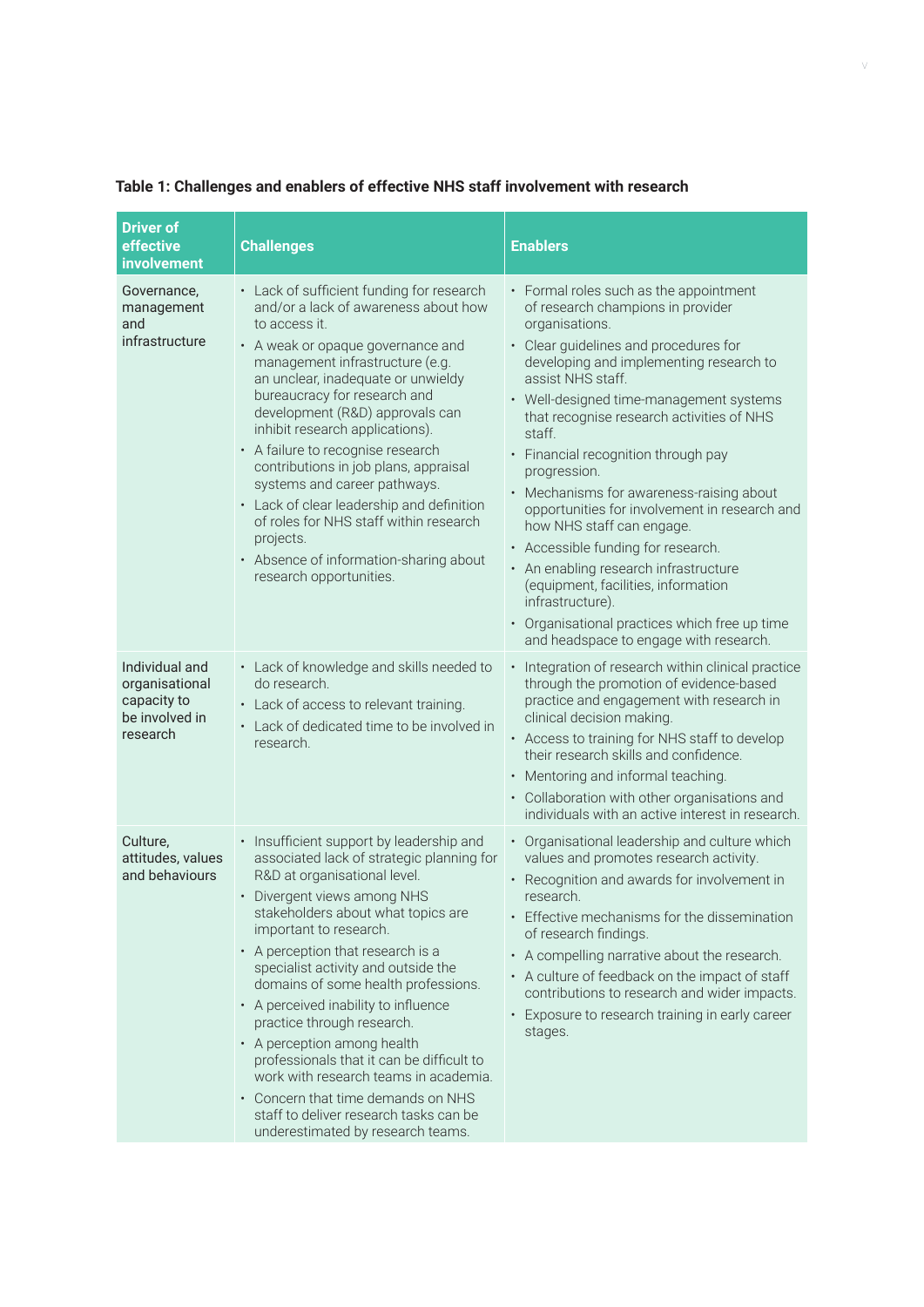#### **Recommendations**

We offer the following recommendations to inform strategies for engaging NHS staff in research:

- 1. Identify the most meaningful types of contribution on a case-by-case basis, depending on what best fits the needs of a project and organisation. Involving the NHS workforce with research effectively does not mean that they need to be involved at every stage or in every aspect of the research process.
- 2. Ensure at the outset that research roles and responsibilities are clear and well defined, and that there is a shared understanding of the purpose, scope and remit of healthcare staff engagement, and of the timelines associated with engagement and support systems available.
- 3. Consider the balance between targeting specific groups and opening up engagement more widely. Some research opportunities will benefit from the involvement of diverse types of staff, while others will require input from a specific community. Organisations should make explicit why and how different professional groups can add value.
- 4. Consider accessing existing data sources that shed light on issues that matter to the NHS workforce in order to complement internal approaches to identifying and specifying important research questions and to establishing study designs.
- 5. Frame opportunities for involvement in a way that aligns with what motivates NHS staff to engage with health research and communicate the relevance of the opportunity to their everyday work and job roles. This includes communicating how involvement opportunities relate to both

personal and professional interests, and making clear how the research links to the *potential* benefits for clinical practice and patients.

- 6. Pay attention to the language used in communicating with healthcare staff and avoid unnecessary jargon. A clear and compelling narrative is important for communicating why an individual should get involved with research.
- 7. Consider how best to use established and trusted professional networks, in combination with online or other types of direct awareness-raising and recruitment, to help share information about involvement opportunities and attract NHS staff to take part.
- 8. Make engagement opportunities user **friendly.** Collaboration and contributions have to fit into the lives of busy NHS staff and must be relevant and easy to execute.
- 9. Establish and nurture relationships with leadership in healthcare provider organisations to ensure an enabling culture for research, including outside of leading research-active healthcare provider settings. Engage with executive leadership, middle management and frontline staff on the basis that engagement at all levels is needed to achieve organisational buy-in, and support organisational environments that enable staff to have time and headspace to engage with research.
- 10. Ensure that opportunities to recognise and reward involvement in research are created and communicated to healthcare professionals. This includes making clear how contributions will be acknowledged and how feedback on research progress and impact will be communicated, and working with professional bodies to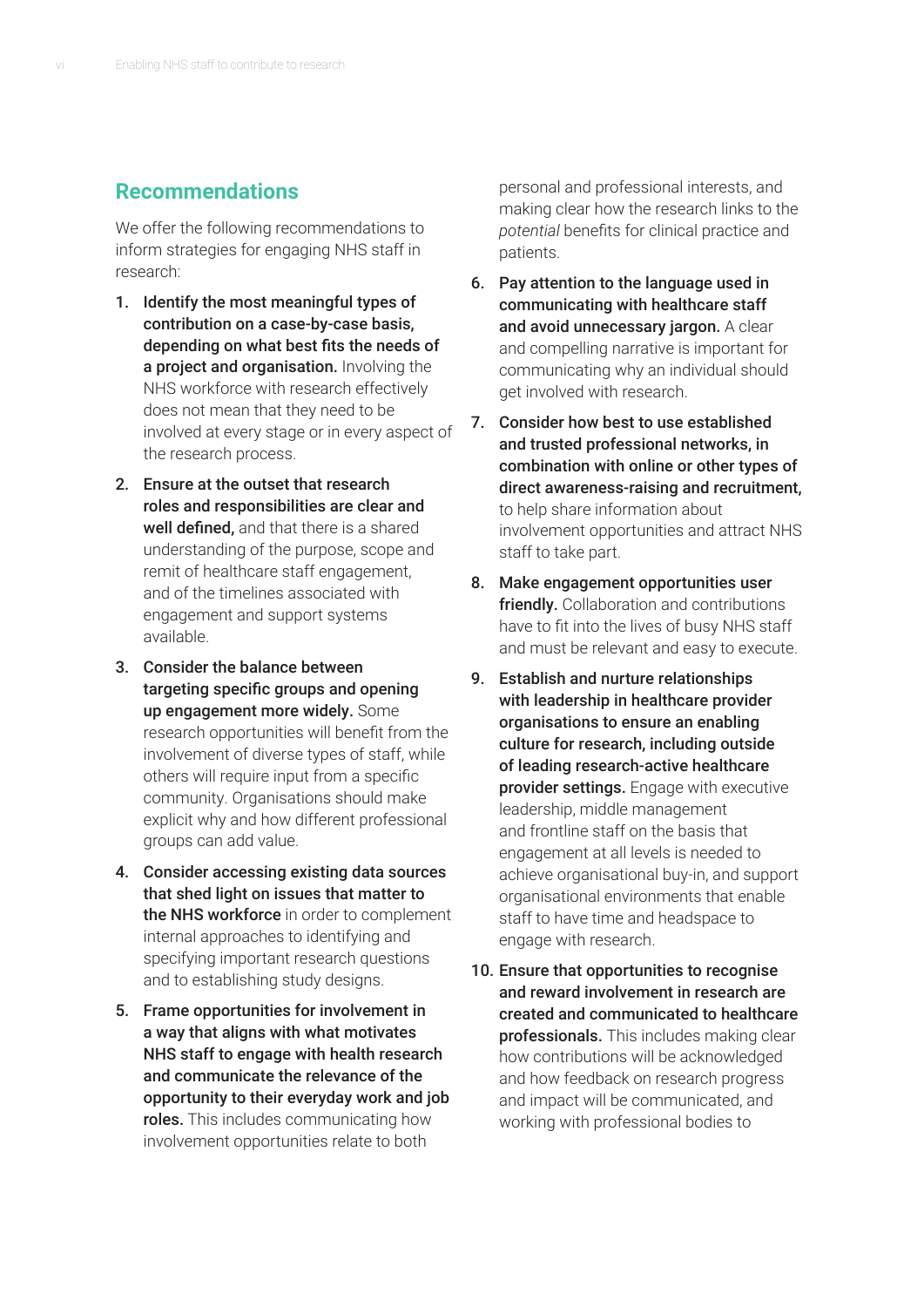consider benefits and rewards in terms of the career development of NHS staff.

- 11. Organisations should reflect on how they can contribute to research capacity building in the NHS through informationbrokering roles. These extend beyond sharing information about research opportunities or study results. An example would be bringing together and sharing information on training and mentorship schemes in the health research system.
- 12. At the outset of a project, establish evaluation plans for assessing and learning about the process, outcomes and impacts of NHS staff engagement with research. Commit to sharing and disseminating learning from such evaluations. The evaluation plans for each project should make clear whether the focus of the evaluation is on the quality of the staff engagement *process* itself and/ or on the *outcomes and impacts* of the engagement.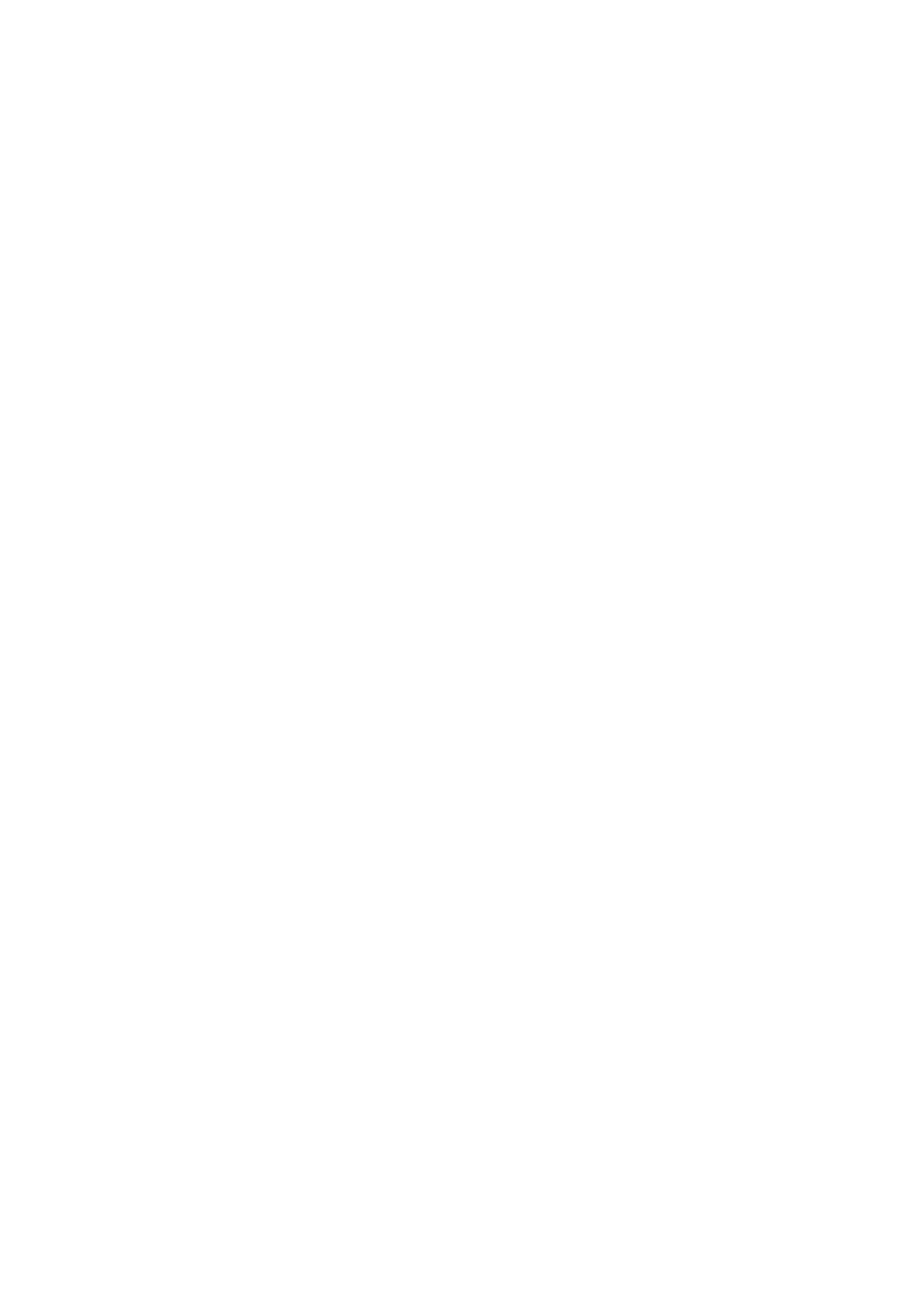## Table of contents

| Preface                            |                                                                                                                                                                                                                                                                                                                                                                                                                                                      | Ť                                |
|------------------------------------|------------------------------------------------------------------------------------------------------------------------------------------------------------------------------------------------------------------------------------------------------------------------------------------------------------------------------------------------------------------------------------------------------------------------------------------------------|----------------------------------|
|                                    | <b>Summary</b>                                                                                                                                                                                                                                                                                                                                                                                                                                       |                                  |
|                                    | <b>Table of contents</b>                                                                                                                                                                                                                                                                                                                                                                                                                             | ix                               |
|                                    | <b>List of tables</b>                                                                                                                                                                                                                                                                                                                                                                                                                                | xi                               |
|                                    | <b>List of boxes</b>                                                                                                                                                                                                                                                                                                                                                                                                                                 | xii                              |
|                                    | <b>Acronyms and abbreviations</b>                                                                                                                                                                                                                                                                                                                                                                                                                    | xiii                             |
|                                    | Acknowledgements                                                                                                                                                                                                                                                                                                                                                                                                                                     | XV                               |
| 1.<br>1.1.<br>1.2.                 | Background and context: enabling the NHS workforce to contribute to quality<br>improvement through research<br>There is a need for better evidence on how to engage the NHS workforce with research<br>Research aims, design and methods                                                                                                                                                                                                             | 1<br>$\mathcal{I}$<br>$\sqrt{2}$ |
| 2.                                 | Profile of the reviewed literature                                                                                                                                                                                                                                                                                                                                                                                                                   | 7                                |
| 3.                                 | Why do NHS staff engage with research?                                                                                                                                                                                                                                                                                                                                                                                                               | 9                                |
| 4.<br>4.1.<br>4.2.                 | How do NHS staff engage in research?<br>There are diverse ways in which NHS staff are involved in research<br>Tasks and activities engaged in and specific methods used                                                                                                                                                                                                                                                                              | 11<br>11<br>13                   |
| 5.                                 | How can the involvement of NHS staff in research be enabled and rewarded?                                                                                                                                                                                                                                                                                                                                                                            | 17                               |
| 6.                                 | Challenges to engaging NHS staff in research                                                                                                                                                                                                                                                                                                                                                                                                         | 21                               |
| 7.                                 | What impact does NHS staff engagement have on research?                                                                                                                                                                                                                                                                                                                                                                                              | 25                               |
| 8.<br>8.1.<br>8.2.<br>8.3.<br>8.4. | In reflection: key learning points and areas for consideration in future practice<br>There is potential for a wider range of healthcare professionals to engage with research<br>Preparing for the involvement of health professionals in research<br>Raising awareness about opportunities for involvement and recruiting contributors<br>Enabling engagement of NHS staff and supporting a learning environment throughout<br>the research process | 29<br>29<br>29<br>31<br>32       |
|                                    | <b>References</b>                                                                                                                                                                                                                                                                                                                                                                                                                                    | 37                               |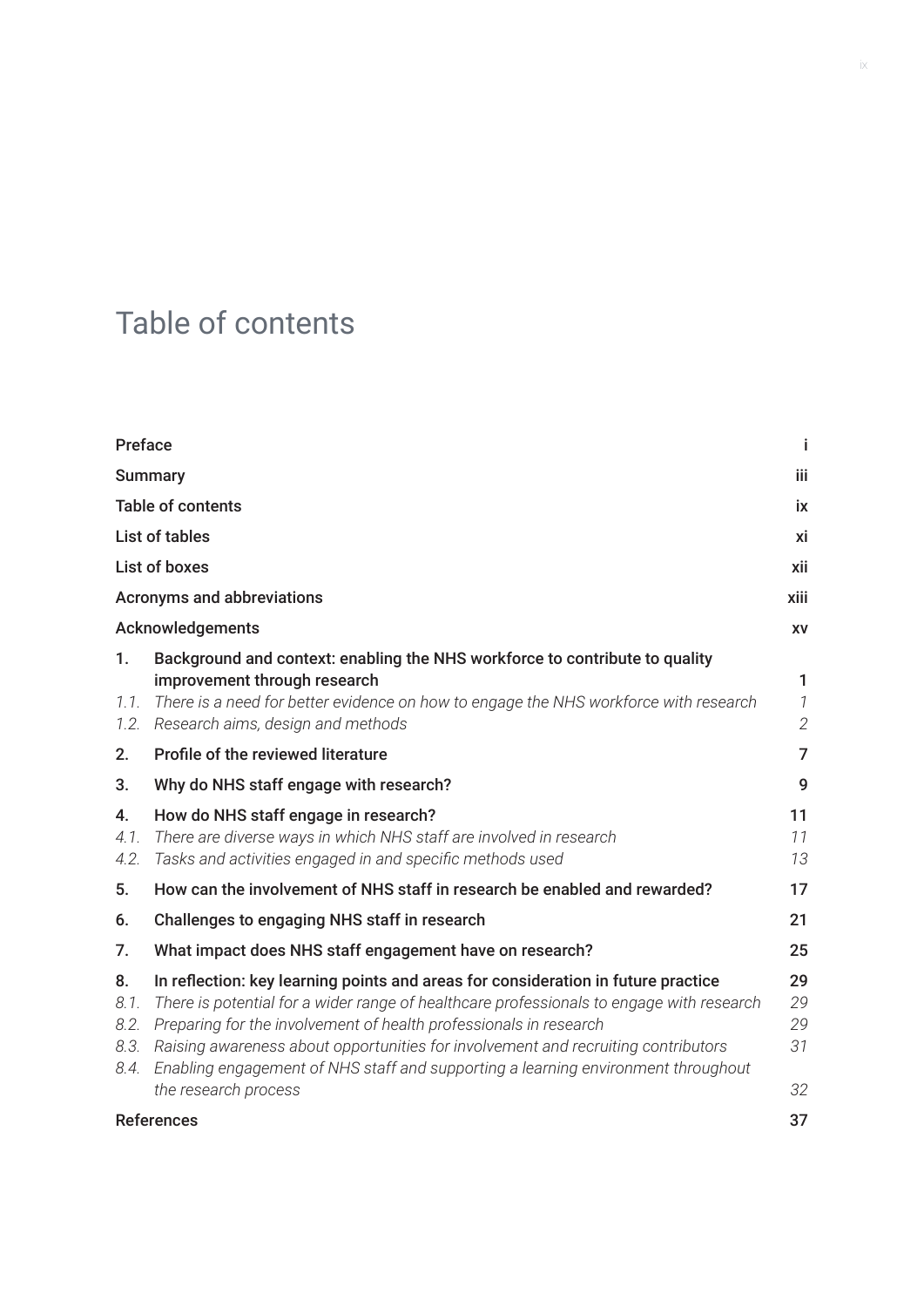| Appendix A. Examples of NHS staff involvement in practice      | 41 |
|----------------------------------------------------------------|----|
| Project-specific examples of NHS staff involvement in research | 41 |
| Appendix B. Study design and methods                           | 53 |
| Study design                                                   | 53 |
| Rapid evidence assessment                                      | 53 |
| Interviews with experts on NHS staff engagement with research  | 56 |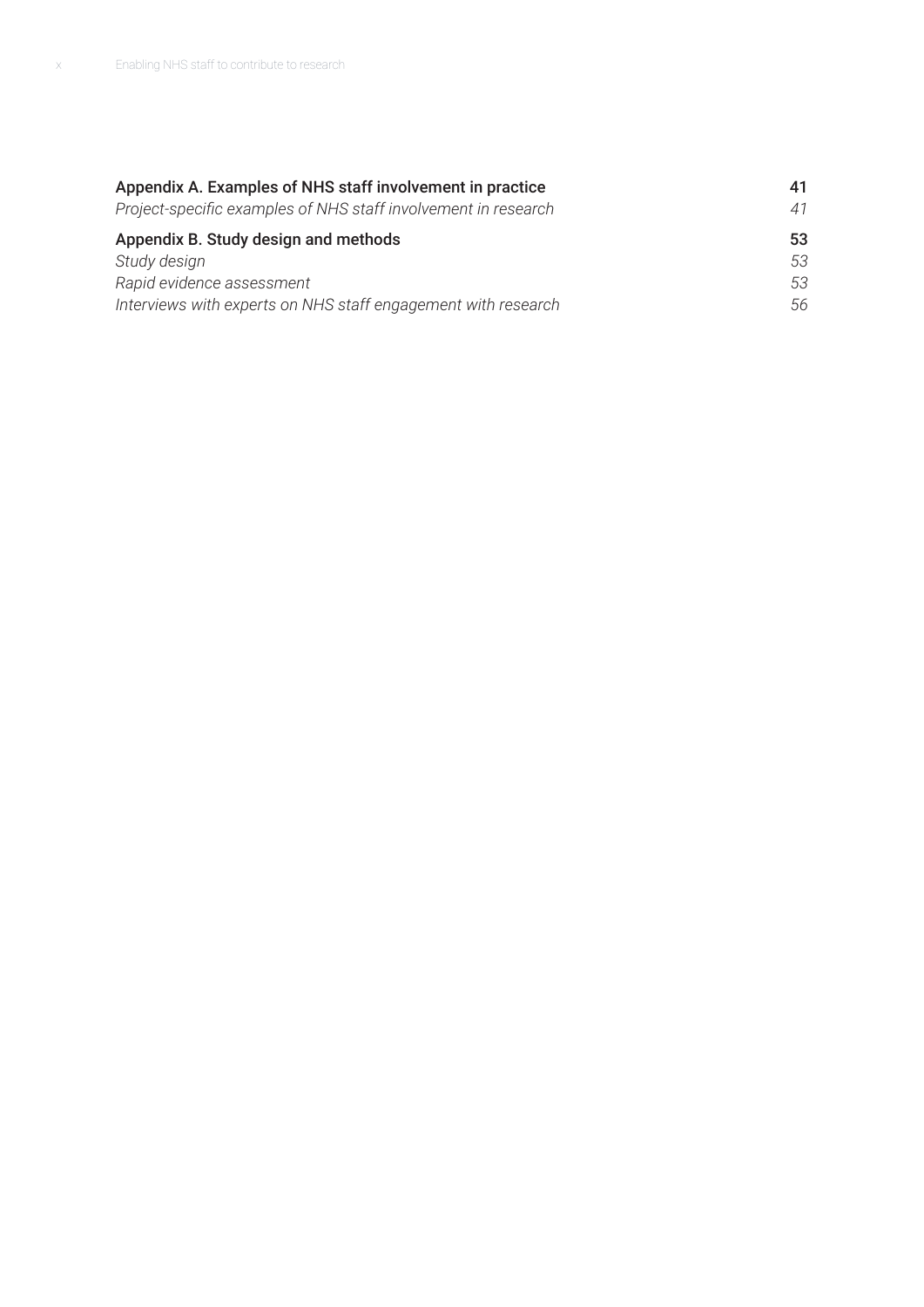## List of tables

| Table 1:  | Challenges and enablers of effective NHS staff involvement with research                    | $\vee$ |
|-----------|---------------------------------------------------------------------------------------------|--------|
| Table 2:  | Summary of inclusion and exclusion criteria                                                 | 3      |
| Table 3:  | Models for engaging healthcare professionals                                                | 12     |
| Table 4:  | Tasks, activities and methods of enabling involvement in<br>research preparation and design | 14     |
| Table 5:  | Tasks, activities and methods of enabling involvement in<br>research implementation         | 15     |
| Table 6:  | Tasks, activities and methods of enabling involvement in<br>cross-cutting activities        | 16     |
| Table 7:  | Enablers of engagement                                                                      | 18     |
| Table 8:  | Challenges to involving healthcare professionals in research                                | 22     |
| Table 9:  | Potential impacts from involving healthcare professionals                                   | 27     |
| Table 10: | Search terms for Rapid Evidence Assessment - review articles                                | 54     |
| Table 11: | Inclusion and exclusion criteria for Round 1 screening                                      | 55     |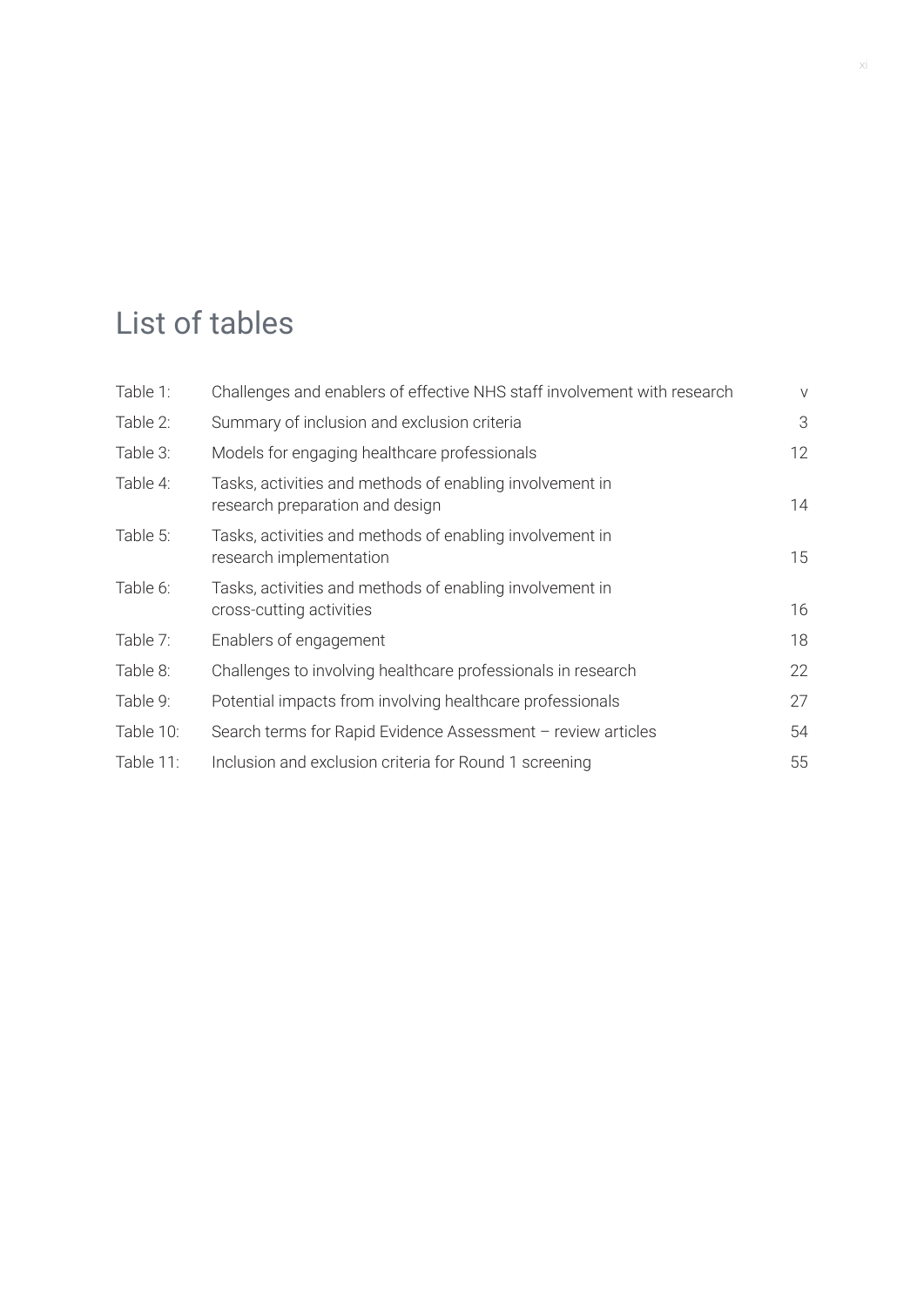## List of boxes

| Box 1:   | Involving NHS staff in developing and evaluating an outpatient<br>discharge checklist                           | 41 |
|----------|-----------------------------------------------------------------------------------------------------------------|----|
| Box 2:   | Involving nurses in the design of a new nursing bag                                                             | 42 |
| Box 3:   | Using a Delphi survey to identify research priorities of four different<br>stakeholder groups                   | 43 |
| Box 4:   | Identifying priorities for research in emergency prehospital care                                               | 44 |
| Box $5:$ | Collaboration between staff and patients to increase accrual to a<br>national hormone replacement therapy trial | 45 |
| Box 6:   | Priority-setting partnership to identify research priorities in anaesthesia                                     |    |
|          | and perioperative care                                                                                          | 46 |
| Box 7:   | Engaging staff in identifying research activity in a region and opportunities<br>for further engagement         | 47 |
| Box 8:   | Priority-setting partnership to identify priorities in acne treatment uncertainties                             | 48 |
| Box 9:   | Involvement of healthcare staff in an action plan to improve the Trust's<br>research capacity                   | 50 |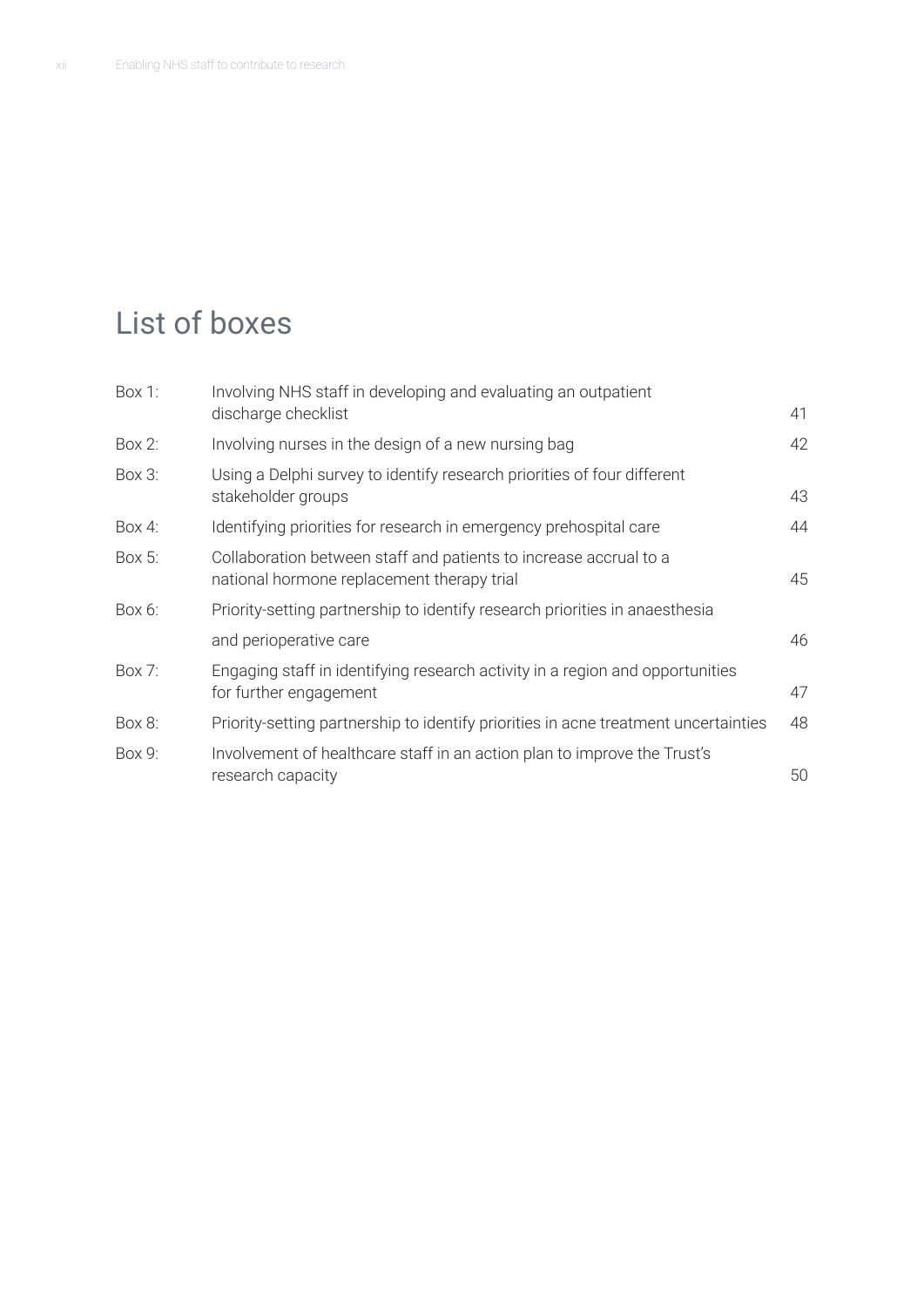## Acronyms and abbreviations

| <b>AHSN</b>           | Academic Health Science Network                                   |
|-----------------------|-------------------------------------------------------------------|
| <b>CLAHRC</b>         | Collaborations for Leadership in Applied Health Research and Care |
| <b>CPD</b>            | Continuing Professional Development                               |
| <b>DOI</b>            | Dynamic Quality Improvement                                       |
| <b>HRT</b>            | Hormone Replacement Therapy                                       |
| JLA                   | James Lind Alliance                                               |
| <b>NICE</b>           | National Institute of Health and Care Excellence                  |
| <b>NIH</b>            | National Institutes of Health                                     |
| <b>NIHR</b>           | National Institute for Health Research                            |
| <b>PCRN</b>           | Primary Care Research Network                                     |
| <b>PSP</b>            | <b>Priority-Setting Partnership</b>                               |
| R&D                   | Research and Development                                          |
| <b>REA</b>            | Rapid Evidence Assessment                                         |
| <b>SSD</b>            | Social Service Department                                         |
| <b>THIS Institute</b> | The Healthcare Improvement Studies Institute                      |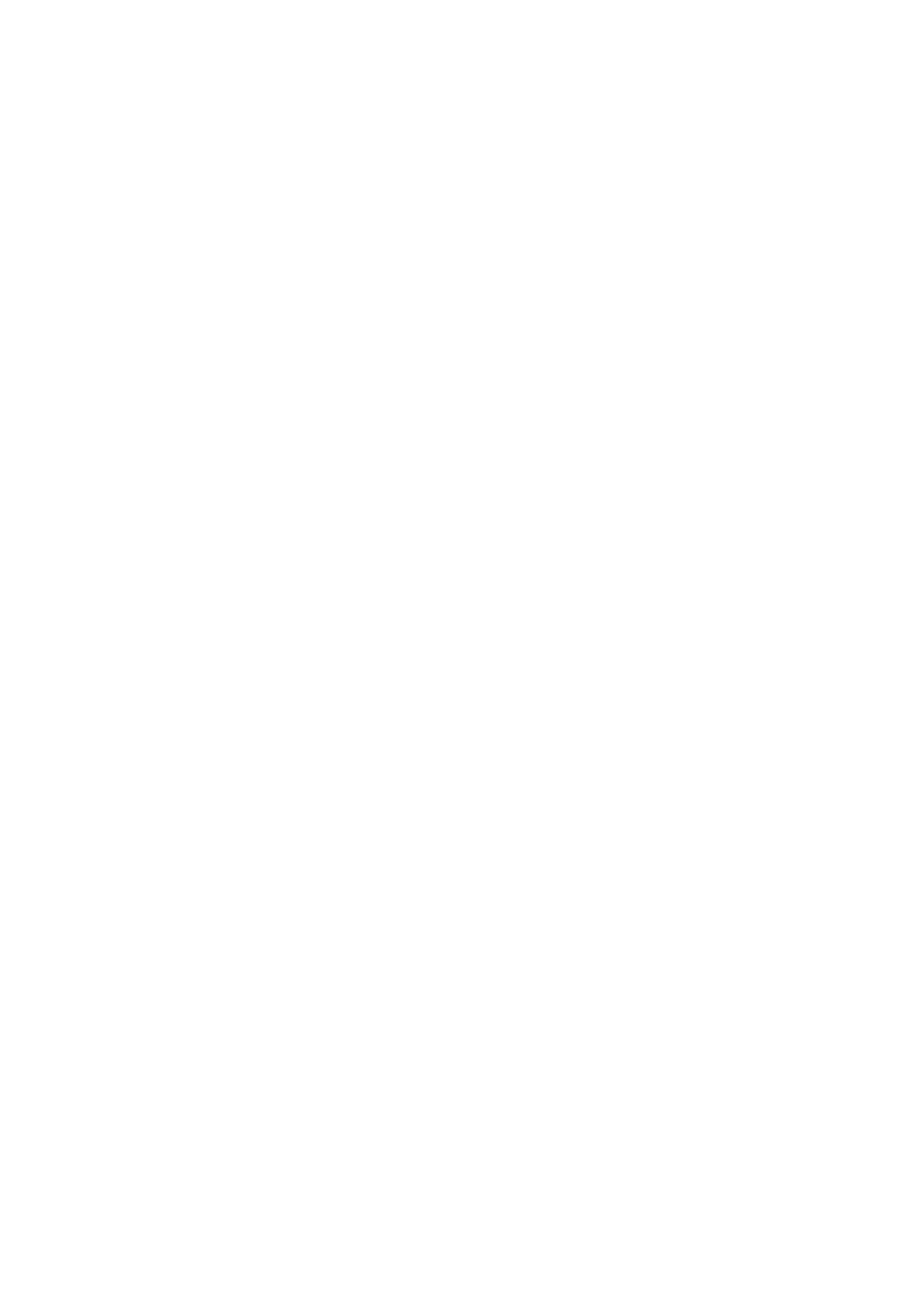## Acknowledgements

We would like thank Joann Leeding, Dr Rebecca Simmons, Andy Paterson and Prof Mary Dixon-Woods from THIS Institute for their continued engagement with our work and Jon Sussex and Marlene Altenhofer from RAND Europe for their quality assurance reviews. We also thank Gemma-Claire Ali for her assistance. We are very grateful to RAND research librarian Jody Larkin for all her help with the search protocol and process. A particular thanks to all the individuals who shared their expertise with us during the interviews conducted for this research: Dr Rose Jarvis

and Alastair Henderson (Academy of Medical Royal Colleges), Prof Tim Swanwick (Dean of Education and Leadership Development at Health Education England), Prof Peter Lees (UK Faculty of Medical Leadership and Management), Dr John Dean (Clinical Director Quality Improvement and Patient Safety , Royal College of Physicians), and Prof Gillian Leng (Deputy Chief Executive, National Institute for Health and Care Excellence), and Dr Tony Soteriou, (Deputy Director, Head of NHS Research Infrastructure and Growth, National Institute for Health Research).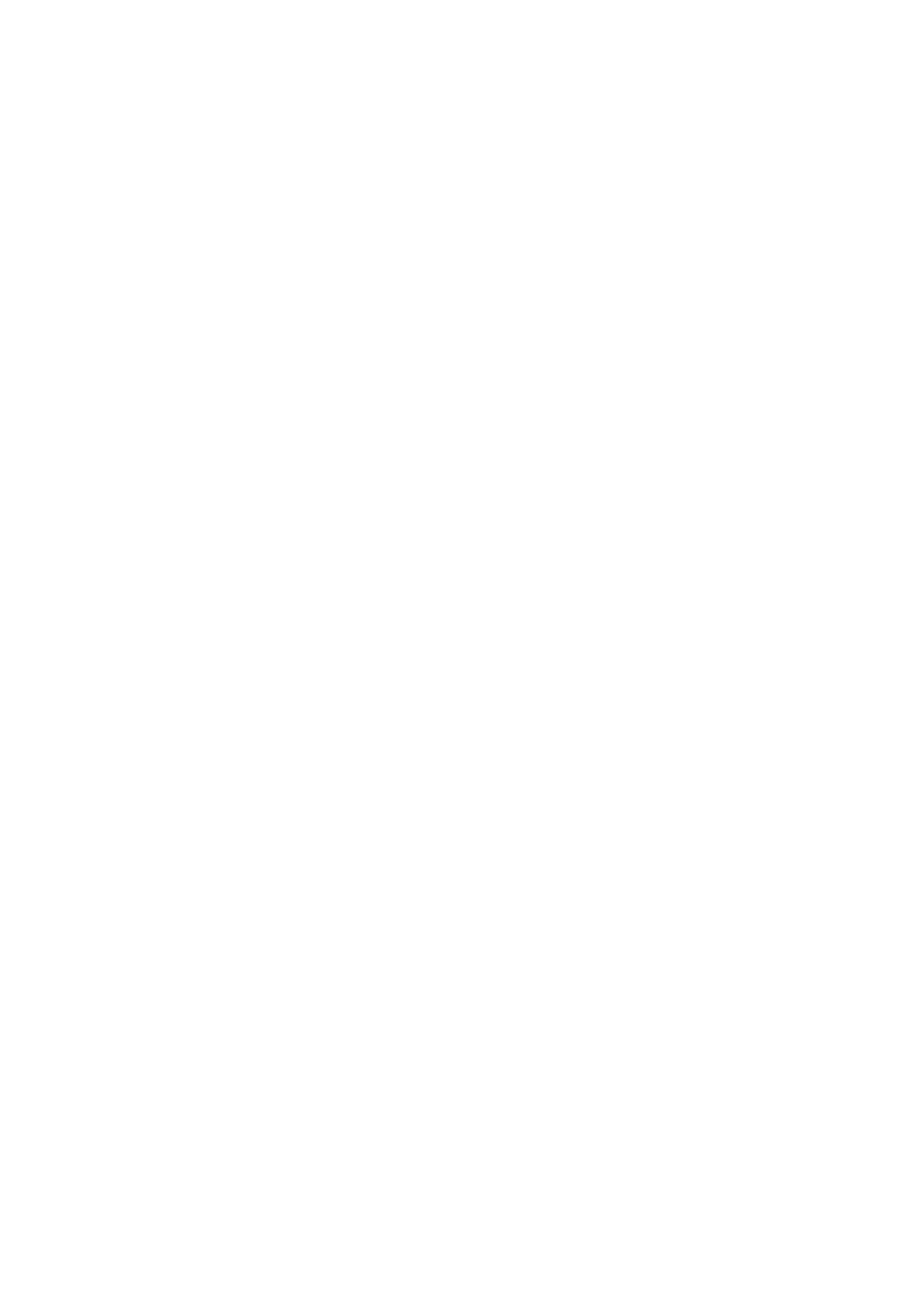### Background and context: enabling the NHS workforce to contribute to quality improvement through research 1

#### **1.1. There is a need for better evidence on how to engage the NHS workforce with research**

The Healthcare Improvement Studies (THIS) Institute is an ambitious new initiative which aims to strengthen the evidence base on how to improve the quality and safety of healthcare, and in doing so to create a large-scale, unique scientific asset for the health and care system. The Institute is committed to working closely with the healthcare workforce, patients and the wider public to ensure an evidence base on improvement that is relevant to those delivering and receiving care, and to ensure actionable research outputs.

In this report, we use the term healthcare workforce in an NHS context, and focus on NHS staff in clinical, managerial, administrative and support roles as those directly or indirectly involved in care delivery. In the contents that follow, the terms NHS staff, healthcare professionals and NHS workforce are used interchangeably and cover these diverse types of staff.

Healthcare staff are likely to have unique expertise which can inform different areas of research. These include, but are not confined to, research design (e.g. research questions, study designs and protocols, organisational sites to engage), research conduct (e.g. actively

engaging in data collection and analysis) and priority setting. However, they also face competing demands on their time, not least delivering patient care. This means that any efforts to mobilise wide-scale healthcare workforce engagement with improvement research need to be framed around an understanding of what motivates staff to engage with research, consider the constraints staff are under, and establish practical and rewarding mechanisms for harnessing their expertise, commitment to high-quality and safe patient care, and interest in evidence-based practice.

THIS Institute seeks to enable a large-scale, connected community of healthcare staff to be involved in research to improve healthcare. This includes going beyond clinical academic and fellowship models of health professional involvement in health research, and pursuing innovative channels that allow for a broad array of individuals across specialties and service areas to contribute to the Institute's aims. These include a citizen science platform as an enabling mechanism. However, the evidence base on how to best engage health professionals in research (outside of clinical academic and fellowship approaches) is fragmented and limited. This means there is a need for reflection on what works and why, and how to inform future efforts in this space.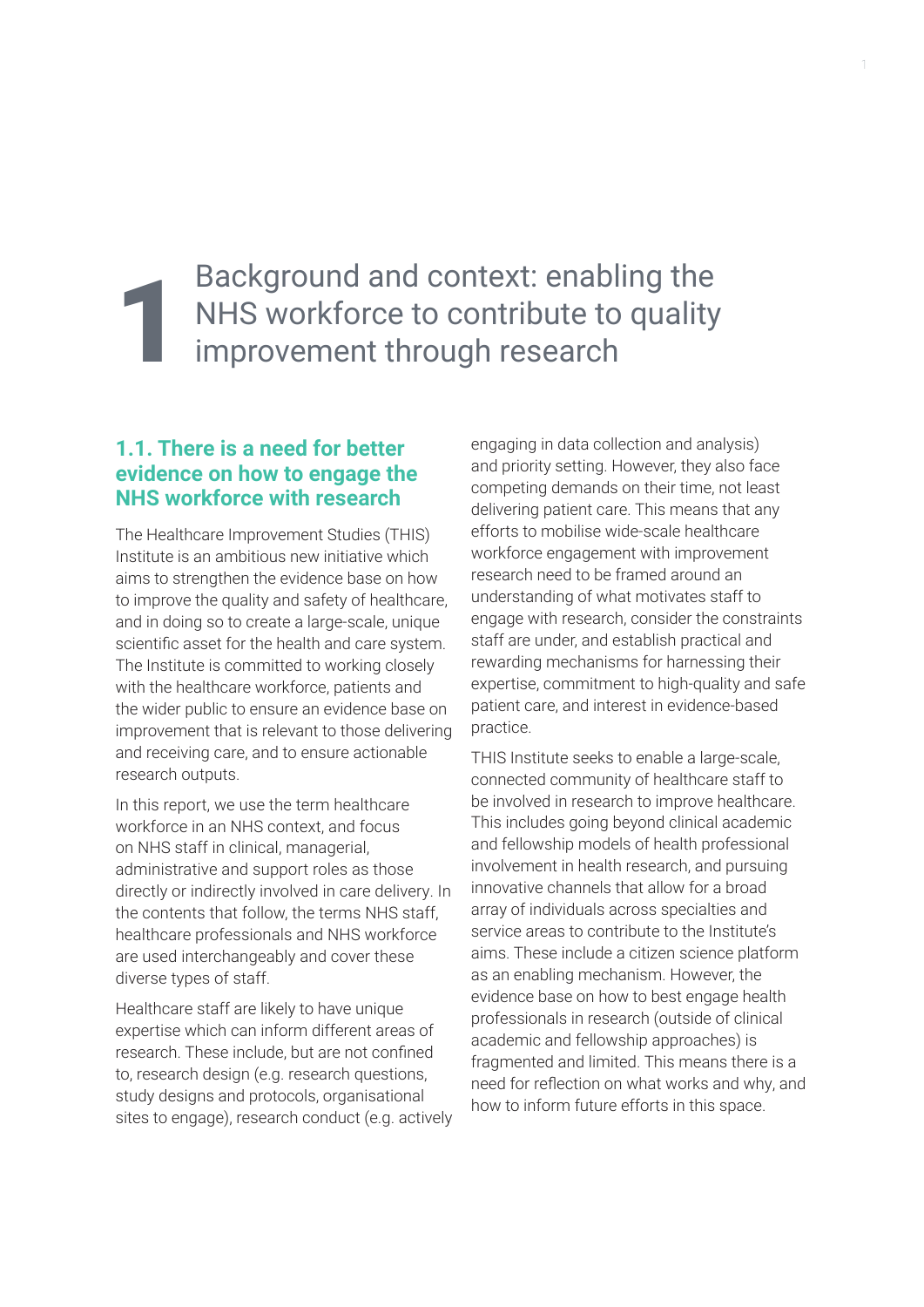#### **1.2. Research aims, design and methods**

#### 1.2.1. Research aims

This study examines the following questions:

- What motivates NHS staff to engage with research (Section 3)?
- What types of approaches and methods of engaging NHS staff with research are used in research practice (with a particular interest in research design, conduct and priority setting) (Section 4)?
- What are the associated enablers (Section 5)?
- What are the challenges to engagement (Section 6)?
- What impacts (intended or unintended, desired or undesired) can NHS staff involvement have on the research process and outcomes, and if the evidence base exists how can this be evaluated (Section 7)?
- Based on the above, what considerations should THIS Institute and other related organisations or initiatives bear in mind when developing a research engagement strategy for NHS staff (Section 8)?

It is important to highlight that this report focuses on active staff engagement in helping inform or shape study design, in driving research implementation (e.g. gathering or analysing data) and in informing research priority-setting processes. The research is not focused on more passive models of engagement where healthcare staff are study participants (e.g. interviewed or surveyed as part of research on a health topic). An exception to this is priority setting, where the boundaries between actively shaping the priority-setting process (i.e. its design and implementation) and participating in that process can be blurred. This is because most priority-setting exercises are based on

consultative methods such as surveys, focus groups and consensus building to identify and specify priorities and articulate protocols for consensus building rounds. In the case of priority setting we considered any type of engagement of NHS health professional as eligible for inclusion in our study.

It is also important to note that we recognise that there are many funding bodies that support clinical academic career pathways and research fellowships for healthcare professionals, as well as contributing to research capacity building throughout medical education pathways. Some examples include the National Institute for Health Research, Wellcome Trust, Medical Research Council and various programmes that involve Health Education England and professional associations. These organisations make an important contribution to research capacity in the health system. However, clinical academic models of engagement are not the focus of this report. Rather, the report seeks to understand how the capacity of the wider NHS workforce to contribute to research can be mobilised effectively – outside of the boundaries of clinical academic models.

#### 1.2.2. Study design and methods

In order to answer the questions set out above on NHS staff engagement in research, we conducted a rapid evidence assessment (REA) of the literature. This was complemented by interviews with key informants with expertise in the field. The REA process consisted of searches of academic and grey literature, the screening of the titles and abstracts of identified articles against inclusion and exclusion criteria, and full-text review and analysis of articles that met the specified criteria.

Due to the large number of articles identified as potentially relevant during the initial title and abstract screening phase, an additional date restriction was added, limiting inclusion to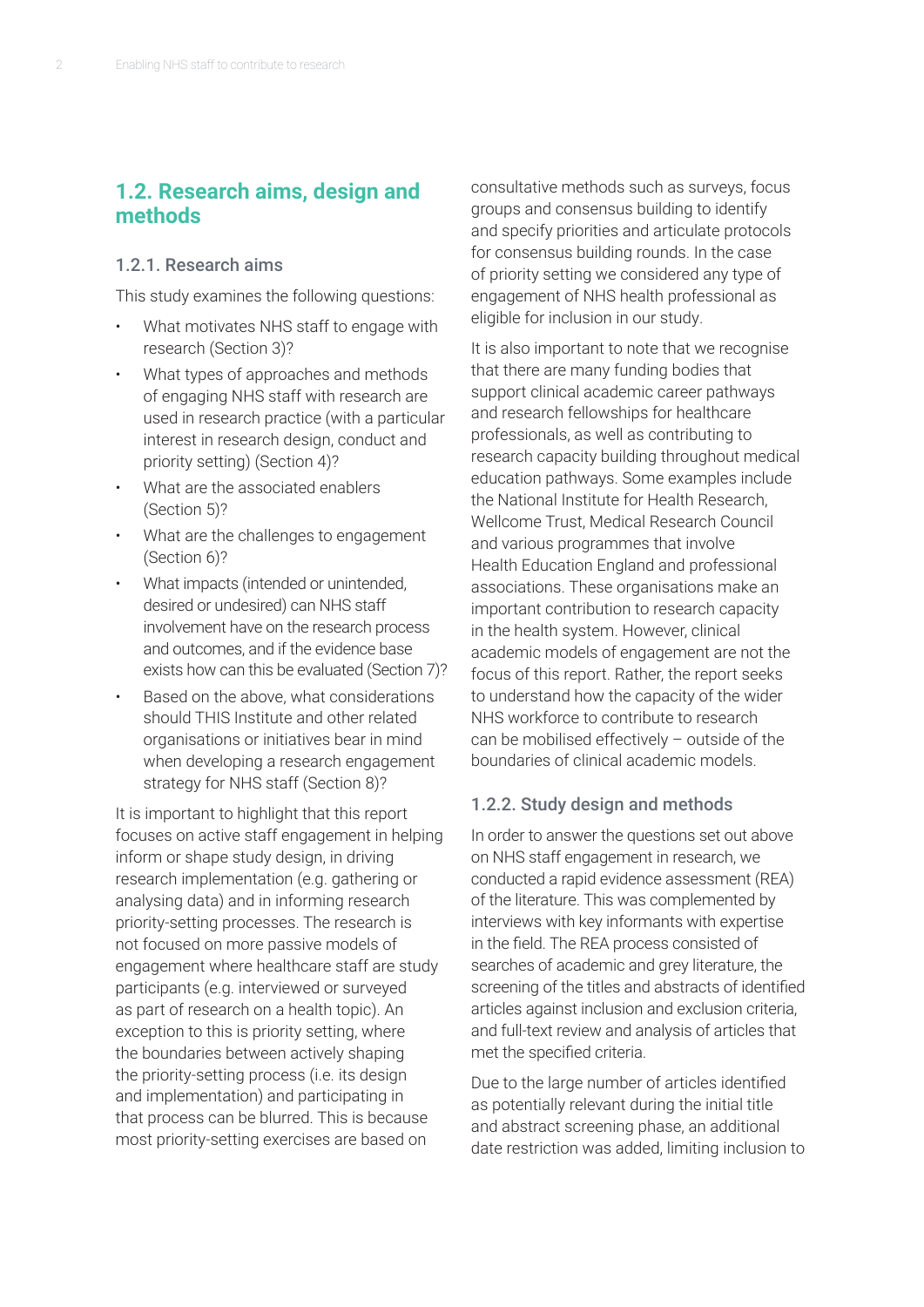articles published from 2000 onwards. On this basis we included 35 articles with a primary focus on NHS staff involvement with research. In addition, for articles that described NHS staff involvement with research, but where this was not the primary focus (94 articles), a subset (12 papers) was selected for inclusion based on relevance to THIS Institute's particular areas of interest and activity (this excluded, for example, papers focused on research fellowship-type approaches). This helped ensure a clear focus for the review and coverage of diverse types of research papers. In total, 47 articles were included in the review.

Table 2 summarises the inclusion and exclusion criteria used in the screening of titles and abstracts. For more information on the methods used in this research, please see Appendix B.

| <b>Title and</b><br>abstract<br>screening | <b>Inclusion</b>                                                                                                                                                                                                                                                                                                                                                                                                                                                                        | <b>Exclusion</b>                                                                                                                                                                                                                                                                                                                                                                                                                                                                                                                                                                                                                                                                                                                                                                                               |
|-------------------------------------------|-----------------------------------------------------------------------------------------------------------------------------------------------------------------------------------------------------------------------------------------------------------------------------------------------------------------------------------------------------------------------------------------------------------------------------------------------------------------------------------------|----------------------------------------------------------------------------------------------------------------------------------------------------------------------------------------------------------------------------------------------------------------------------------------------------------------------------------------------------------------------------------------------------------------------------------------------------------------------------------------------------------------------------------------------------------------------------------------------------------------------------------------------------------------------------------------------------------------------------------------------------------------------------------------------------------------|
| <b>Topic</b>                              | Articles which:<br>• Focus on methods or approaches to<br>the engagement of NHS staff in the<br>prioritisation, design or conduct of<br>research studies or evaluations of<br>healthcare or improvement interventions;<br>• Focus on the challenges to and enablers<br>of NHS staff engagement;<br>• Provide insights on the impact of NHS<br>staff engagement, including insights on<br>advantages and disadvantages;<br>• Provide insights on the evaluation NHS<br>staff engagement. | Articles which:<br>• Focus on academic clinical leadership<br>models or research fellowship models and<br>associated schemes:<br>• Focus on the involvement of NHS staff as<br>participants in research, but where they<br>are not actively involved in its prioritisation,<br>design or conduct (e.g. as interviewees<br>or observed through non-participant<br>observation);<br>• Focus on the involvement of NHS staff<br>solely in delivery of an intervention to be<br>evaluated, but where they are not involved<br>in its evaluation:<br>• Focus on NHS staff involvement in service<br>or intervention development without an<br>evaluative component;<br>• Focus on NHS staff involvement in<br>the prioritisation of service changes/<br>developments (as distinct from research<br>prioritisation). |
| Language                                  | English                                                                                                                                                                                                                                                                                                                                                                                                                                                                                 | Any language other than English                                                                                                                                                                                                                                                                                                                                                                                                                                                                                                                                                                                                                                                                                                                                                                                |
| Country setting                           | <b>UK</b>                                                                                                                                                                                                                                                                                                                                                                                                                                                                               | <b>None</b>                                                                                                                                                                                                                                                                                                                                                                                                                                                                                                                                                                                                                                                                                                                                                                                                    |
| Document type                             | • Any type of publication, (including<br>commentaries, editorials or opinion<br>pieces) where the assertions are based on<br>empirical evidence or practical experience.                                                                                                                                                                                                                                                                                                                | • Commentaries, editorials or opinion pieces<br>without direct reference to empirical<br>evidence or practical experience.<br>• Conference abstracts.                                                                                                                                                                                                                                                                                                                                                                                                                                                                                                                                                                                                                                                          |
| Date of<br>publication                    | From 2000                                                                                                                                                                                                                                                                                                                                                                                                                                                                               | Before 2000                                                                                                                                                                                                                                                                                                                                                                                                                                                                                                                                                                                                                                                                                                                                                                                                    |

#### **Table 2: Summary of inclusion and exclusion criteria**

The research papers we discuss in this report fall into two categories: (i) core papers describing research on the topic of NHS

staff involvement in health research more generally; and (ii) and "case" papers that focus on NHS staff involvement in the context of a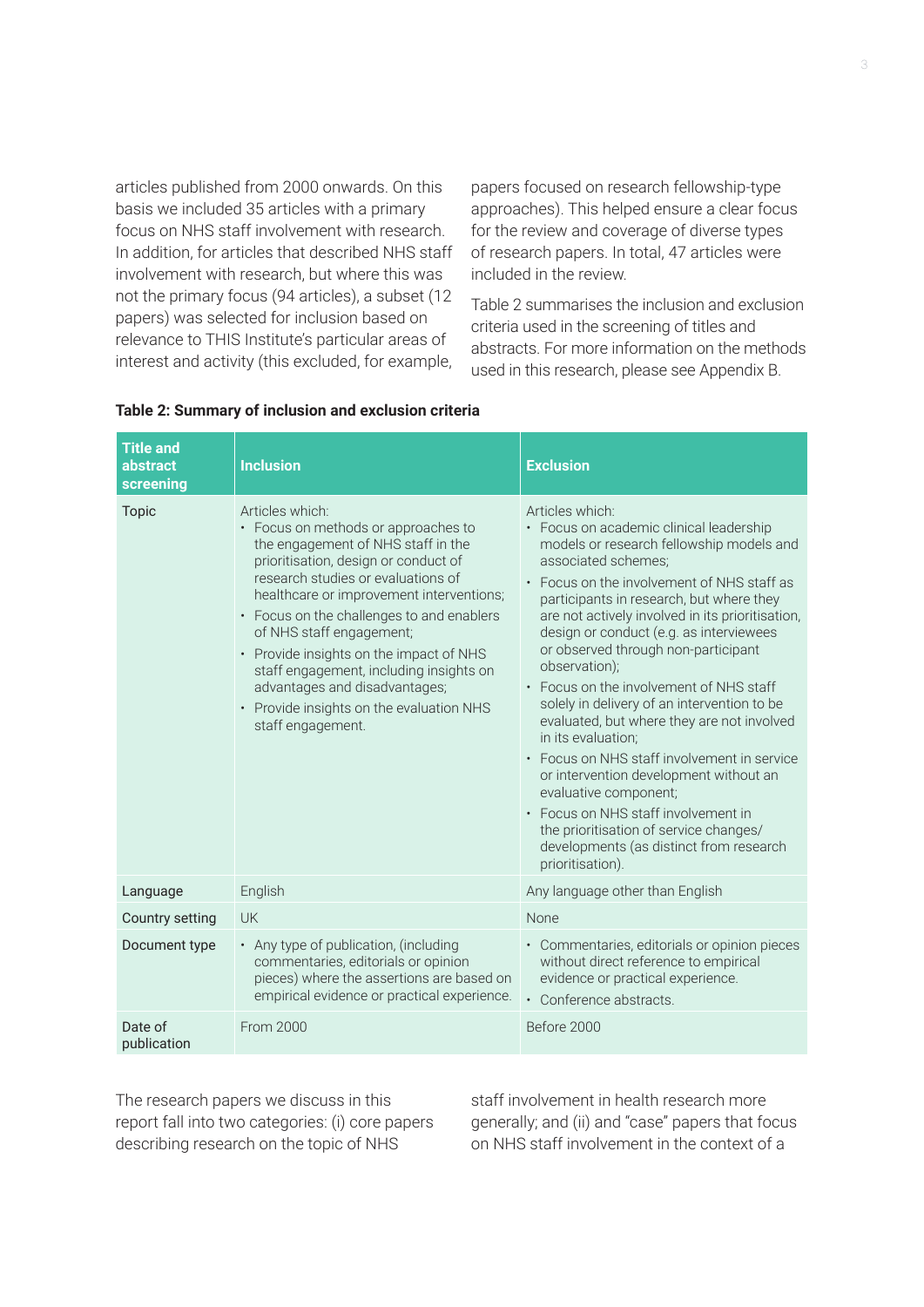particular project or organisation. The analyses presented in the core body of this report draw on both types of papers. Appendix A highlights individual case-based examples, illustrating key insights from our review in practice.

The insights from the literature review were complemented with interviews with six experts on healthcare professionals' engagement with research, all of whom have agreed to be named in this report. These are:

- Dr John Dean Clinical Director Quality Improvement and Patient Safety, Royal College of Physicians
- Alastair Henderson Chief Executive, Academy of Medical Royal Colleges
- Peter Lees Chief Executive, Faculty of Medical Leadership and Management
- Prof Gillian Leng Deputy Chief Executive, National Institute for Health and Care Excellence (NICE)
- Dr Rose Jarvis Improvement and Safety Policy Manager, Academy of Medical Royal **Colleges**
- Dr Tony Soteriou Deputy Director, Head of NHS Research Infrastructure and Growth, National Institute for Health Research
- Prof Tim Swanwick Dean of Education and Leadership Development, Health Education England.

The topic guide for these interviews is presented in Appendix B. Throughout the report, interview evidence is referenced in the form of "Int#"; the numbers do not follow the order in the list presented above. Individuals interviewed were happy to be named as contributors to the research but they have been anonymised in relation to specific points discussed and views expressed, for the purposes of respecting informed consent.

In interpreting the evidence from the wider literature on NHS staff engagement with research and from our consultations with

experts on the topic, we keep in mind THIS Institute's interest in understanding diverse models of engagement, including how "micro contributions" of people's time can best be stimulated – potentially (although not exclusively) via a citizen science platform.

#### 1.2.3. Caveats

This research was primarily based on a rapid evidence assessment of the literature, complemented with expert interviews which provided context and added further depth and explanatory power to the findings from the literature review. The research team believes that this combination of methods has ensured a comprehensive assessment of key approaches to involving NHS staff in research and associated enablers and challenges. However, the following caveats should be considered when interpreting the findings:

- We consulted individuals across a range of organisations with experience and expertise with respect to engaging NHS staff in research. However, we recognise that further consultation with a greater number of individuals could help refine some of the insights we present in this report and highlight additional areas that could be relevant to consider in a stakeholder engagement strategy.
- We reviewed articles from a diverse set of sources (see Section 2). However, the literature search was challenging due to the ubiquitous nature of the terms of interest. Consequently, whereas some literature may have initially appeared relevant for understanding NHS engagement in research, in some cases a closer review of abstracts or full-text articles revealed a focus on passive participation in studies, rather than active involvement of NHS staff in shaping study priorities, questions and design or in the conduct of research. In total, as elaborated in Section 2, we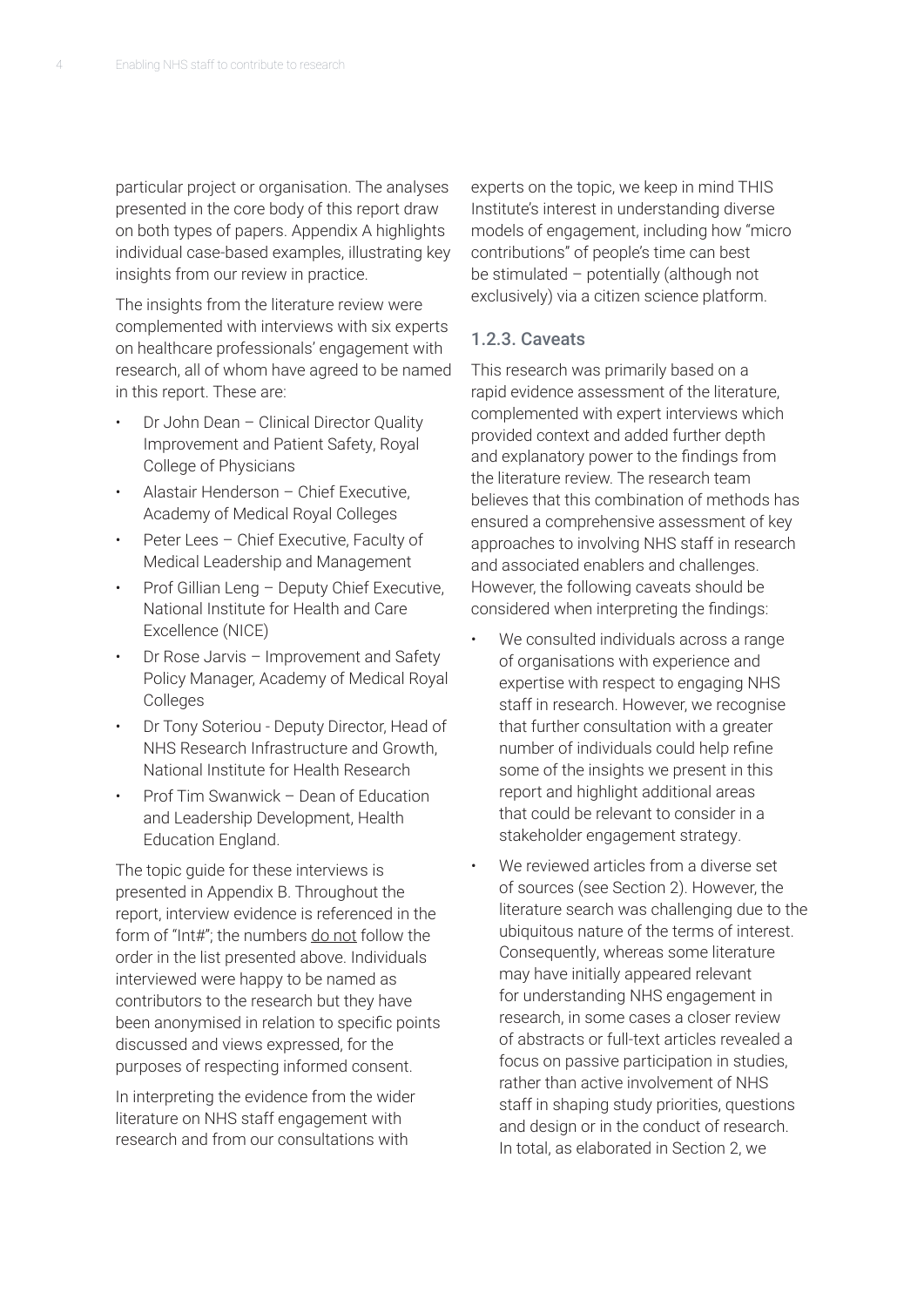reviewed 47 source documents, including 5 reviews, covering a range of disciplines. However, as identified in the literature itself, there are a number of limitations common to many of the studies analysed. These include:

- Issues relating to generalisability of findings, due to the nature of the samples included in the studies, which were often small, located within a limited geographical area or within a single organisation, or were selfselected and therefore at risk of bias;
- Issues related to variable terminology and inconsistent definitions (for example varying definitions of what is considered a "research active" individual);
- For review articles, issues relating to the fact that many of the studies included have limited external validity for the reasons stated above.
- The focus of the review was on the United Kingdom. This means that literature which may offer transferrable learning from other contexts would not have been covered in this review. An exception would be insights drawn from systematic reviews that included both the UK and other countries.

Despite these caveats, we believe the analysis discussed below provided rounded evidence on key issues to consider in the development of THIS Institute's strategy for engagement with NHS staff.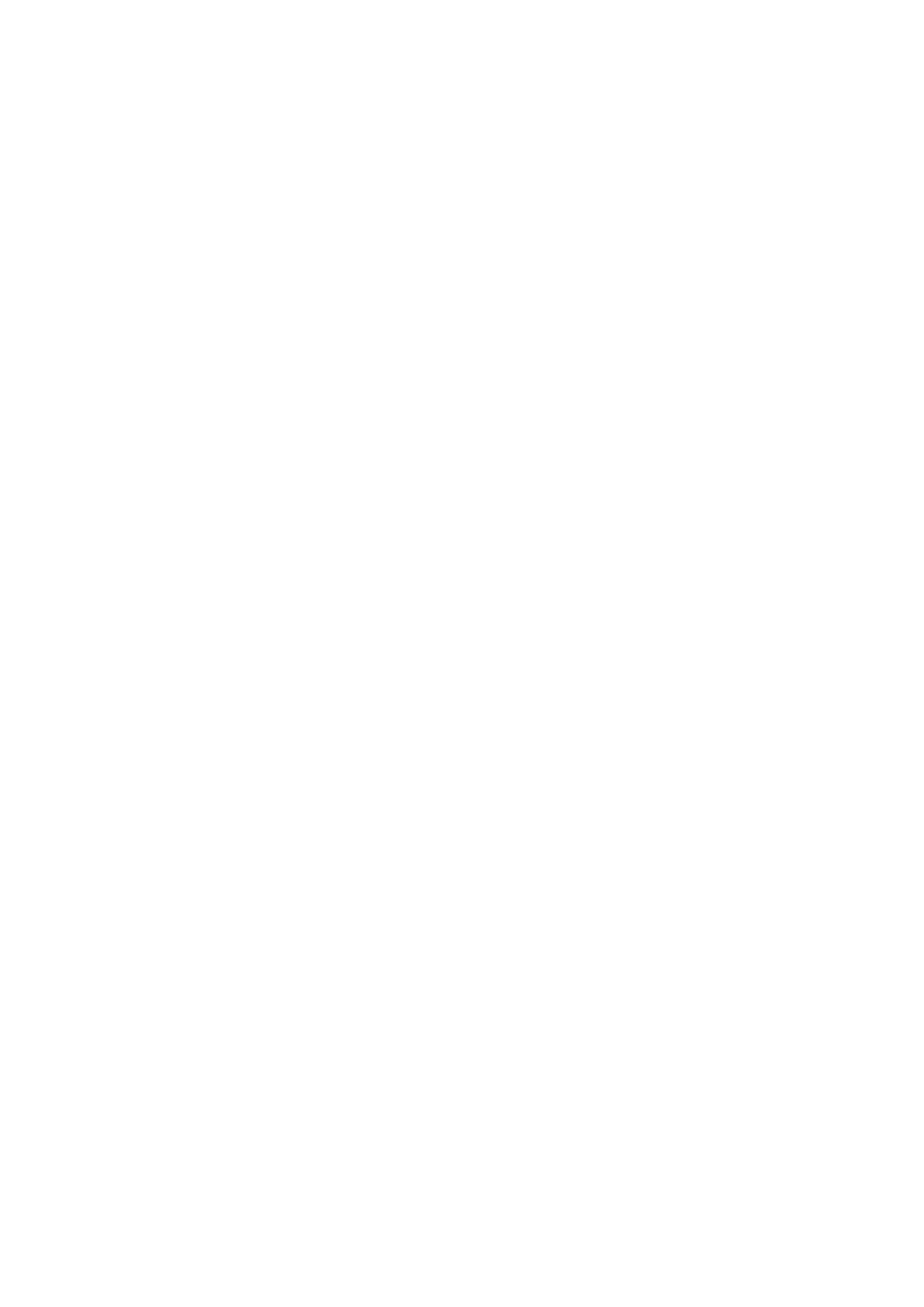# Profile of the reviewed literature

This research builds on a review of 47 source documents. Of these, 44 were journal articles and 3 were web-pages relating to a particular engagement initiative (identified via a search of grey literature). The journal articles consisted of: 5 reviews (1 systematic review; 1 narrative review; 1 three-stage, hour-glass shaped review; 1 review with a systematic approach and 1 literature review with an unspecified method); 32 original articles; 3

discussion papers; 1 editorial; 1 brief report; and 1 conference abstract. The original articles reported on studies with a range of designs and methodologies, including qualitative interview studies, questionnaire studies, consensus studies, descriptive case studies and reports on engagement activities and mixed-methods evaluations. Many involved a collaborative or action research approach.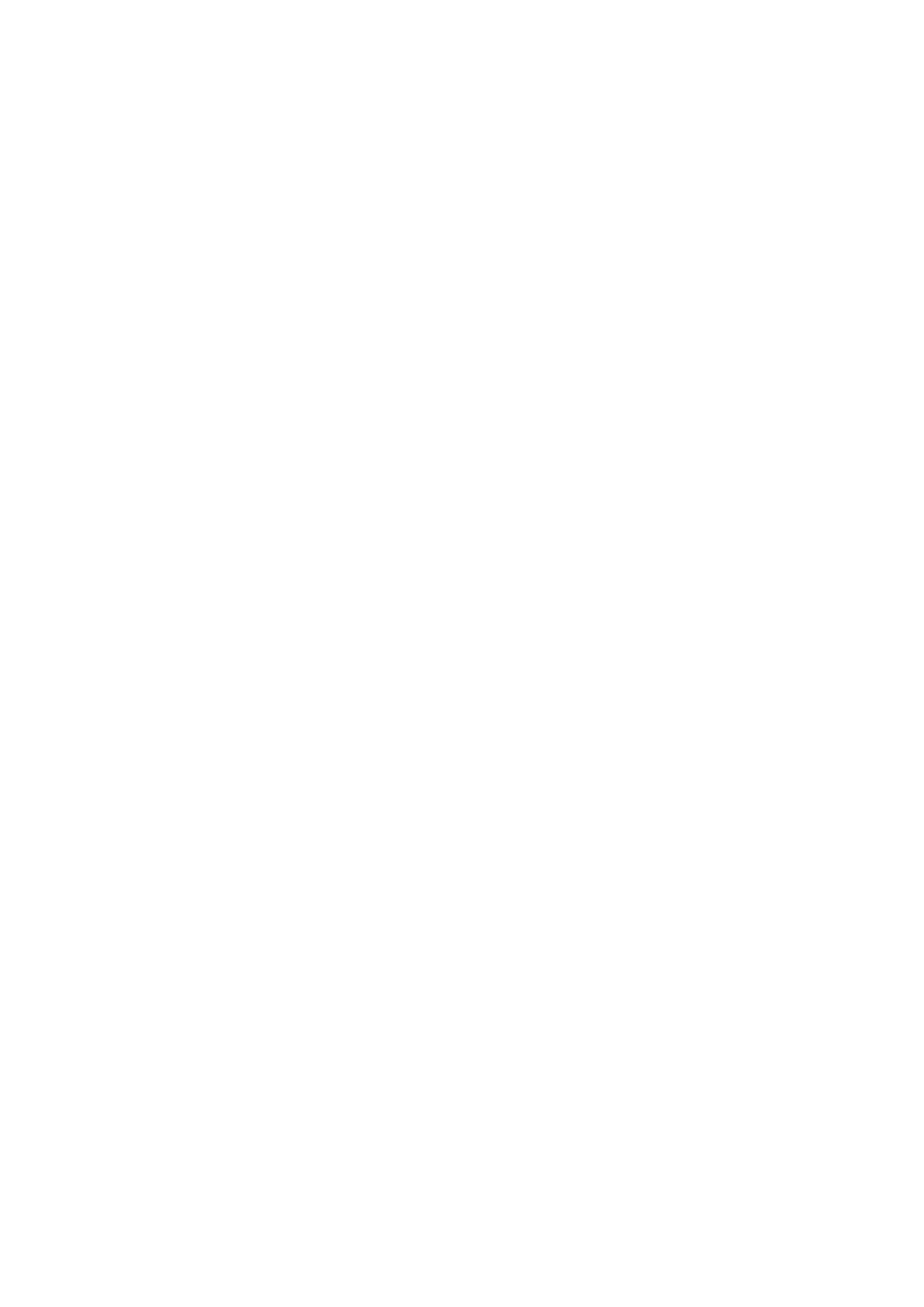# Why do NHS staff engage with research?

Health professionals in the NHS choose to be involved with research activities for a wide range of reasons. Based on insights from our review of the literature and key informant interviews, the most important reasons include the following:

- Personal interest in a research or evaluation topic (1-5) (Int1, Int2, Int4, Int5, Int7) related to a field in which health professionals work (Int1, Int2, Int4), and intellectual curiosity (Int4, Int6).
- Cultural expectations in some medical disciplines that involvement in research is part of the job role (Int4, Int6). Attitudes to research vary widely across different healthcare professions. For example, Roberts et al. (2015) suggest that nursing staff have fewer research opportunities and less access to ongoing training compared with doctors (6). Doctors are more likely to be exposed to research training earlier on in their careers and are also exposed to research-related or research-like activities through clinical audits and quality improvement projects and evaluations. In addition, some medical professions recognise research in career pathways more readily than others (5) (Int3, Int4), and are more inclined to make use of conference opportunities, training opportunities and research networks (6).

As highlighted by an expert we consulted in this research: "*If you are training in neurology, it is more likely that you will do a PhD as part of your training. It is similar in renal medicine. However, in geriatrics, it is very unusual for doctors in training to take time out and pursue academic studies"* (Int4). Engaging non-academic clinicians in research is all the more challenging (7, 8). An interviewee we spoke to also highlighted challenges to engaging NHS management professionals in research (Int6).

- Belief in the importance of research and evidence, and its value for health service improvement, patient care and outcomes (1, 4, 5, 9) (Int5). NHS staff are more likely to be motivated by research if they believe it has practical relevance in terms of potential to improve the lives of patients (1, 5), and the quality and safety of care that they can deliver (Int1, Int2, Int3, Int5, Int6, Int7). In this context, frustration with existing practice can also drive a desire to engage with research as a vehicle for improvement (Int1, Int2).
- A positive previous experience of research increases the motivation of staff to engage in future studies (4, 10). Having previous research experience can help staff to feel more confident about taking up research opportunities (10).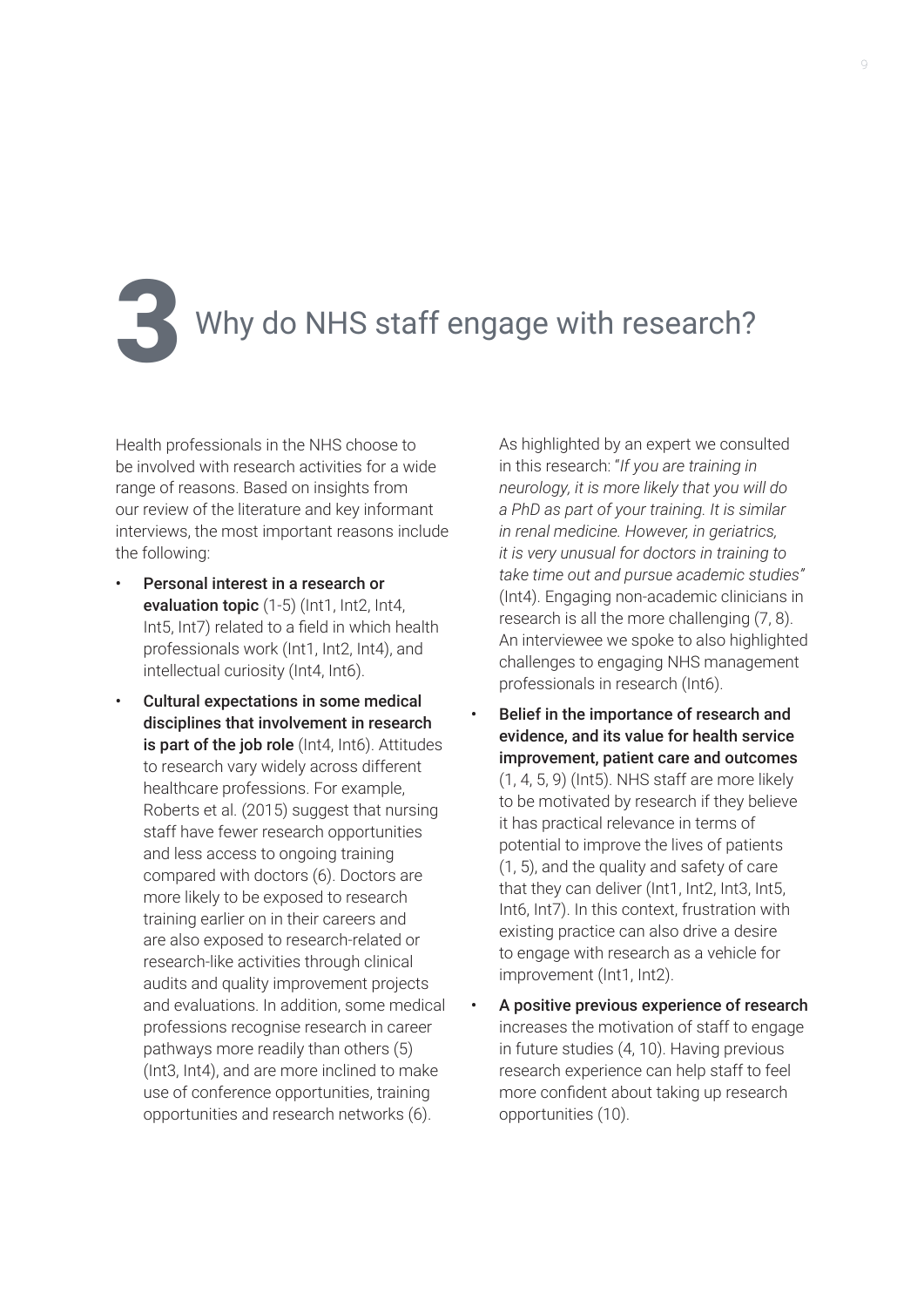• Prospects for reputational, careerprogression or financial rewards for involvement in research can act as incentives (3, 5, 7, 11-13) (Int1, Int2, Int7). NHS staff can be motivated to take part in research by the prospect of internal recognition, (such as through awards or promotion prospects) (Int1, Int2, Int3, Int4), recognition through authorship of research papers (Int3, Int7), or reference in a newsletter or through a formal recognition scheme (3). The possibility of financial reward for research activity (for example through pay progression or promotion) can also act as an incentive for engagement (12), while in some clinical professions research is associated with prestige (5) (Int4). Different forms of reward and recognition are explored in more detail in Section 5, which focuses on the enablers of involvement in research.

The strength of particular motivators can vary between different healthcare professions (Int4) as well as within them (e.g. between those working in different types of hospitals with varying degrees of emphasis on research) (Int1, Int2).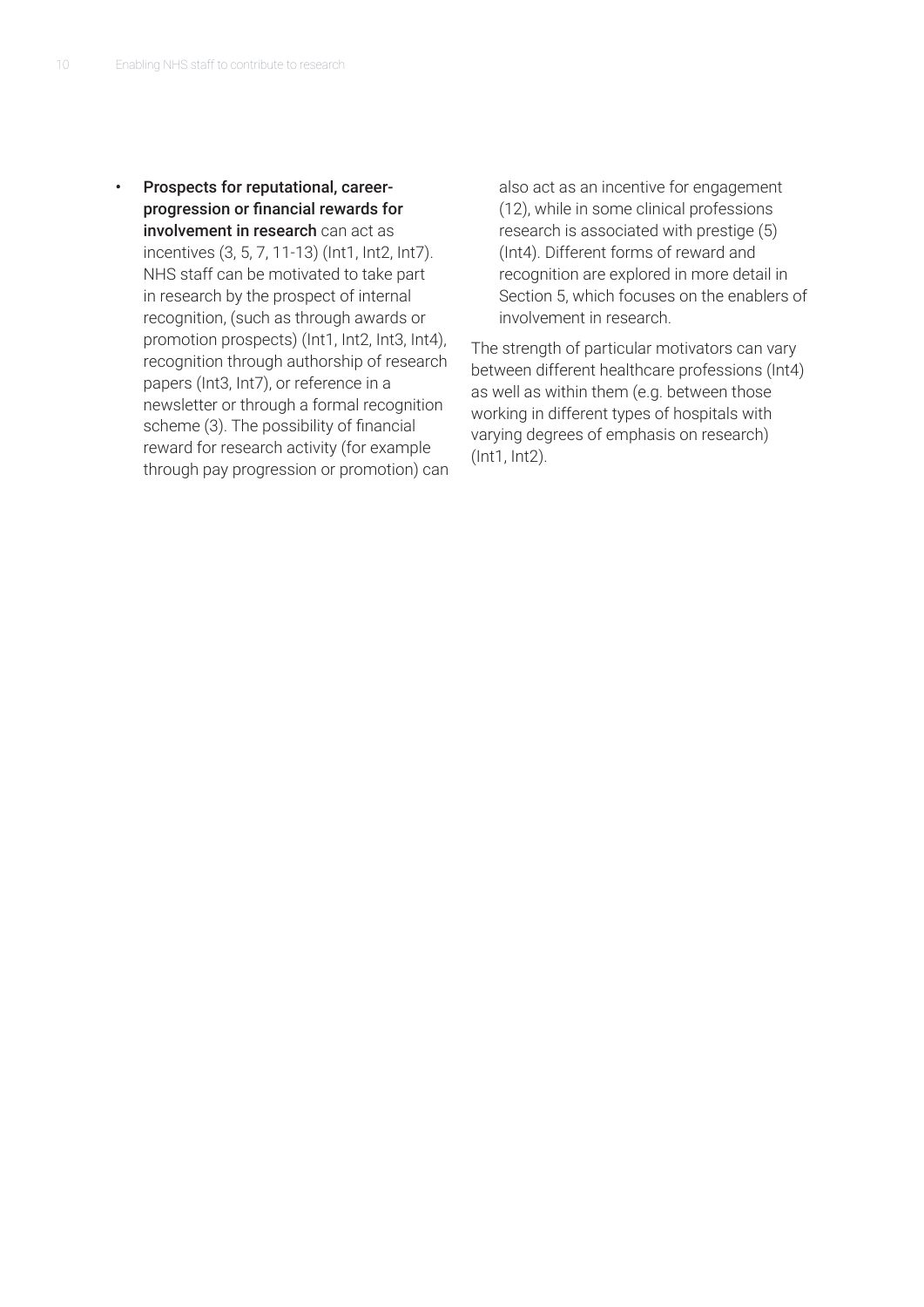How do NHS staff engage in research?

#### **4.1. There are diverse ways in which NHS staff are involved in research**

The ways in which health professionals can contribute to research vary widely. This applies across different types of healthcare professions – both clinical and managerial. For example, the literature we reviewed and our consultations with experts identified the involvement of medical specialties, general practice, nursing, midwifery, other allied health professions, pharmacy and healthcare managers.

There is also diversity in the stages of research at which health professionals are involved and in the range of methods used to involve them across projects, both of which differ across research programmes, clinical roles and organisations. This section of the report identifies and categorises the various types of involvement, as well as the mechanisms and methods used, based on insights covered in the literature reviewed. Unlike the literature on patient and public involvement in research, there is a lack of established frameworks in the existing literature for conceptualising healthcare staff involvement.

A paper by Boaz et al. (2015) sought to identify and analyse the range of ways in which health professionals and healthcare provider organisations engage in research. This paper had the specific objective of determining

whether the involvement of clinicians and healthcare organisations in research improves clinical practice. Boaz et al. (2015) reviewed a variety of literature on this topic in a focused review of 33 papers. They found that the involvement of health professionals and healthcare provider organisations in research differs in form and intensity and operates through a variety of mechanisms. They also observed that there is *"no single magic bullet"* (p. 12) for research, but rather a need for multiple strategies to encourage involvement with the aim of improving healthcare performance (14).

In general, across the papers we reviewed, health professionals were seen as essential contributors to clinical research, who are either embedded in research teams or contribute as necessary partners to academic researchers, facilitating efforts to recruit patients or to implement protocols being tested in a trial (1, 5, 11, 15-21). Several papers also discuss the roles played by health professionals in priority setting for research (2, 9, 13, 22-28).

Two studies describe the more strategic involvement of health professionals in research boards or steering committees that engage with a portfolio of projects or research activities. For example, Moore et al. (2012) discuss the involvement of nurses, midwives and managerial staff at an (unnamed) NHS Foundation Trust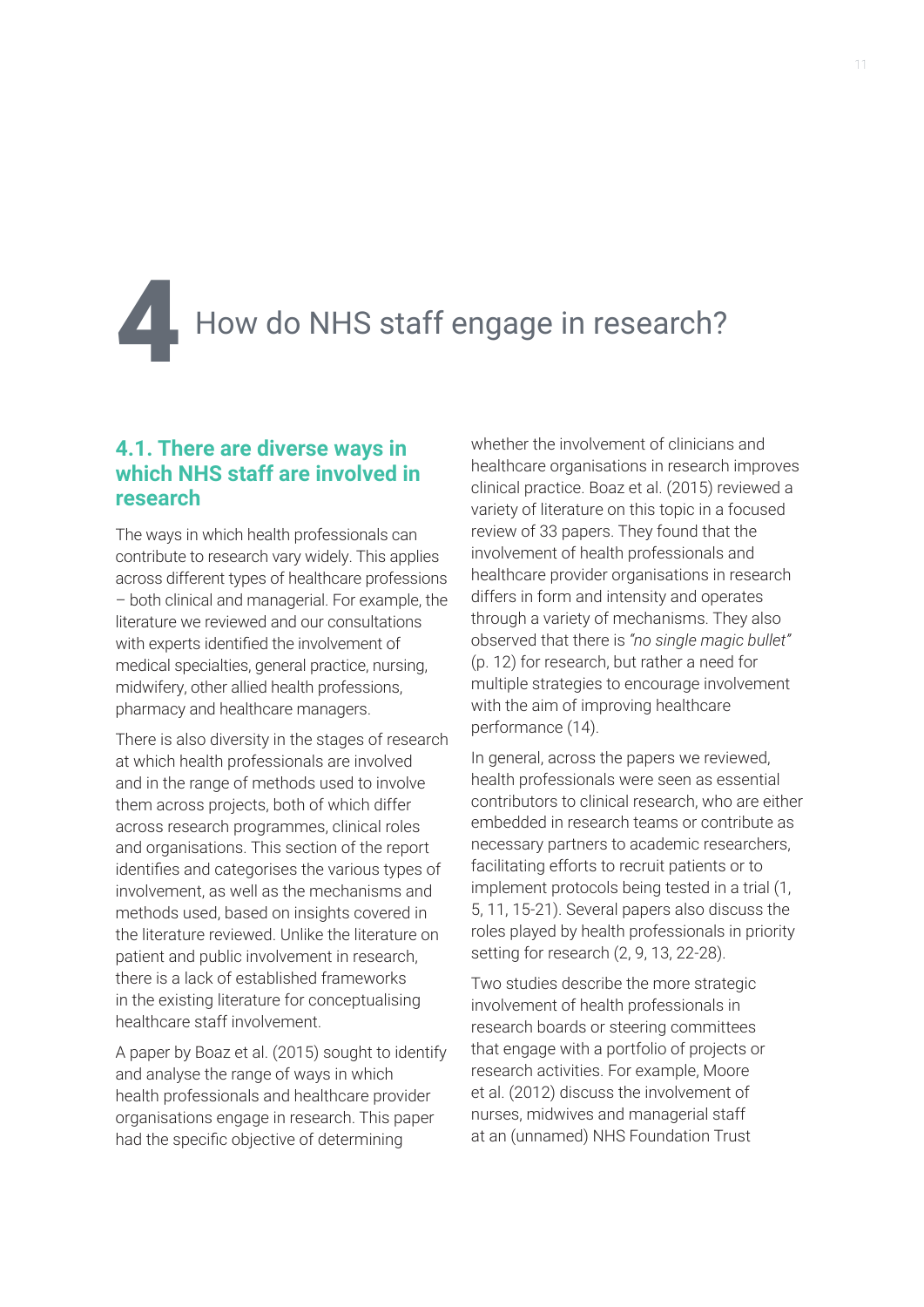| <b>Level of</b><br>involvement <sup>1</sup>                                        | <b>Model of involvement</b>                                                                                                                                                                                                                                                                                                                                                                                                                                                                                                                                                                                                                                                                                                                     |
|------------------------------------------------------------------------------------|-------------------------------------------------------------------------------------------------------------------------------------------------------------------------------------------------------------------------------------------------------------------------------------------------------------------------------------------------------------------------------------------------------------------------------------------------------------------------------------------------------------------------------------------------------------------------------------------------------------------------------------------------------------------------------------------------------------------------------------------------|
| Consultation:<br>providing feedback<br>and advice to inform<br>research activities | • Responding to consultation on research issues: this involves health researchers<br>listening to clinicians (often alongside other stakeholders, such as patients) and then<br>making decisions informed by their views. Researchers may either engage clinicians<br>directly in discussions about research, or infer research priorities after consulting<br>them about services, interventions (for example treatments or therapies) or health<br>outcomes (27).<br>• Participating in consultation sessions, such as focus groups with other<br>stakeholders, Delphi surveys and consensus development meetings, or online voting<br>$(26, 31)$ .                                                                                           |
| Involvement:<br>working directly with<br>research teams                            | · Standing members of project advisory groups, together with other stakeholders (2,<br>$13)$ .<br>• Members of clinical research networks, such as the National Institute for Health<br>Research's Comprehensive Clinical Research Network, which supports designation<br>and recognition schemes developed between universities and partner NHS Trusts to<br>enable involvement in research among the NHS consultant workforce (3).                                                                                                                                                                                                                                                                                                            |
| Collaboration:<br>partnering on<br>equal footing with<br>researchers               | • Participation in a forum for deciding research priorities, in collaboration or<br>partnership with researchers and other stakeholders, for example as members of a<br>core steering or advisory group to oversee and supervise the priority-setting process<br>$(2, 9, 25-27, 29)$ .<br>• Participation in communities of practice to design and implement research at a local<br>level in collaboration with academics and to disseminate it at national level (31).<br>• Members of project steering committees, for example to build research capacity<br>within an NHS Trust (13).<br>• Co-researchers embedded as members of a research team and contributing to<br>research design, implementation and dissemination (1, 5, 15-21, 52). |

#### **Table 3: Models for engaging healthcare professionals**

in developing an organisation's research capability by establishing a steering committee for research. The committee's role was to oversee the prioritisation of research topics, define criteria for selecting projects for internal funding, and provide access to expertise to develop more promising proposals into applications for external funding (13). Parkin and Bullock (2005) discuss the involvement of nurses in developing clinical standards for research in an NHS Trust. The standards were developed to fit within the current dynamic quality improvement (DQI) programme and have directly contributed to an evolving culture of research by shaping nurses' awareness, and

offering a support and consultancy network within the Trust. The standards had the primary objective of providing guidance and education whilst developing nurses' skills and capabilities throughout the research process. A baseline survey, conducted to provide a snapshot of research understanding and practice within the Trust following the introduction of the research standards, showed that the implementation of the standards had increased awareness related to both formal and informal educational and research opportunities (29).

The primary models for involving health professionals in research, as identified by our literature review, are described in Table

<sup>1</sup> The levels of involvement used in this table are adapted from a spectrum cited in Manafo et al. (2018) (30), which was developed in order to map different models of patient and public involvement in health research.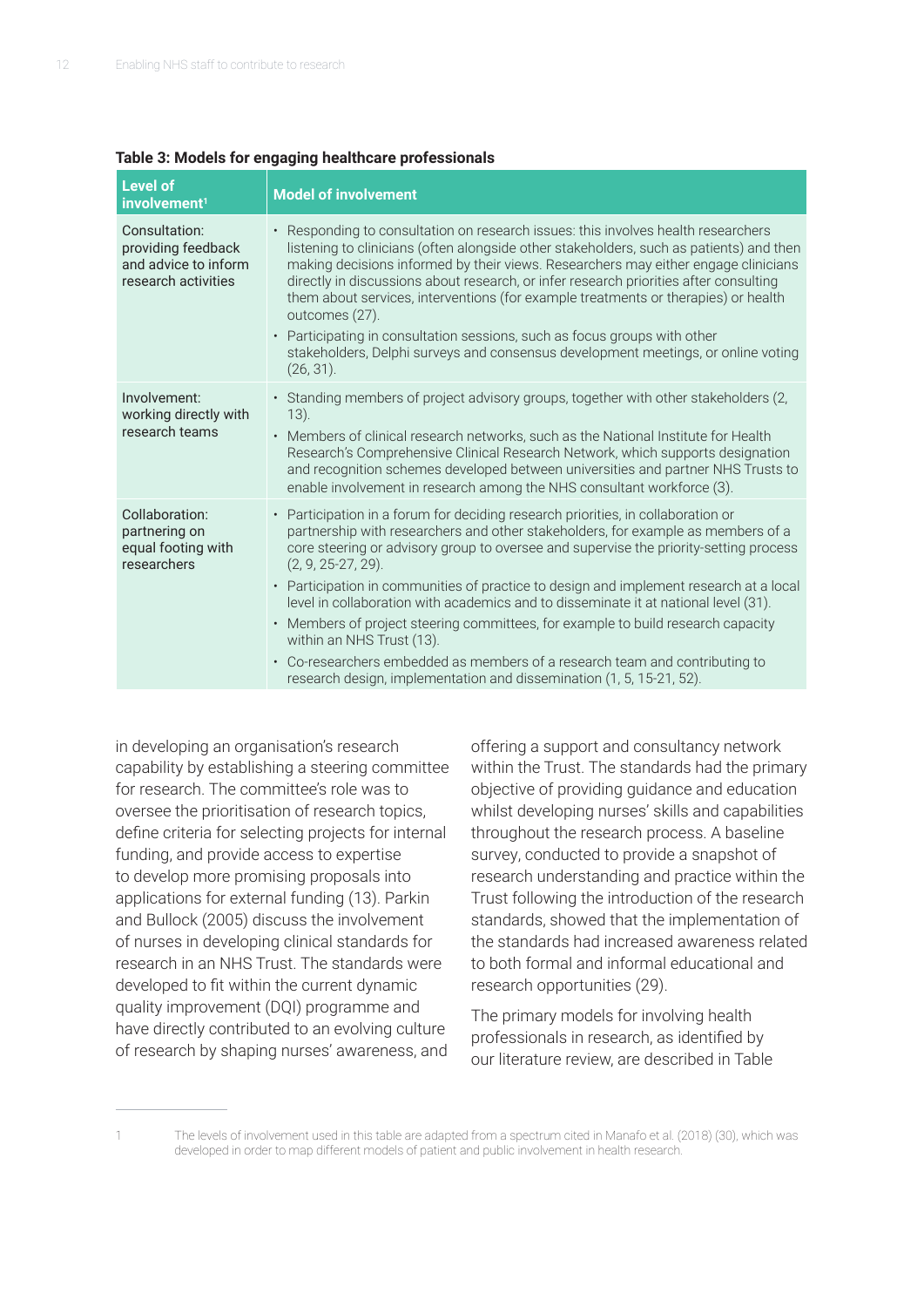3 above. They span three main levels of involvement. The first is *consultation-based* involvement, where health professionals respond to requests for their views or for advice on various research issues, or attend consultation sessions. The second level of involvement identified is *directly working with research teams*, for example in advisory board roles or as members of clinical research networks. The third level is *collaboration with researchers on an equal footing*, for example as co-researchers or members of steering committees. The organising structure set out in Table 3 draws on frameworks described in the wider literature on stakeholder engagement in research. Literature from the patient and public involvement space proved particularly useful in this context, as it offers a more advanced conceptualisation of engagement than the literature on NHS staff engagement.

#### **4.2. Tasks and activities engaged in and specific methods used**

Health professionals involved in research undertake a wide range of tasks and activities. Table 4, Table 5 and Table 6 show how studies in the literature highlight specific tasks and activities at successive stages of the research process.

Table 4 shows the diversity of contributions made at the research preparation and design phase, for example through involvement with agenda setting, in attracting research funding or in research design. Table 5 discusses involvement at the study implementation phase, in recruitment of study participants, data collection and data analysis. Table 6 discusses involvement in research dissemination, in facilitating research uptake and in evaluation activities.

NHS staff can contribute to research through a variety of methods of engagement. Some examples highlighted in the literature (and elaborated in Table 4, Table 5 and Table 6) include: involvement in priority-setting partnerships<sup>2</sup> and advisory groups for setting research agendas, and responding to consultations to help specify research questions (e.g. through surveys, interviews, meetings, focus groups); drafting funding applications; helping draft research protocols and specify study design; leading systematic reviews; advice on and active involvement in the recruitment of patients for studies; collecting data from research participants; analysis and interpretation of study results and assistance with drafting recommendations; sharing of research insights with policymakers; and participating in reviews of prior research and in evaluations of research tools in a clinical setting.

As discussed in Section 1, we do not examine clinical academic or honorary professorship models of engagement within the scope and focus of this report but recognise them as an additional important model where intensive research is a key part of a job role.

<sup>2</sup> Some examples of insights on NHS staff research interests that already exist in the health system can be found in the James Lind Alliance Priority Setting Partnership's findings on particular topics or in other priority-setting exercises of research charities and professional organisations (Int1). Information can also potentially be found embedded in NHS staff surveys (Int6), Cochrane reviews (Int3), or (to a lesser degree in terms of quality improvement research) in NICE guidance.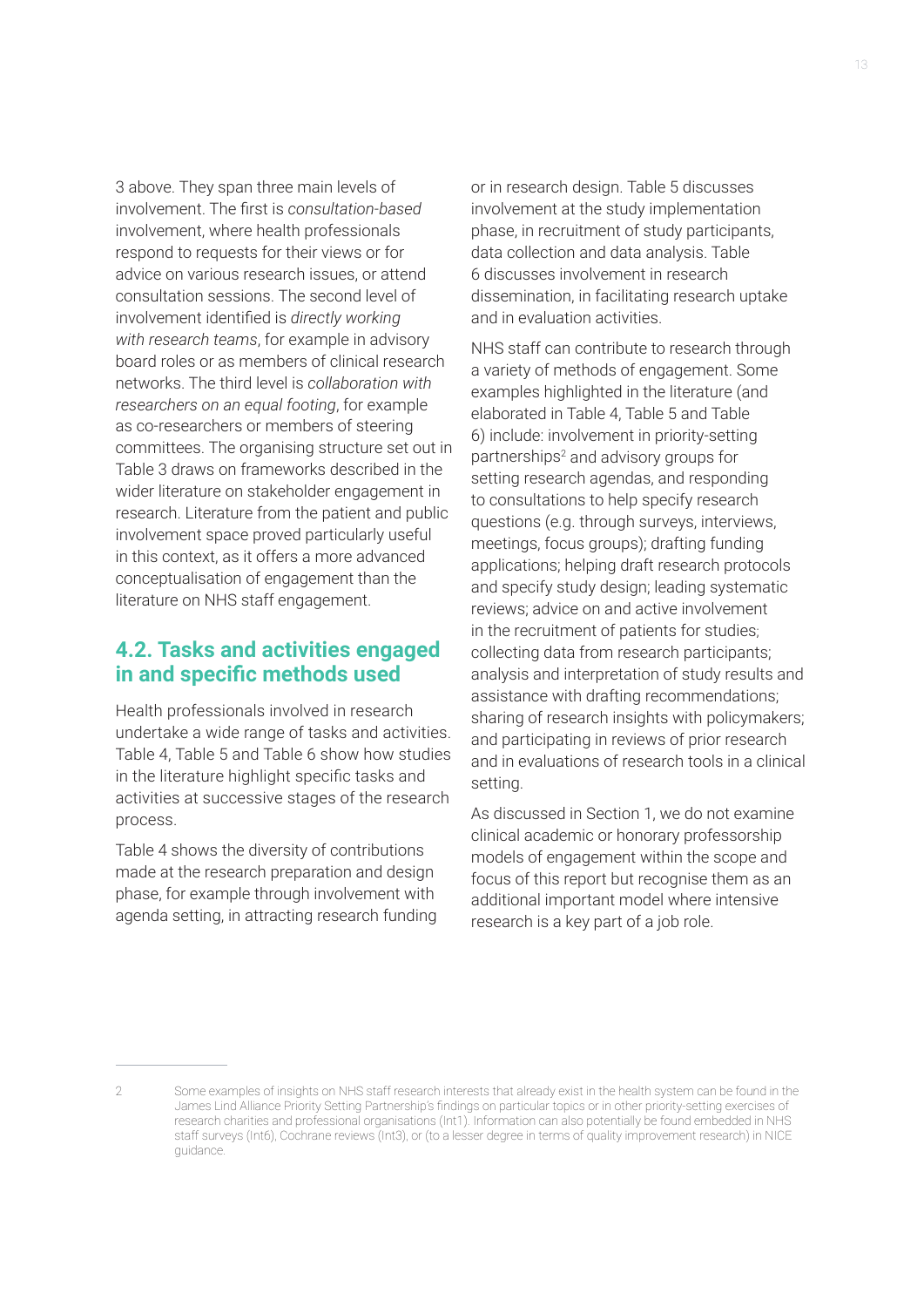| <b>Research design and preparation stage</b> |                                                                                                                                                                                                                                                                                                                                                                                                                                                           |                                                                                                                                                                                                                                                                                                                                                                                                                                                                                                                                                                                                                                                                                                                                                                                                                                                                                                                                                                                                                                                                         |
|----------------------------------------------|-----------------------------------------------------------------------------------------------------------------------------------------------------------------------------------------------------------------------------------------------------------------------------------------------------------------------------------------------------------------------------------------------------------------------------------------------------------|-------------------------------------------------------------------------------------------------------------------------------------------------------------------------------------------------------------------------------------------------------------------------------------------------------------------------------------------------------------------------------------------------------------------------------------------------------------------------------------------------------------------------------------------------------------------------------------------------------------------------------------------------------------------------------------------------------------------------------------------------------------------------------------------------------------------------------------------------------------------------------------------------------------------------------------------------------------------------------------------------------------------------------------------------------------------------|
|                                              | <b>Tasks and activities</b>                                                                                                                                                                                                                                                                                                                                                                                                                               | <b>Examples of mechanisms or methods for</b><br>enabling contributions to tasks and activities                                                                                                                                                                                                                                                                                                                                                                                                                                                                                                                                                                                                                                                                                                                                                                                                                                                                                                                                                                          |
| Agenda setting                               | • Prioritising topics for research (13,<br>23-28, 32, 33).<br>• Influencing the translation of<br>priorities into the commissioning of<br>research projects and programmes<br>$(22, 25)$ .                                                                                                                                                                                                                                                                | • Structured priority-setting collaborations and<br>partnerships, such as the James Lind Alliance<br>(22, 25, 26, 28) (Int5).<br>• Membership of steering committees or advisory<br>groups (2, 9, 13, 22, 28).<br>• Responding to researcher-led consultation<br>about research priorities (27).<br>• Contributing to priority setting through peer<br>support and research networks (32, 33).<br>• Examples of methods used to engage<br>healthcare staff:<br>In priority setting: Delphi and nominal<br>$\overline{\phantom{a}}$<br>group techniques; attending consensus-<br>development conferences and priority-setting<br>workshops; surveys, interviews, online voting<br>and focus groups; literature reviews (22-24,<br>26, 28).<br>In influencing commissioning of research on<br>priorities: direct meetings and discussions<br>with funding bodies as part of panels,<br>committees or advisory groups or through<br>sharing information about research priorities<br>with professional organisations that have<br>influence on the funding landscape (22). |
| Attracting<br>research<br>funding            | • Leading or contributing to the<br>development of research proposals<br>and funding applications (13, 15, 29).                                                                                                                                                                                                                                                                                                                                           | • Provision of expert advice on how to frame<br>ideas into workable projects and write funding<br>applications (13, 15).<br>• Co-applicants on funding calls and contribution<br>to drafting applications (3, 13, 15, 29, 33).                                                                                                                                                                                                                                                                                                                                                                                                                                                                                                                                                                                                                                                                                                                                                                                                                                          |
| Design and<br>procedures                     | • Leading the design of research in<br>collaboration with other researchers<br>and as part of a team (32, 52).<br>Acting as advisors to inform project<br>development, for example by<br>specifying research questions or<br>developing data-gathering protocols<br>or research tools (9, 11, 22, 27, 32).<br>• Developing, testing and<br>implementing research frameworks<br>(31).<br>• Collaborating with patients to design<br>a clinical trial (34). | • Responding to consultation led by research<br>teams, often alongside input from patients (9,<br>$27, 31$ ).<br>• Attending or organising stakeholder meetings<br>and focus groups $(9, 31, 34)$ .<br>• Advising through roles on steering committees<br>$(34, 35)$ .<br>• Drafting research protocols (e.g. survey tools,<br>trial protocols) and gathering patient or other<br>stakeholder feedback to improve them (22).                                                                                                                                                                                                                                                                                                                                                                                                                                                                                                                                                                                                                                            |

#### **Table 4: Tasks, activities and methods of enabling involvement in research preparation and design**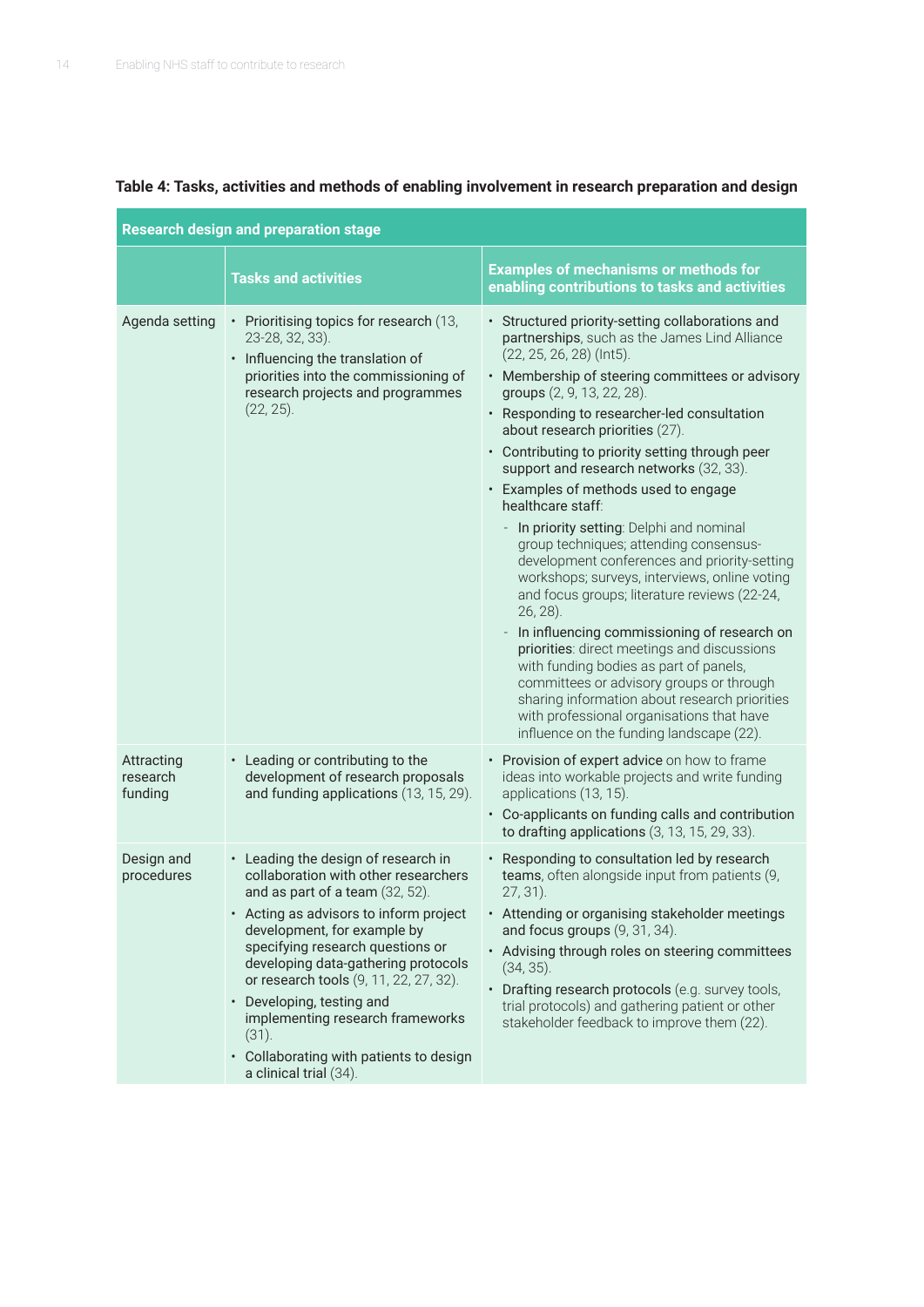| <b>Research implementation stage</b>    |                                                                                                                                                                                                                                                                                                                     |                                                                                                                                                                                                                                                                                                                                                                                                                                                                                                                                                                                                                                              |
|-----------------------------------------|---------------------------------------------------------------------------------------------------------------------------------------------------------------------------------------------------------------------------------------------------------------------------------------------------------------------|----------------------------------------------------------------------------------------------------------------------------------------------------------------------------------------------------------------------------------------------------------------------------------------------------------------------------------------------------------------------------------------------------------------------------------------------------------------------------------------------------------------------------------------------------------------------------------------------------------------------------------------------|
|                                         | <b>Tasks and activities</b>                                                                                                                                                                                                                                                                                         | <b>Examples of mechanisms or methods for enabling</b><br>contributions to tasks and activities                                                                                                                                                                                                                                                                                                                                                                                                                                                                                                                                               |
| Recruitment<br>of study<br>participants | • Advice on and active involvement<br>in the recruitment of patients for<br>studies (5, 11, 27, 31) (Int1, Int2).<br>• Promoting surveys and<br>encouraging participation in<br>studies by other healthcare<br>professionals or patients (22).                                                                      | • Directly promoting and raising awareness about<br>research opportunities and engagement needs in<br>their own organisations and externally (22).<br>• Making use of individual and organisational<br>networks to facilitate recruitment: acting as system<br>stewards (27, 31) (Int1, Int2, Int3, Int7).                                                                                                                                                                                                                                                                                                                                   |
| Data collection                         | • Collecting data from research<br>participants (9, 11, 22, 52).<br>• Recording information and data<br>$(11, 35)$ .                                                                                                                                                                                                | • Telephone and online surveys, workshops,<br>interviews and focus groups (22, 25, 32).<br>• Reviews of literature and documentation (28, 35).<br>• Observation of patient care as part of research to<br>identify opportunities for improvement (35).<br>• Consensus building using Delphi surveys involving<br>a cross-section of practitioners in a discipline, such<br>as mental health or emergency care (23, 24).                                                                                                                                                                                                                      |
| Data analysis                           | • Actively conducting data analysis<br>tasks, either independently or with<br>other stakeholders (e.g. data from<br>consensus-building exercises,<br>trials, systematic reviews) (22, 28,<br>32, 34, 49, 52).<br>• Involvement in the interpretation<br>of data and in establishing<br>recommendations (28, 34-36). | Sifting and analysing data from priority-setting and<br>$\bullet$<br>consensus-building exercises (22, 28, 32, 34).<br>• Analysing and interpreting data on patient<br>perspectives from focus groups and online surveys<br>$(28, 34)$ .<br>• Contributing to the development of practice<br>recommendations through Delphi surveys,<br>workshops and observation (35, 36).<br>• Analysing survey and focus group data (22, 28, 34).<br>• Leading and taking part in systematic literature<br>review analysis (28).<br>• Evaluating research tools produced by others or<br>interventions for their use in clinical settings (35,<br>$36)$ . |

#### **Table 5: Tasks, activities and methods of enabling involvement in research implementation**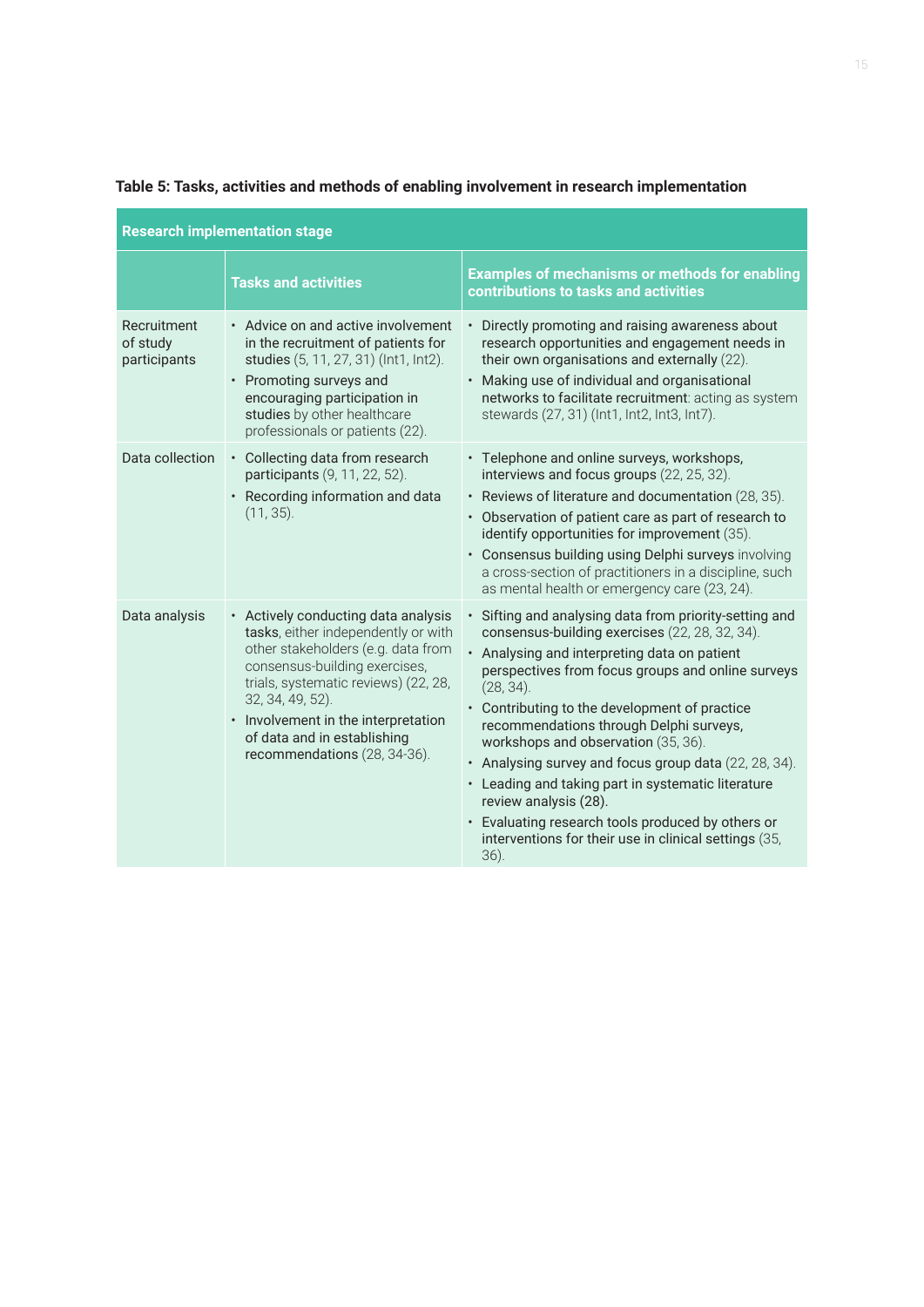#### **Table 6: Tasks, activities and methods of enabling involvement in cross-cutting activities**

**Cross-cutting activities: evaluation, dissemination and facilitation of evidence uptake**

|                                                    | <b>Tasks and activities</b>                                                                                                                                                                                                                                                    | <b>Examples of mechanisms or methods for</b><br>enabling contributions to tasks and activities                                                                                                                                                                                                                                                                                                                                                                                                                                                                                                                                     |
|----------------------------------------------------|--------------------------------------------------------------------------------------------------------------------------------------------------------------------------------------------------------------------------------------------------------------------------------|------------------------------------------------------------------------------------------------------------------------------------------------------------------------------------------------------------------------------------------------------------------------------------------------------------------------------------------------------------------------------------------------------------------------------------------------------------------------------------------------------------------------------------------------------------------------------------------------------------------------------------|
| <b>Dissemination</b><br>and facilitating<br>uptake | • Involvement in the production of<br>journal outputs or research reports<br>$(29)$ .<br>Disseminating research findings to<br>$\bullet$<br>policymakers (22) (Int1, Int2, Int3).<br>• Disseminating research findings to<br>academics and other practitioners<br>$(29, 31)$ . | • Communities of practice to disseminate<br>research at national level (31).<br>• Sharing of research insights with policymakers<br>and other healthcare professionals, for example<br>as members of professional associations and<br>medical societies (22) (Int1, Int2, Int3).<br>Discussing implementation of findings about<br>$\bullet$<br>research priorities with the National Institute for<br>Health Research (22).<br>• Open communication and dialogue with<br>academic researchers (31).<br>• Compiling a participant sample to provide an<br>email list for information exchange on research<br>and development (32). |
| Evaluation of<br>research                          | • Critically appraising research outputs<br>(29, 35, 36).                                                                                                                                                                                                                      | This could include reviews of research studies.<br>evaluations of research tools or clinical<br>assessment tools developed through research<br>(36), or other types of engagement that provide<br>feedback on research but may not be defined as<br>evaluations in a strict methodological sense.<br>• It is more frequent for healthcare professions to<br>engage in evaluation of service interventions in<br>a practical setting (e.g. in trials, pilots) (Int5).                                                                                                                                                               |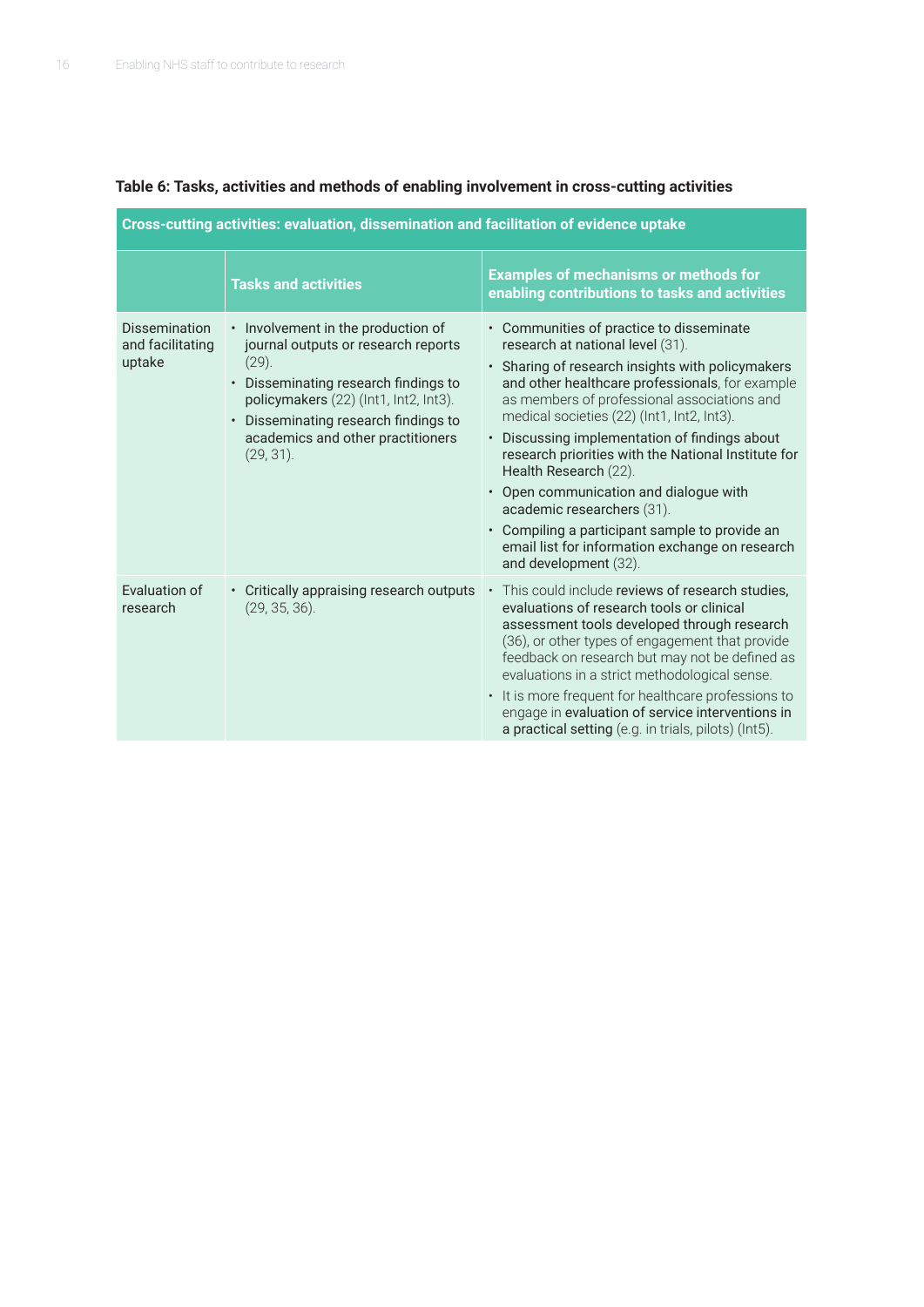## How can the involvement of NHS staff<br>in research be enabled and rewarded?

Many organisational factors – structural, governance and management-related, and cultural – can facilitate the involvement of NHS staff in research (1, 6-8, 13, 15, 25, 37) (Int1, Int2, Int3). It is not one factor but a combination of them that can support enabling environments (14). For example, leadership that champions research is important for motivating staff within organisations or professional networks to contribute to research activities (3, 4, 14, 25, 37) (Int1, Int2, Int7). In addition, individuals also need to be connected with collaborators (1, 3, 8, 9, 25, 31, 37), supported through training, mentorship and feedback (6, 13, 25, 37-39) (Int1, Int2), and enabled by organisational policies and procedures which make research feasible and valued (4, 6-8, 13, 14) (Int3, Int7).

In a systematic literature review which involved a focused review of 33 papers from 15 clinical fields and 9 different countries, Boaz et al. (2015) conclude that involvement in research operates through a variety of mechanisms and that, while there is no single key strategy, there is a need for multiple parallel strategies to enhance engagement (14).

Examples of factors that facilitate NHS staff's involvement in research (as identified through our literature review and interviews), and the

studies that include them, are overviewed in Table 7. They span enablers related to:

- *• Governance, management and infrastructure:* such as clear guidance and procedures for NHS staff that outline how to develop and implement research; formal research roles within NHS organisations; organisational practices which free up time and headspace for NHS staff to engage with research; user-friendly platforms for engaging NHS staff; and mechanisms for awareness-raising about involvement opportunities.
- *• Individual and organisational capacity to support involvement with research:* such as access to training for NHS staff to develop research skills; mentoring; integration of research within clinical practice through the promotion of evidence-based practice; and collaborations with research-active organisations.
- *• Culture, behaviours and attitudes:* such as organisational leadership that values and supports research; recognition and awards for involvement (reputational awards, career progression and promotion-related rewards); and a culture of feedback and information-sharing about staff impact on research and research impact on health service improvement.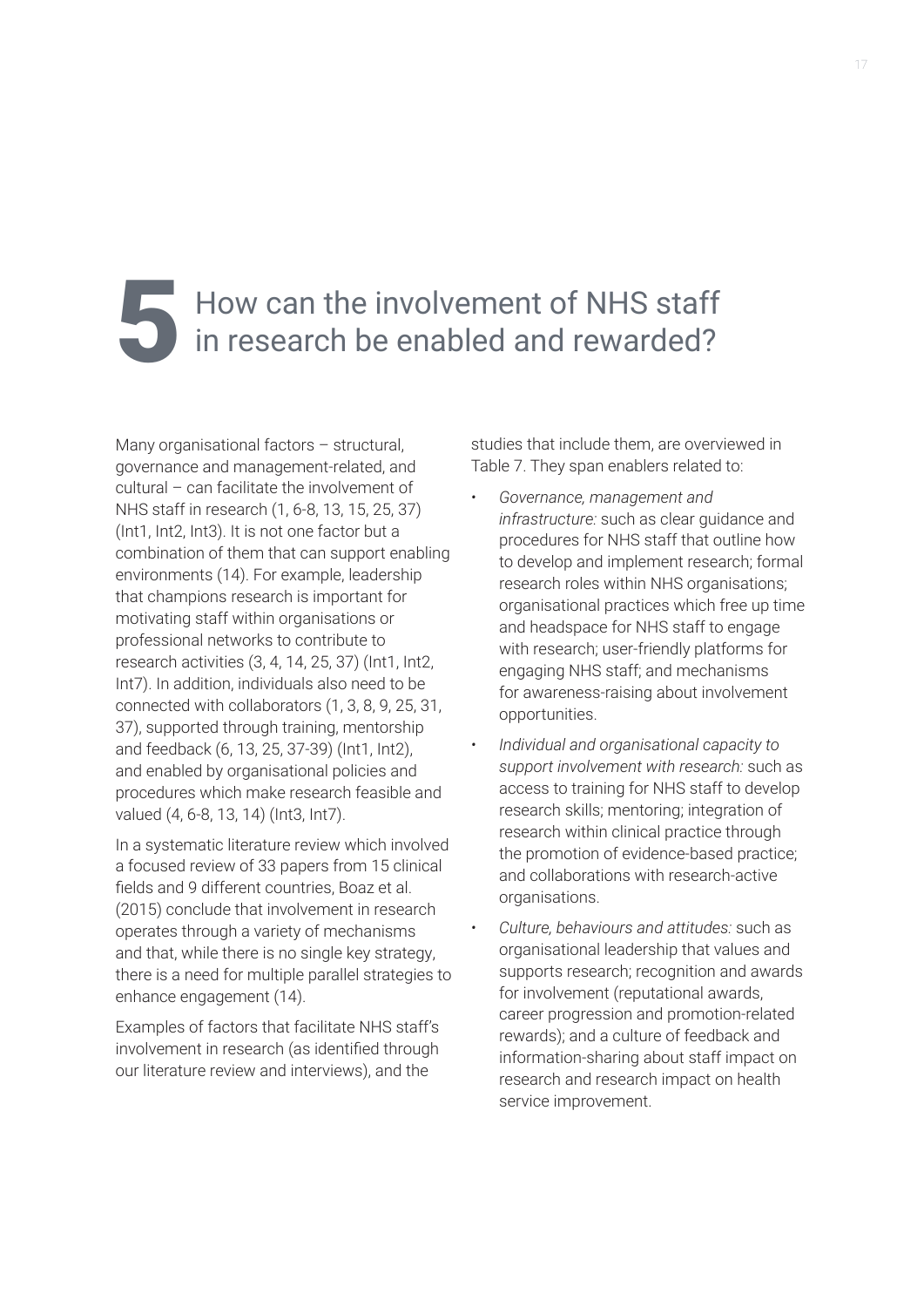#### **Table 7: Enablers of engagement**

| <b>Type of</b><br>enabler                          | <b>Examples</b>                                                                                                                                                                                                                                                                                                                                                                                                                                                                                                                                                                                                                                                                                                                                                                                                                                                                                                                                                                                                  |
|----------------------------------------------------|------------------------------------------------------------------------------------------------------------------------------------------------------------------------------------------------------------------------------------------------------------------------------------------------------------------------------------------------------------------------------------------------------------------------------------------------------------------------------------------------------------------------------------------------------------------------------------------------------------------------------------------------------------------------------------------------------------------------------------------------------------------------------------------------------------------------------------------------------------------------------------------------------------------------------------------------------------------------------------------------------------------|
| Governance,<br>management<br>and<br>infrastructure | • Formal roles such as the appointment of research champions within organisations to<br>develop research ideas and promote interest and involvement in research (6, 7, 13, 51) (Int3).<br>This might involve appointing a lead consultant for research or a research champion from<br>each staff discipline, with the objective of stimulating and facilitating participation (6, 7).<br>• Clear guidelines and procedures for developing and implementing research to assist                                                                                                                                                                                                                                                                                                                                                                                                                                                                                                                                    |
|                                                    | healthcare staff (13, 14). One paper found that NHS staff who are motivated to undertake<br>research are helped where there is a clear pathway for the development and implementation<br>of innovative research ideas (13). Clear policies and guidance on the implementation of<br>research can support an enabling climate for involvement (14). In response to feedback<br>received via a survey to NIHR Clinical Research Network staff, the NIHR has recently<br>launched a new package of resources to better support its funded staff in raising awareness<br>of research amongst non-research clinical and care colleagues (40). These resources,<br>hosted on the NIHR website, include a toolkit (including posters, leaflets, videos and other<br>materials to support the promotion of research), along with a series of best practice case<br>studies showcasing initiatives that have successfully engaged people in health research or<br>promoted research within particular organisations (50). |
|                                                    | • Organisational practices which free up time and headspace to engage with research $(1, 7, 7)$<br>8, 15, 25, 37) (Int1, Int2, Int7), such as supporting research through programmed activities<br>that are part of clinical job structures and other ways of ensuring protected time for research<br>$(7, 8)$ .                                                                                                                                                                                                                                                                                                                                                                                                                                                                                                                                                                                                                                                                                                 |
|                                                    | • Well-designed organisational time-management procedures that support and recognise<br>engagement with research (4, 7, 8). French and Stavropoulou (2016) highlight that staff<br>need the flexibility to manage their time and to know that their research activity is recognised<br>in organisational time-management systems (4).                                                                                                                                                                                                                                                                                                                                                                                                                                                                                                                                                                                                                                                                            |
|                                                    | • The availability and accessibility of funding for research (8, 25, 39)(Int3).                                                                                                                                                                                                                                                                                                                                                                                                                                                                                                                                                                                                                                                                                                                                                                                                                                                                                                                                  |
|                                                    | • Financial recognition through pay progression (12) (Int3).                                                                                                                                                                                                                                                                                                                                                                                                                                                                                                                                                                                                                                                                                                                                                                                                                                                                                                                                                     |
|                                                    | • Mechanisms for awareness-raising about involvement opportunities for NHS staff<br>(24) (Int3). This should be accompanied by clear communication about how different<br>professions can engage, why their contributions are matter, and what value they can add.<br>This information needs to be conveyed in an accessible language (Int3).                                                                                                                                                                                                                                                                                                                                                                                                                                                                                                                                                                                                                                                                    |
|                                                    | • An enabling general research infrastructure, for example in relation to equipment, facilities<br>and information, and communications (8, 25, 33, 39). User-friendly and engaging platforms<br>for contributing to research and an enjoyable user experience are important (Int3, Int4).                                                                                                                                                                                                                                                                                                                                                                                                                                                                                                                                                                                                                                                                                                                        |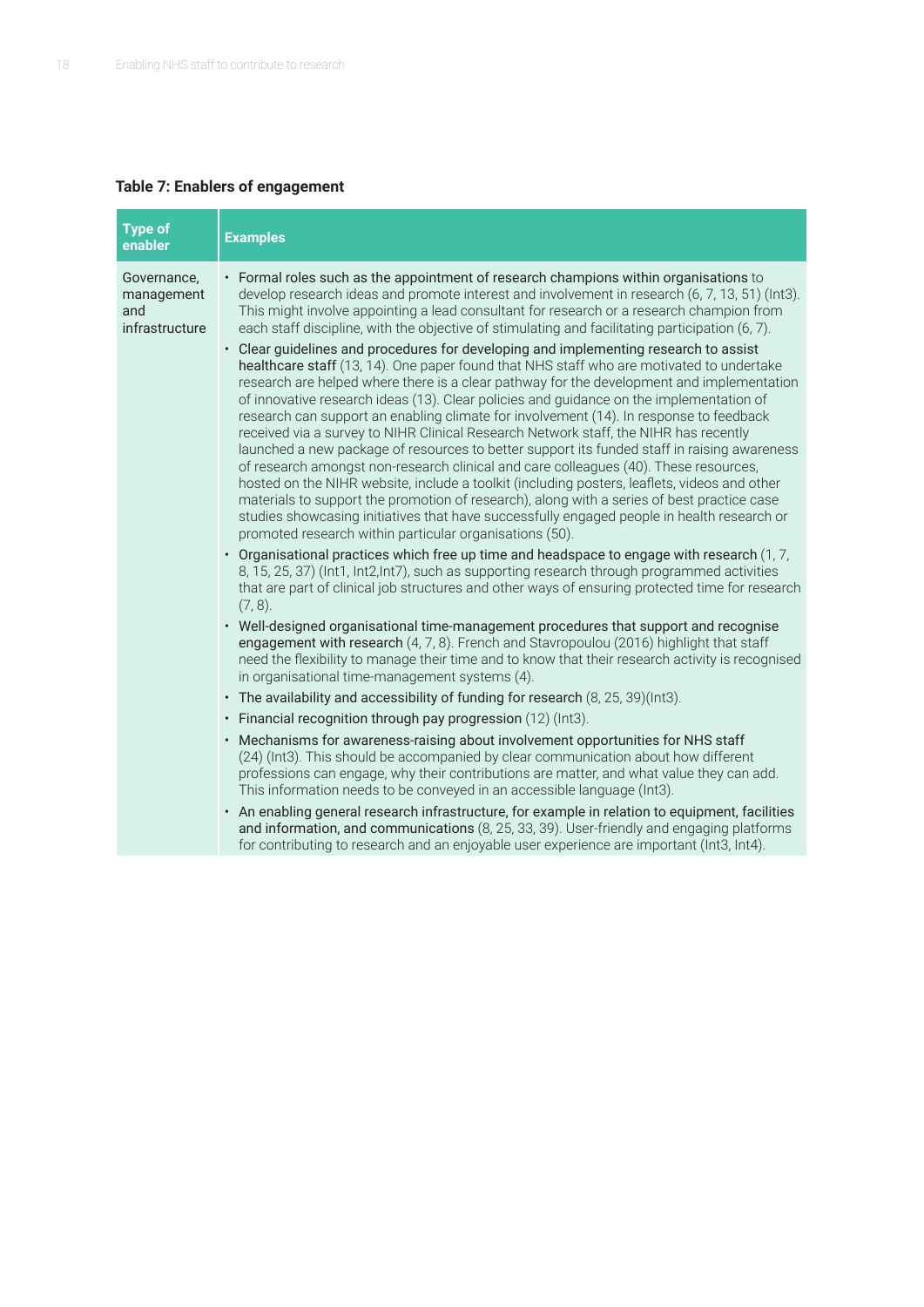| <b>Type of</b><br>enabler                               | <b>Examples</b>                                                                                                                                                                                                                                                                                                                                                                                                                                                                                                                                                                                                                                                                                                                                                                                                                                                                                                                                                                                                                                                                                                                                                                                                                                                                                                                                                                                                                                                                                                                                                                                                                                                                                                                                                                                                                                                                                                                                                                                                                                                                                                                                                                                                                                                                                                                                                                                                                                                                                                                                                                                                    |
|---------------------------------------------------------|--------------------------------------------------------------------------------------------------------------------------------------------------------------------------------------------------------------------------------------------------------------------------------------------------------------------------------------------------------------------------------------------------------------------------------------------------------------------------------------------------------------------------------------------------------------------------------------------------------------------------------------------------------------------------------------------------------------------------------------------------------------------------------------------------------------------------------------------------------------------------------------------------------------------------------------------------------------------------------------------------------------------------------------------------------------------------------------------------------------------------------------------------------------------------------------------------------------------------------------------------------------------------------------------------------------------------------------------------------------------------------------------------------------------------------------------------------------------------------------------------------------------------------------------------------------------------------------------------------------------------------------------------------------------------------------------------------------------------------------------------------------------------------------------------------------------------------------------------------------------------------------------------------------------------------------------------------------------------------------------------------------------------------------------------------------------------------------------------------------------------------------------------------------------------------------------------------------------------------------------------------------------------------------------------------------------------------------------------------------------------------------------------------------------------------------------------------------------------------------------------------------------------------------------------------------------------------------------------------------------|
| Capacity to be<br>involved                              | • Access to training for NHS staff to develop their research skills and confidence to engage<br>with research (6, 13, 25, 37-39). An awareness of what training is available and how to<br>access it can help promote research-friendly cultures (37, 38).<br>• Training and mentoring (7, 13, 15, 25). The appointment of mentors can be valuable to guide<br>and support individuals involved in research (13). Similarly, one study found that informal<br>teaching by experienced staff, not necessarily labelled or recognised as mentoring, can help<br>to motivate and guide new researchers (7). Exposure to research training in early career<br>stages is more likely to enable supportive attitudes and to cultivate an interest in research<br>later in careers (Int4).<br>• Integration of research within clinical practice (3-5, 9) (Int1, Int2), including through cultures<br>that promote involvement with evidence in informing care delivery practices and decision<br>making (3, 4) (Int1, Int2). Staff are more likely to participate in studies that are not disruptive<br>to normal clinical practice and that they do not perceive as placing a burden on patients (4,<br>9) (Int1, Int2).<br>• Collaboration with other organisations and individuals with an active interest in research<br>(1, 3, 8, 9, 25, 31, 37). Several studies note that the participation of NHS staff in research<br>is enabled when their organisation has supportive links, partnerships or networks with<br>charities, research partners in academia or other NHS organisations or industry bodies with<br>an active interest in commissioning or undertaking research (1, 3, 25). Collaboration with<br>"system stewards" (Int2) and "trusted intermediaries" (Int1), individuals and organisations                                                                                                                                                                                                                                                                                                                                                                                                                                                                                                                                                                                                                                                                                                                                                                                                        |
|                                                         | that can broker further enabling networks and relationships are important in enabling<br>efficient and effective research experiences (Int1, Int2).                                                                                                                                                                                                                                                                                                                                                                                                                                                                                                                                                                                                                                                                                                                                                                                                                                                                                                                                                                                                                                                                                                                                                                                                                                                                                                                                                                                                                                                                                                                                                                                                                                                                                                                                                                                                                                                                                                                                                                                                                                                                                                                                                                                                                                                                                                                                                                                                                                                                |
| Cultural,<br>behavioural<br>and attitudinal<br>enablers | · Organisational leadership and culture which values and promotes research activity (3,<br>4, 14, 25, 37) (Int1, Int2, Int7). For example, one study found that a Trust board which<br>highlights the importance of research to the wider Trust community and to commissioners<br>can enhance research capacity across the organisation (3). However, leadership is needed<br>across professions (clinical, managerial and executive) and hierarchies (Int2, Int6).<br>Recognition and awards for involvement in research (3, 5, 7, 11-13, 54) (Int3). Examples<br>$\bullet$<br>include: recognition in publications or newsletters (13) (Int3); internal organisational award<br>schemes or recognition by professional associations, such as through certificates and<br>professional society awards (3, 11) (Int1, Int2); and promotion-related recognition (12).<br>Evidence on the extent to which Continuing Professional Development (CPD) points would<br>be an enabler of NHS staff engagement with research is mixed but there is a general<br>view that mechanisms that contribute to career pathways and professional development<br>trajectories (including appraisal-related, revalidation-related and promotion-related levers)<br>are an enabler (3, 5, 7, 12, 13) (Int1, Int2, Int3, Int4, Int5, Int7).<br>• A compelling narrative about the purpose of the research and its potential impact $(1, 5)$<br>(Int2, Int4). Two studies found that NHS staff are more motivated by research they believe<br>will improve the lives of patients (1, 5). Therefore, clear communication about the objectives<br>of research may be important in enabling sustained interest (Int2). As emphasised by an<br>expert we interviewed: "A lot of doctors get phishing emails saying can you give a little of<br>your time to participate in this and here is the financial reward $-$ this would just be deleted $-$<br>thinking about what's in it for them and why it is relevant for their job [is important]." (Int4).<br>• A culture of feedback and of information-sharing about the impact of staff contributions to<br>research and about wider research impacts on service improvement (5, 6) (lnt1, lnt2) can<br>enable sustained engagement. This needs to be accompanied by supportive organisational<br>mechanisms for feedback (Int1, Int2).<br>• Effective mechanisms for the dissemination of research findings. Dissemination of<br>research findings, particularly those with a positive impact on patient outcomes, can inspire<br>and encourage NHS staff to engage with research (39). |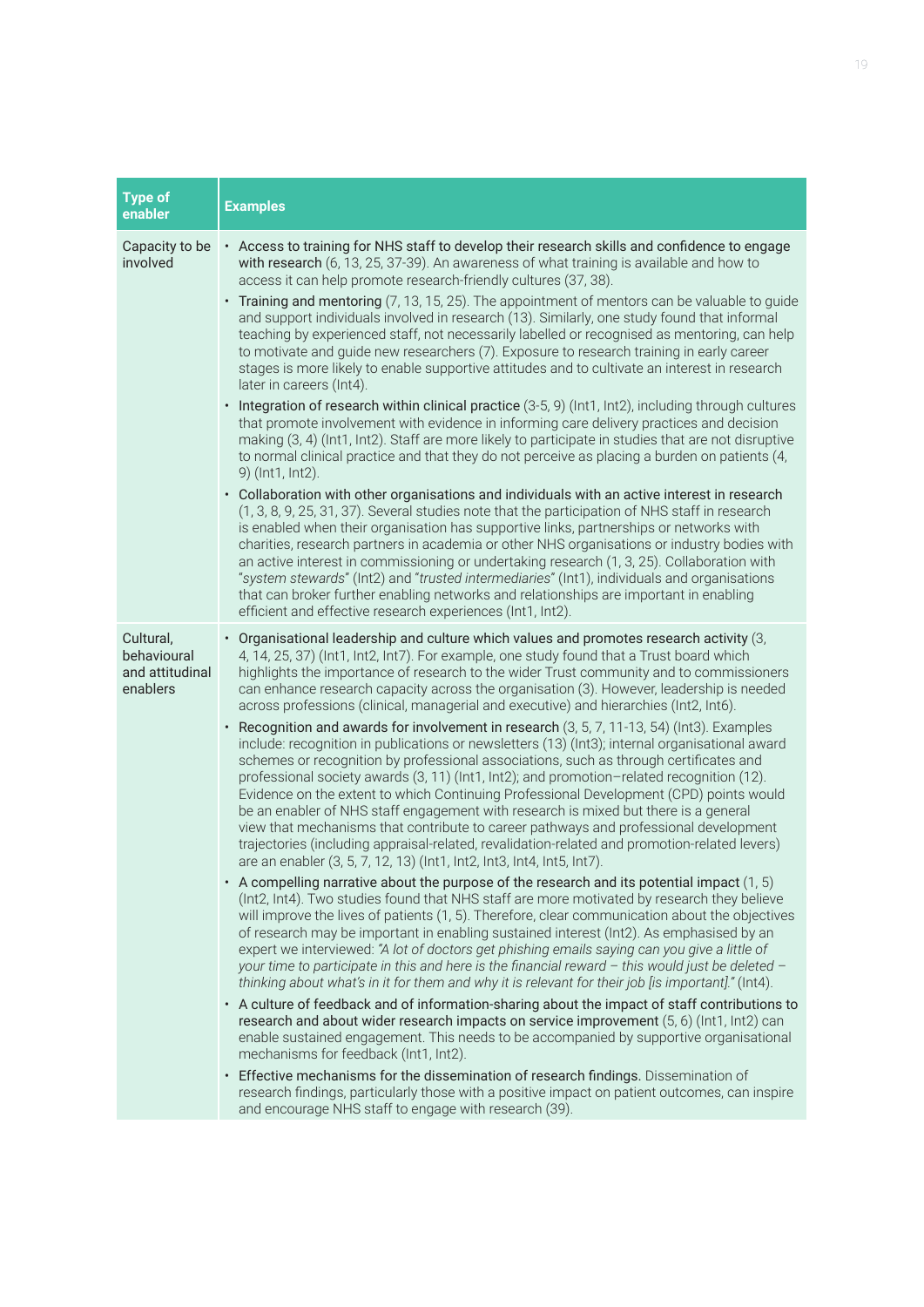The boundaries between enablers and rewards can be blurred, as an enabling experience can be rewarding in and of itself. Key types of rewards considered in the literature (and based on our analysis of it) or identified by interviewees, highlight the importance of both intrinsic rewards (related to the experience of engagement) and tangible rewards for contributing (career-development related, reputational and financial). Examples include the following:

• Professional development opportunities, spanning learning and career progression (3, 5, 7, 11-13) (Int1, Int2, Int3, Int4). Although prospects for promotion, recognition within professional communities and organisations, and personal learning all matter, one expert consulted for this study also highlighted the rewarding nature of being able to do something different and at least temporarily "*step off the hamster wheel of patient care*" (Int4).

A lot of doctors get phishing emails saying can you give a little of your time to participate in this and here is the financial reward  $-$  this would just be deleted – thinking about what's in it for them and why it is relevant for their job [is important]*. (Int4)*

- Recognition and kudos within professional communities and organisations (5, 13) (Int1, Int2, Int3).
- Seeing impact on practice (39) (Int5).
- **Financial rewards** were seen as enabling by some experts we consulted but there were differences in views about whether or not they were a reward in and of themselves (Int3, Int4).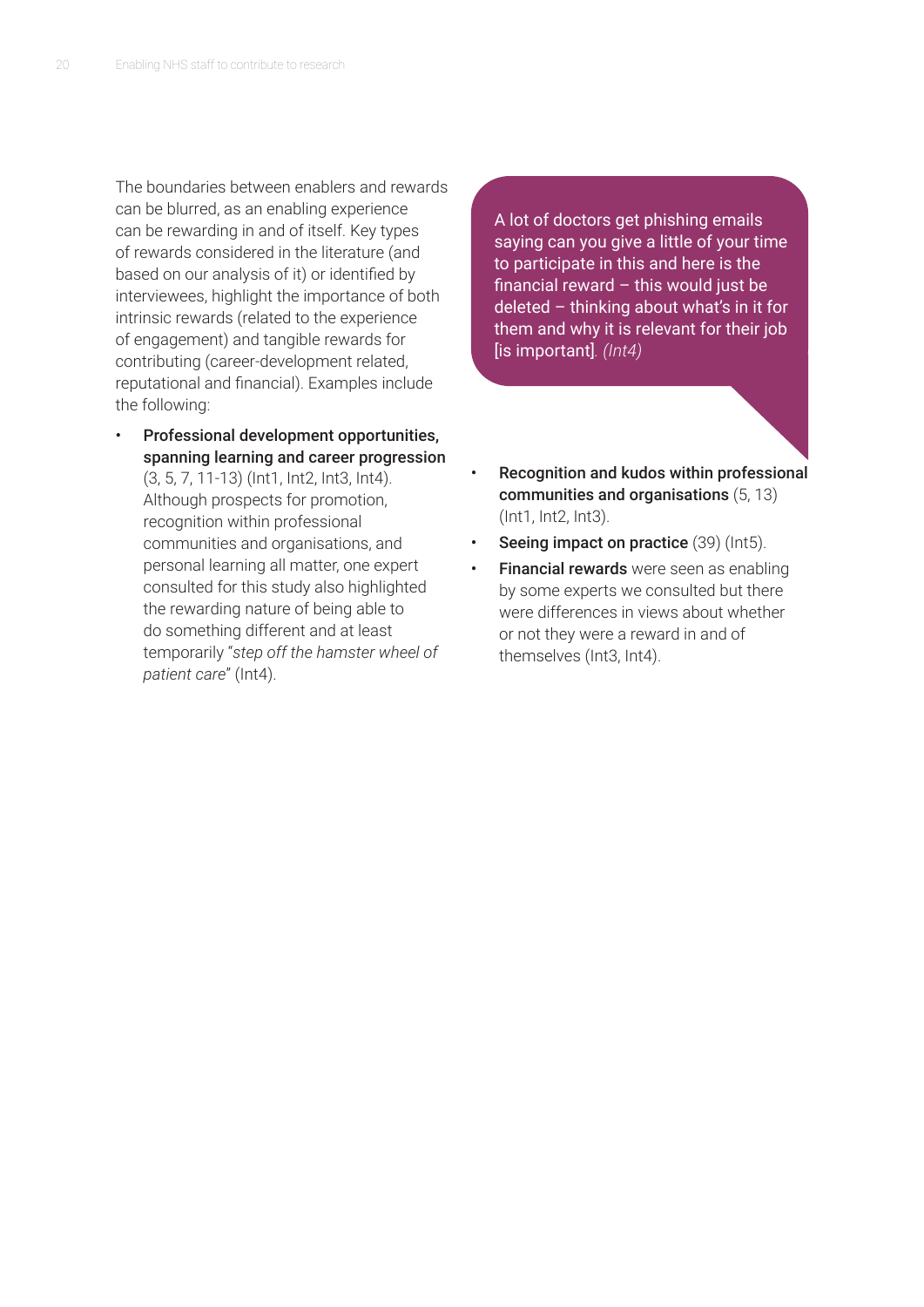# Challenges to engaging<br>NHS staff in research

NHS staff have an essential role to play in many aspects of healthcare research. Their knowledge of frontline evidence needs and gaps makes them well placed to inform the prioritisation of topics for research in the healthcare system (9, 27), as well as to contribute to the conduct and dissemination of research (5, 16). However, there are a number of areas which frequently present challenges and barriers to engaging healthcare professionals across disciplines in research activities.

Table 8 below provides an overview of the barriers and challenges to NHS staff involvement with research which were raised in the literature and in our consultations with experts. They span governance, management and administration-related challenges; challenges related to individual and organisational capacities to engage; administrative and management challenges; and challenges related to culture, values and

attitudes. Frequently mentioned examples include:

- **Lack of time** (4, 5, 7, 8, 12, 13, 25, 33) (Int1, Int2, Int3, Int5). This can be compounded by project fatigue, which is why a compelling narrative on the importance and relevance of a project and on the value individuals add is paramount (Int1, Int2, Int7).
- Lack of funding to support engagement  $(2, 1)$ 9, 13, 37, 41).
- Lack of knowledge, skills and confidence (4, 10, 12, 29). This is also sometimes related to a lack of exposure to research during medical education and careers for some healthcare professions (Int6). As highlighted by one interviewee, exposure to research tends to be more integral to the acute sector and mental health, than to primary care (Int6).
- Difficulties in accessing relevant training or mentorship support (1, 3, 5, 6, 15, 37).
- Lack of support by leadership (3-6, 12, 13, 33, 37, 39) (Int1, Int3).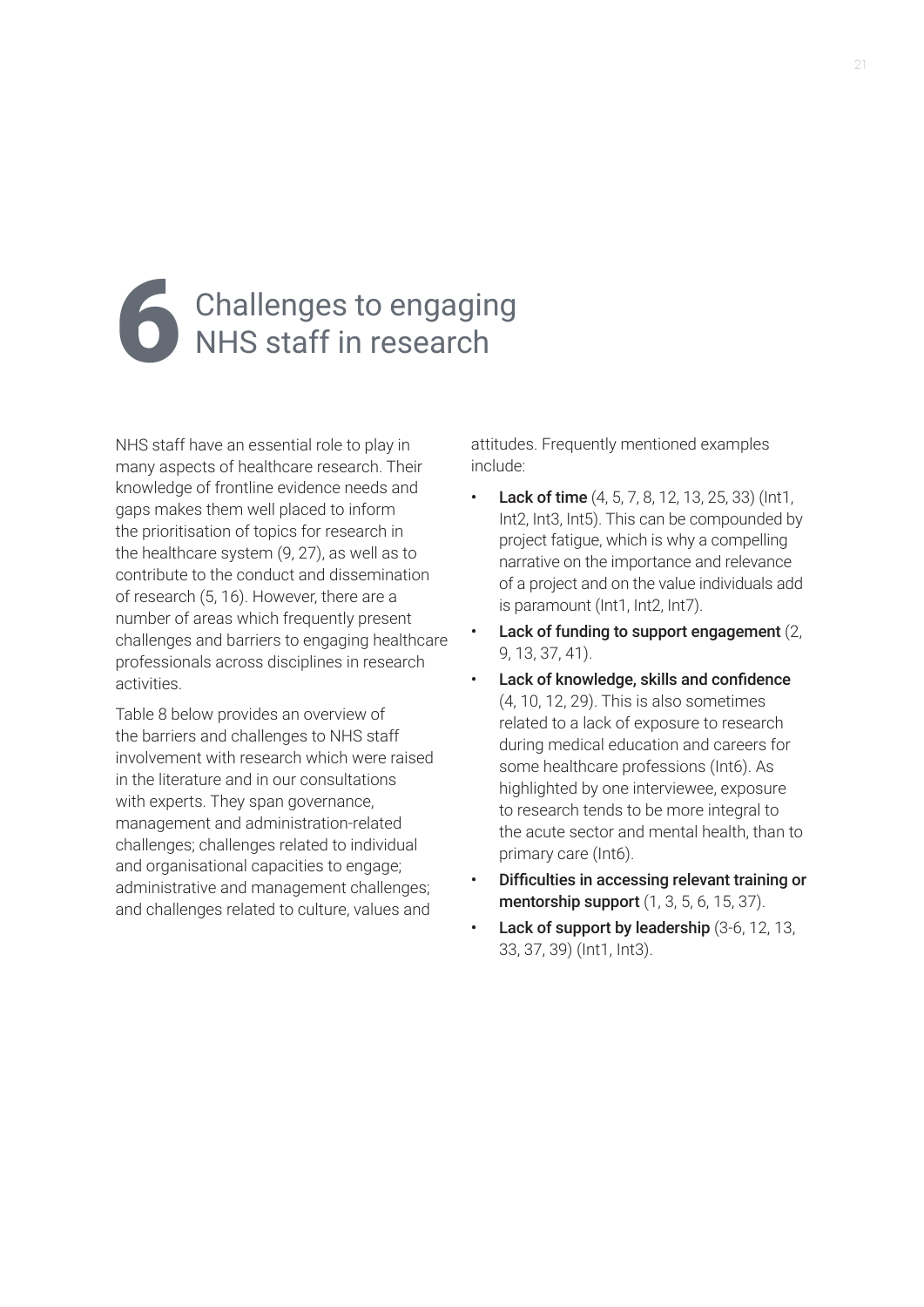## **Table 8: Challenges to involving healthcare professionals in research**

| <b>Type of</b><br>challenge                               | <b>Examples</b>                                                                                                                                                                                                                                                                                                                                                                                                                                                                                                                                                                                                                                                                                                                                                                                                                                                                                                                                                                                                                                                                                                                                                                                                                                                                                                                                                                                                                                                                                                                                                                                                                                                                                                                                                                                                                                                                                                                                                                                                                                                                                                                                                                                                                                                                                                                                                                                                                                                                                  |
|-----------------------------------------------------------|--------------------------------------------------------------------------------------------------------------------------------------------------------------------------------------------------------------------------------------------------------------------------------------------------------------------------------------------------------------------------------------------------------------------------------------------------------------------------------------------------------------------------------------------------------------------------------------------------------------------------------------------------------------------------------------------------------------------------------------------------------------------------------------------------------------------------------------------------------------------------------------------------------------------------------------------------------------------------------------------------------------------------------------------------------------------------------------------------------------------------------------------------------------------------------------------------------------------------------------------------------------------------------------------------------------------------------------------------------------------------------------------------------------------------------------------------------------------------------------------------------------------------------------------------------------------------------------------------------------------------------------------------------------------------------------------------------------------------------------------------------------------------------------------------------------------------------------------------------------------------------------------------------------------------------------------------------------------------------------------------------------------------------------------------------------------------------------------------------------------------------------------------------------------------------------------------------------------------------------------------------------------------------------------------------------------------------------------------------------------------------------------------------------------------------------------------------------------------------------------------|
| Governance,<br>management<br>and<br>administration        | • Lack of sufficient funding for research (2, 5, 9, 12, 13, 37, 41). Several studies highlight the<br>challenges associated with the lack of funding (5, 9, 12, 13, 41) or uncertainty about where<br>and how to look for funding and access it (37). One study found that financial constraints<br>can also be exacerbated when the level of demand placed on resources is initially<br>underestimated (2).<br>• A weak or opaque governance and management infrastructure (3, 13). For example,<br>an unclear, inadequate or unwieldy bureaucracy for R&D approvals can inhibit research<br>applications (3). Another barrier is that staff members may simply not be aware of<br>frameworks that support R&D within the Trust (13).<br>• Lack of clear leadership and definition of roles within research projects. In large<br>collaborative projects, there may be a lack of clarity about responsibilities and health<br>professionals may be deterred from participating if there is uncertainty about who will<br>oversee which aspects of the work (33).<br>· Insufficient recognition of research contributions in job plans, appraisal systems and<br>career pathways (3, 10, 12, 13). The incentive of staff to engage may be undermined if there<br>is no formal recognition of their research activities in appraisal systems (13), and if job plans<br>do not include dedicated incentives and time to engage in research (3).                                                                                                                                                                                                                                                                                                                                                                                                                                                                                                                                                                                                                                                                                                                                                                                                                                                                                                                                                                                                                                                    |
| Individual and<br>organisational<br>capacity to<br>engage | • A lack of dedicated time for health practitioners and managers to be involved in research,<br>in particular given the frontline service delivery demands placed on doctors and nurses (3-5,<br>7, 8, 12, 13, 25, 33) (Int1, Int2, Int3, Int5). The lack of capacity to devote sufficient time and<br>energy to research activities is a common issue affecting all groups of NHS staff. Moore<br>et al. (2012) observe that the overwhelming priority for most NHS staff is their daily clinical<br>activities. According to Moore et al. (2012), there is a common perception that innovation<br>and research activity take a great deal of time, and uncertainty and trepidation among<br>healthcare professionals about how research activities can be accommodated within their<br>busy daily schedules (13). Two studies focusing on clinicians and pharmacists cite teaching<br>commitments within the NHS or a university as further limiting their time to participate in<br>research (8, 12). Time-related challenges can be accentuated by a concern that research<br>activities often have to be undertaken outside normal working hours. Some organisations<br>find it difficult to fully support protected time away from clinical duties to undertake<br>research (25). A lack of dedicated time for research activity was seen in one study as a<br>significant barrier, supporting the notion that research is additional rather than part of one's<br>usual role (37). A study looking at pharmacists found that many pharmacists, across diverse<br>roles and backgrounds, find it challenging to engage in research within regular working<br>hours (33).<br>• A lack of knowledge and skills about how to do research, which is identified as particularly<br>important barrier for nurses, midwives and allied health professionals (4, 10, 12, 29).<br>Nurses may lack the confidence to participate in medical research, especially if it features<br>quantitative methods, confusing research-related terminology, or a complex invitation<br>process (10, 29).<br>• Lack of access to relevant training (1, 3, 6, 15, 37). While this is a significant barrier for all<br>groups, Roberts et al. (2015) suggest that nursing staff have fewer research opportunities<br>and less access to ongoing training compared with doctors, who are more likely than other<br>staff disciplines to encounter research opportunities and training earlier in their careers (6). |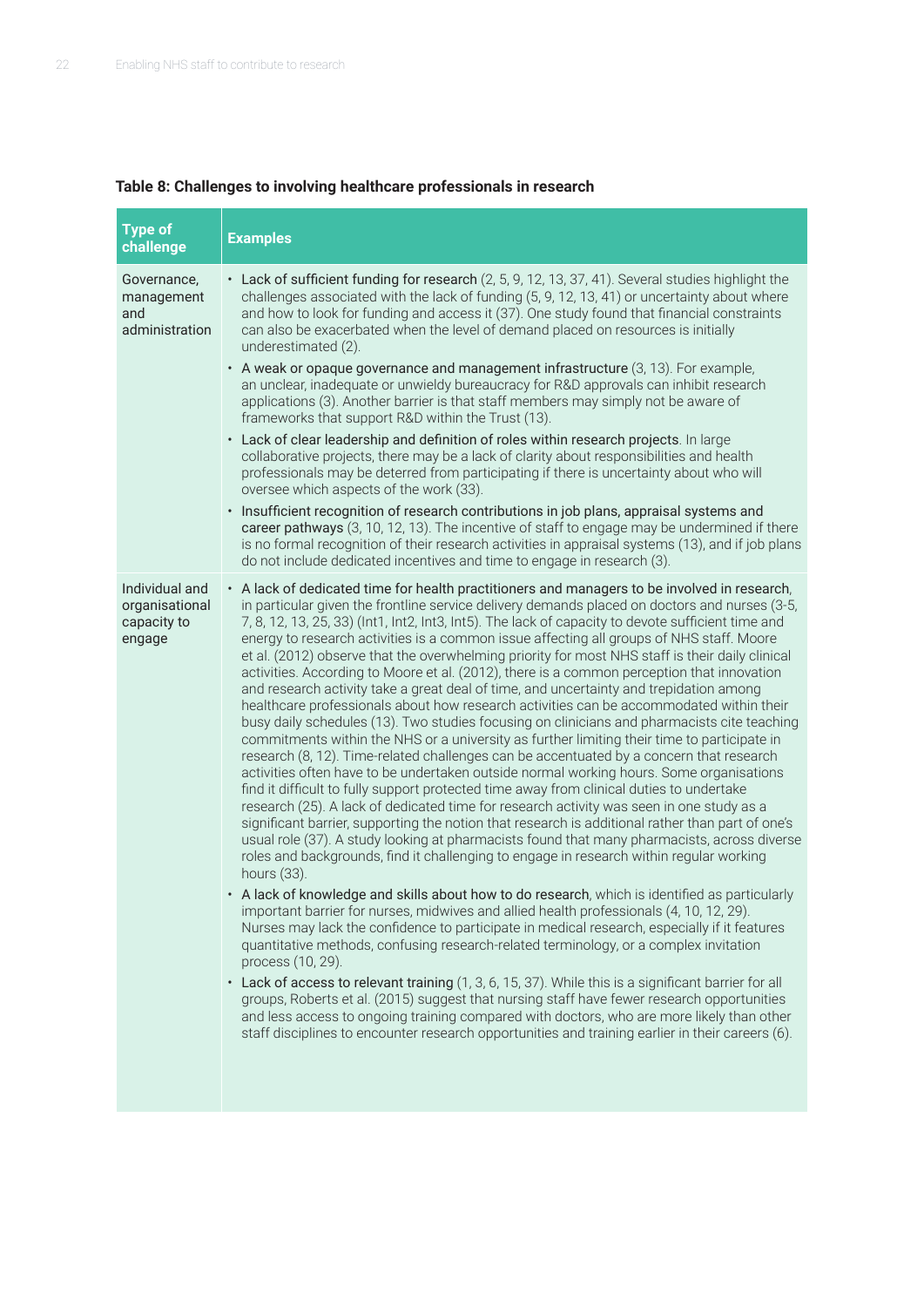| <b>Type of</b><br>challenge                                  | <b>Examples</b>                                                                                                                                                                                                                                                                                                                                                                                                                                                                                                                                                                                                                                                                                                                                                                                                                                                                                                                                                                                                                                                                                                                                      |
|--------------------------------------------------------------|------------------------------------------------------------------------------------------------------------------------------------------------------------------------------------------------------------------------------------------------------------------------------------------------------------------------------------------------------------------------------------------------------------------------------------------------------------------------------------------------------------------------------------------------------------------------------------------------------------------------------------------------------------------------------------------------------------------------------------------------------------------------------------------------------------------------------------------------------------------------------------------------------------------------------------------------------------------------------------------------------------------------------------------------------------------------------------------------------------------------------------------------------|
| Challenges<br>related to<br>culture, values<br>and attitudes | • A lack of support by leadership (3, 4, 6, 12, 13, 33, 37, 39) (Int1, Int3). Some staff report<br>difficulties in engaging with research due to perceptions of a lack of permission from<br>leadership to take time from their core service-delivery job (33). Healthcare managers<br>may be perceived as not interested in supporting research, and preoccupied with cost-<br>containment or reducing waiting lists (37).<br>• A lack of strategic planning for R&D at organisational level (29, 33). One study found that if<br>leaders do not recognise and value the link between research and the quality and safety of<br>care, they may perceive that patient service is at risk of suffering if healthcare practitioners<br>spend time on research (33).<br>· Divergent views among NHS stakeholders about what is important to research (6, 25).<br>Differences of opinion about which priorities are important to address can lead to conflict<br>about where to channel research interests (25). Additionally, the involvement of NHS staff<br>can be hampered by divergent views between the R&D department in a Trust and the clinical |
|                                                              | research network (6).<br>• A perception that research is a specialist activity $(6, 13)$ . Some health professionals see<br>research as outside their domain, limiting the diversity in the types of staff who engage<br>with research. A study in one (unnamed) NHS Foundation Trust found that there was no<br>real expectation among participants that nurses or midwives would lead research (13). In<br>another study, survey results from a clinic showed that doctors had stronger incentives<br>to conduct research than other health professionals (6), which resonates with interview<br>evidence on the acute sector in particular, and is seen as being related to their greater<br>exposure to research during medical education and cultural expectations of roles (Int6).<br>• A perceived inability to influence practice. For example, McNicholl et al. (2008) found that<br>nurses were not motivated to engage actively in research because they did not feel they                                                                                                                                                                |
|                                                              | were in a position to influence change within clinical practice (12).<br>• A perception among health professionals that it can be difficult to work with research<br>teams in academia (4, 12). One paper found that nurses report it to be challenging to work<br>with research teams they perceive to be uncommunicative, unapproachable or inefficient<br>(4). Research teams may also lack regular staff meetings, so it can be challenging to explore<br>ideas and develop research with them (12).<br>• Concern that the actual time needed for research activities is underestimated by research<br>teams (4, 25). For example, in one study, those with research experience commented that<br>the work needed to recruit patients to studies could be more complex and time-consuming<br>than is typically anticipated at research planning stages (4).                                                                                                                                                                                                                                                                                      |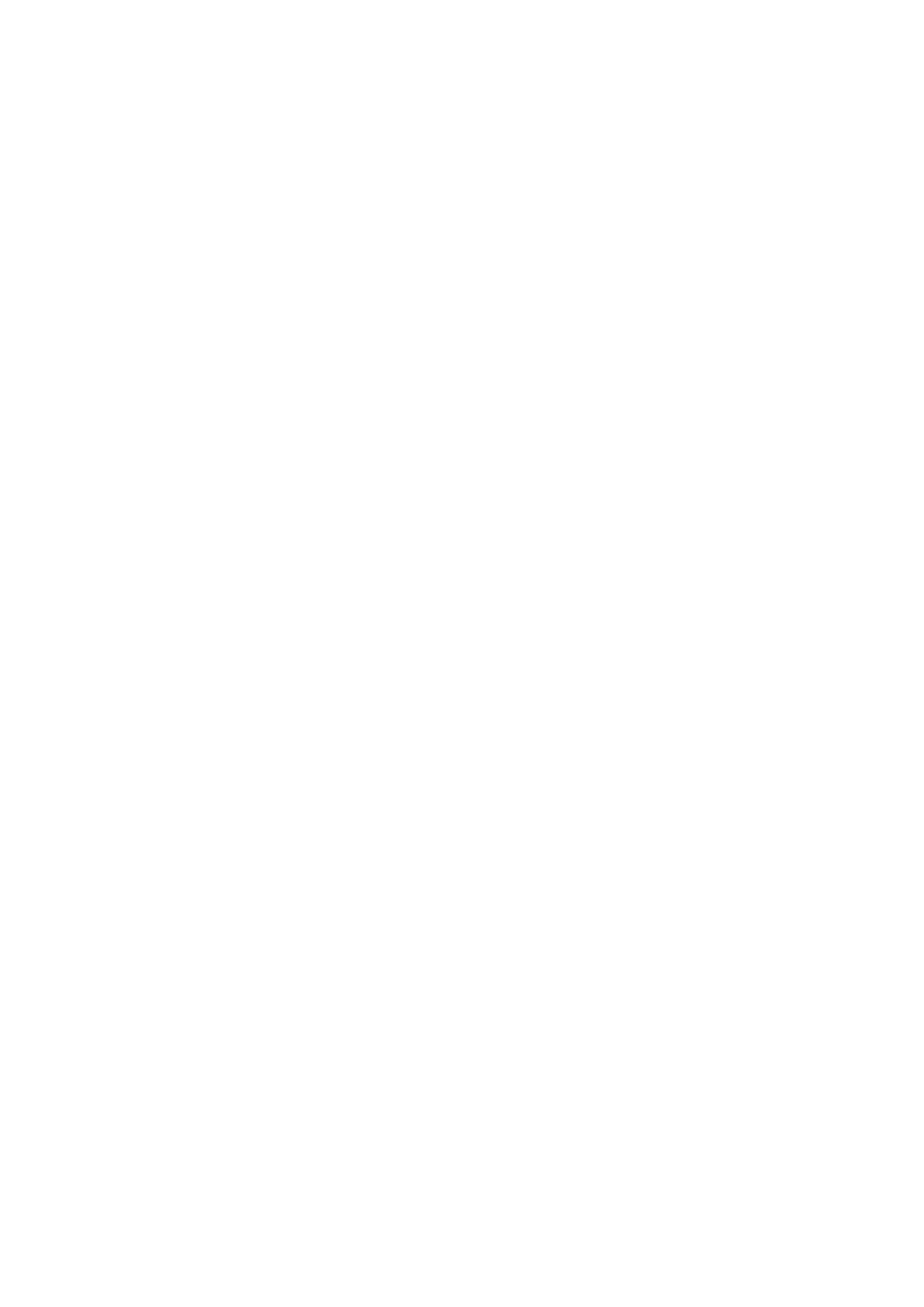# What impact does NHS staff<br>engagement have on research?

Overall, evidence on the impact of involving healthcare professionals is scarce and there is a lack of evaluation frameworks to guide those seeking to assess engagement processes and impacts. Evaluation frameworks in the patient and public involvement space may offer transferable learning but have not been applied to NHS staff engagement specifically.<sup>3</sup> Initiatives such as the NIHR Collaborations for Leadership in Applied Health Research and Care (CLAHRCs) have been the subject of reviews and evaluations using theory-driven approaches, but CLAHRCs are based more on a fellowship model of involvement that is outside the focus of this study.

The majority of papers that discuss impacts tend to focus on the perceived benefits inferred from evidence provided by research teams and healthcare practitioners, some of which is anecdotal, rather than seeking to evaluate impact in a systematic way. This applies both to papers based on evidence in relation to specific projects or data collection from individuals (9, 12, 13, 16) and to papers that synthesise or respond to existing literature (5, 19, 27).

A notable exception is a meta-analysis by Boaz et al. (2015) which sought specifically to assess from existing literature whether the involvement in research of healthcare professionals and healthcare provider organisations improves healthcare performance. This review was structured in three phases: a planning and mapping stage, a focused review concentrating on the core question of whether or not research involvement improves healthcare performance, and a wider (but less systematic) review of papers identified during the two earlier stages, focusing on mechanisms. The focused review drew on 33 papers covering 15 clinical fields and 9 countries, including the UK. It found that 28 of the papers reported improvements in health service performance associated with healthcare professionals' involvement with research, with some of the studies also reporting better health outcomes and overall processes of care due to increased research engagement. However, its exclusive focus is the impact on health service performance, and it did not seek to identify wider potential impacts, such as the impact on the healthcare professionals taking part in the research or the

<sup>3</sup> A number of recently published articles and reports set out frameworks or reporting guidelines to assist health (and other) researchers in planning, conducting and evaluating the impact of patient and public involvement. Key examples include: the Public Involvement in Research Standards (Standards Development Partnership 2018) (42), the Patient-Centered Outcomes Research Institute Evaluation framework (43), the Public Involvement Impact Assessment Framework (44), and Guidance for Reporting the Involvement of Patients and the Public (45).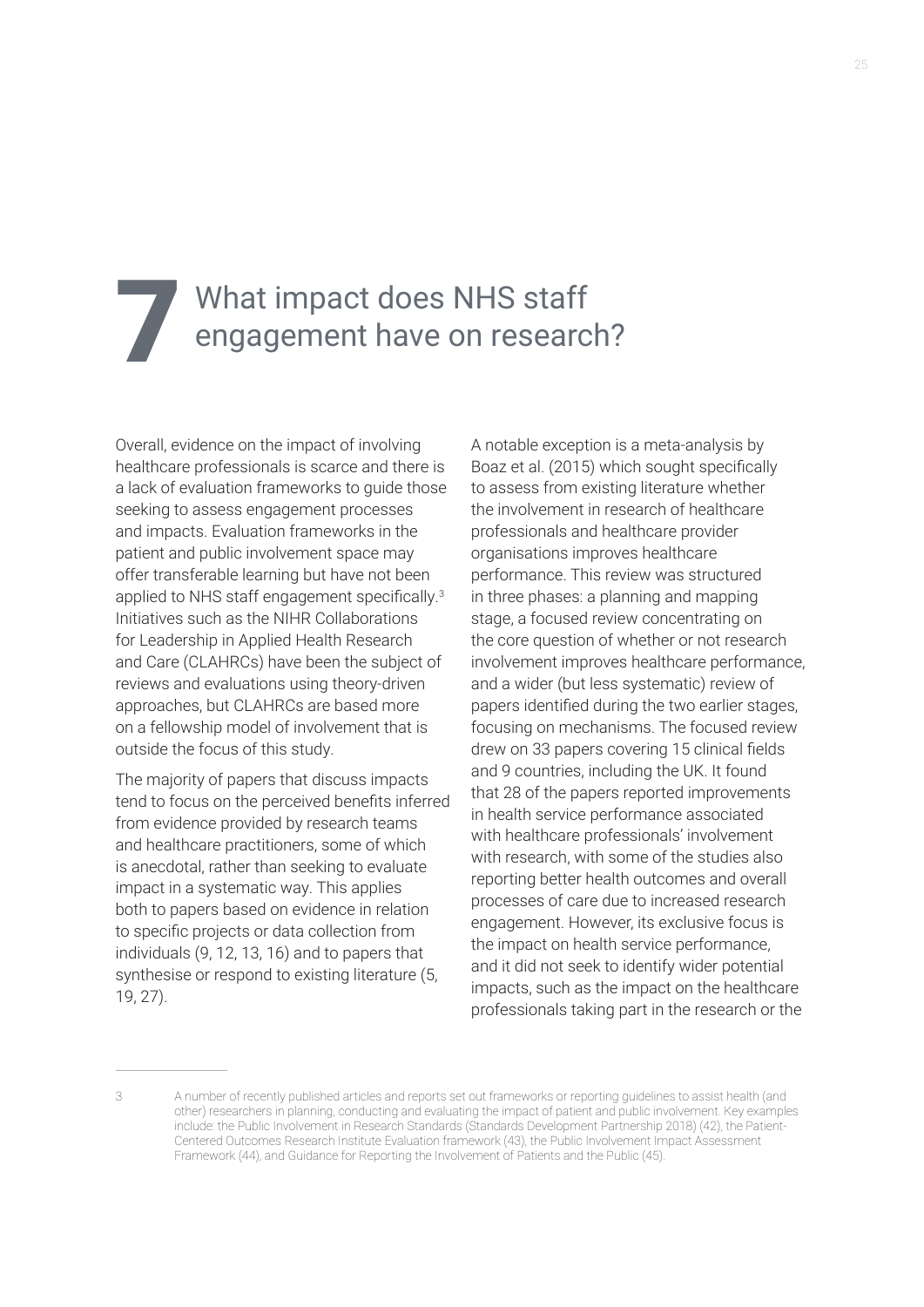impact of their involvement on the design and execution of the research itself (14).

Although there is a lack of evidence based on rigorous and systematic evaluations of impact, a range of potential benefits from involving healthcare professionals in research are identified in the literature, and we found no discussion of any potential disadvantages. We identified four categories of potential impact:

- *• Impact on research studies,* including on priority setting,<sup>4</sup> on the quality of study designs and methods and their relevance for the health service and patients, and on facilitating participant recruitment, study implementation, communication and dissemination;
- *• Impact on the wider research system,*  for example through attracting funding for research and through increasing the willingness of colleagues to engage with research;
- *• Impact on clinical practice*, for example through spreading knowledge about evidence-based practices;<sup>5</sup>
- *• Personal impact on individuals,* for example through the development of new skills and through professional development and career progression.

Further detail and an overview of the impacts discussed in the literature is provided in Table 9.

<sup>4</sup> We have not come across systematic evaluation evidence of impact from the priorities identified (for example through key approaches such as James Lind Alliance priority-setting partnerships) on the uptake and translation of those priorities into research funding calls.

<sup>5</sup> For example, the literature on clinical academic and research fellowship models, though outside the scope of this review, places emphasis on improving absorptive capacities and impact on improving reputations of hospitals and providers where staff are research-active (46).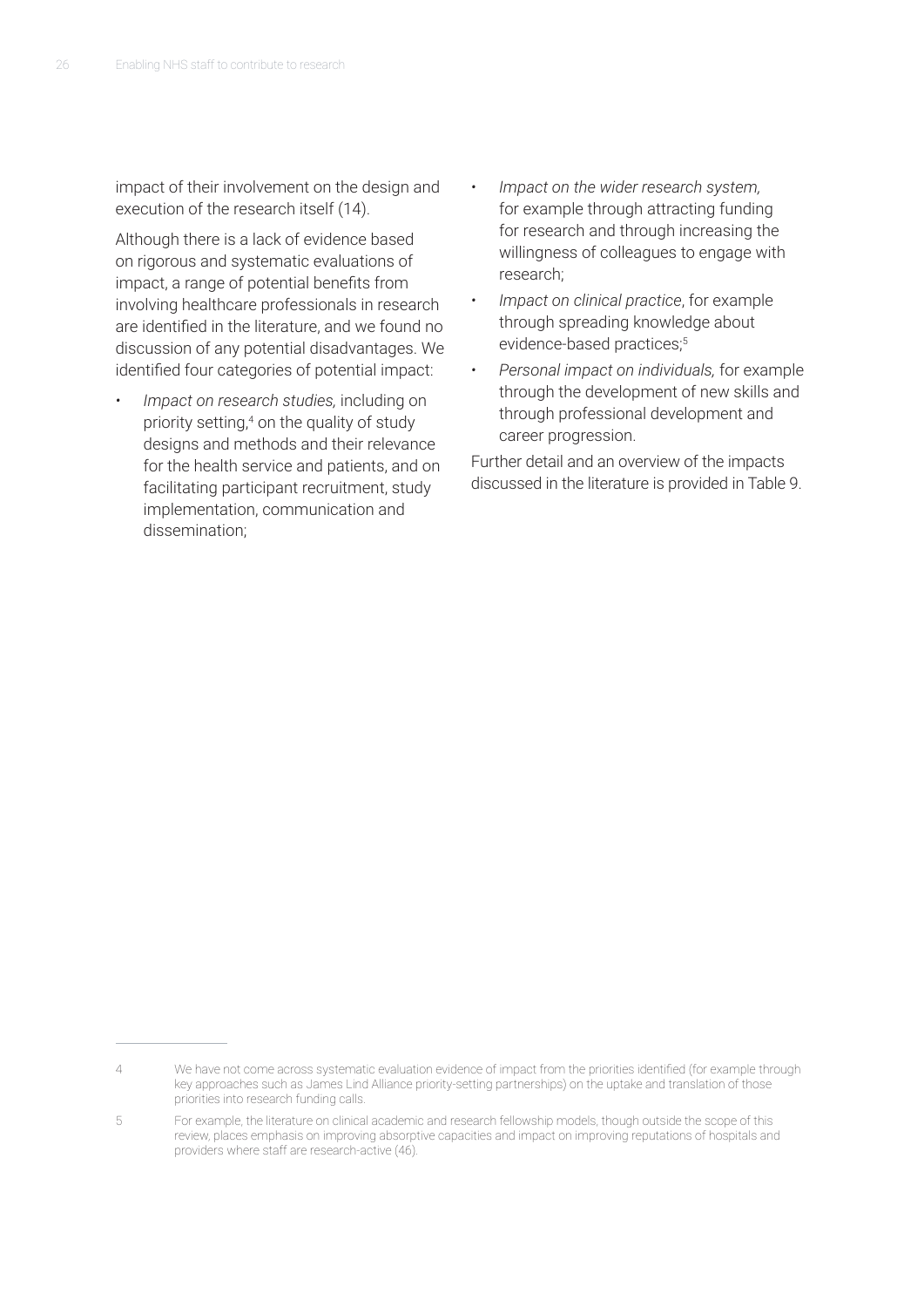| <b>Category</b><br>of potential<br>impact | <b>Examples of potential impacts</b>                                                                                                                                                                                                                                                                                                                                                                                                                                                                                                                                                                                                                                                                                                                                                                                                                                                 |
|-------------------------------------------|--------------------------------------------------------------------------------------------------------------------------------------------------------------------------------------------------------------------------------------------------------------------------------------------------------------------------------------------------------------------------------------------------------------------------------------------------------------------------------------------------------------------------------------------------------------------------------------------------------------------------------------------------------------------------------------------------------------------------------------------------------------------------------------------------------------------------------------------------------------------------------------|
| Impact on<br>research<br>studies          | • Priority setting<br>Informing recommendations for future research and increasing the relevance of<br>research for the health service and patients. This may entail clinicians contributing to the<br>identification or prioritisation of topics deserving research, or the specification of research<br>questions or measures to use in research (22, 27, 28). Professional stakeholders can<br>contribute experiential knowledge of healthcare which assists project development and<br>provides added value as it enhances the likelihood of the findings having relevance (9, 22,<br>28, 35, 36).<br>· Study design                                                                                                                                                                                                                                                             |
|                                           | Improving research design through the use of specialist or organisational knowledge<br>(13, 16, 34). Healthcare professionals with specialist knowledge can inform and improve<br>the design of a clinical trial (34). Alternatively, NHS staff who are familiar with a Trust's<br>structures and processes for building research capacity are well placed to use local<br>knowledge to help design and implement research projects, and to understand how<br>research can be made to work within specific organisational contexts (13). Research<br>design in one Trust was improved by involving healthcare management staff acting in the<br>role of "management fellows" who could use contextual understanding to improve the<br>design of data collection tools and processes (16).<br>Informing decision making about both the intervention and valid comparators to use in a |
|                                           | trial. Healthcare professionals can inform decision making about both the intervention and<br>comparators to use in the main research question and the focus of sub-questions used to<br>assess other aspects of the project (9).                                                                                                                                                                                                                                                                                                                                                                                                                                                                                                                                                                                                                                                    |
|                                           | • Participant recruitment                                                                                                                                                                                                                                                                                                                                                                                                                                                                                                                                                                                                                                                                                                                                                                                                                                                            |
|                                           | Assistance with recruitment. According to Bullock et al. (2012, 4) clinical and managerial<br>staff can help with the recruitment of study sites and participants "by being 'on the inside',<br>knowing 'the gatekeepers' and 'key informants', and 'being able to engage them' (16).<br>Healthcare professionals who are embedded in wider research networks or who are<br>respected in professional communities can help attract other healthcare staff to contribute<br>to research (Int1, Int2, Int7).                                                                                                                                                                                                                                                                                                                                                                           |
|                                           | · Study implementation                                                                                                                                                                                                                                                                                                                                                                                                                                                                                                                                                                                                                                                                                                                                                                                                                                                               |
|                                           | Practical advice on data collection. For example, healthcare managers advised one<br>research team on how to maximise the chances of staff opening and reading an email<br>containing an online survey link, in the knowledge that staff deleted a lot of emails without<br>reading them (16).                                                                                                                                                                                                                                                                                                                                                                                                                                                                                                                                                                                       |
|                                           | Challenging the assumptions of academic researchers. A dialogue with practitioners may<br>be valuable to challenge researchers' assumptions, thereby averting the risk that findings<br>are inappropriately derived and of limited use to practitioners (19).                                                                                                                                                                                                                                                                                                                                                                                                                                                                                                                                                                                                                        |
|                                           | • Communication and dissemination                                                                                                                                                                                                                                                                                                                                                                                                                                                                                                                                                                                                                                                                                                                                                                                                                                                    |
|                                           | Impact on ensuring a flow of ideas between clinical practice and academic research. A<br>physician involved in research can act as a "double agent" who can improve the quality<br>of both clinical services and research studies by helping to disseminate evidence-based<br>approaches to treatment (5).                                                                                                                                                                                                                                                                                                                                                                                                                                                                                                                                                                           |
|                                           | Providing advice and assistance with dissemination. For example, healthcare managers<br>involved in one study were reported to have contributed to the relevance of the research by<br>offering guidance and supporting dissemination activities (16).                                                                                                                                                                                                                                                                                                                                                                                                                                                                                                                                                                                                                               |
|                                           |                                                                                                                                                                                                                                                                                                                                                                                                                                                                                                                                                                                                                                                                                                                                                                                                                                                                                      |

## **Table 9: Potential impacts from involving healthcare professionals**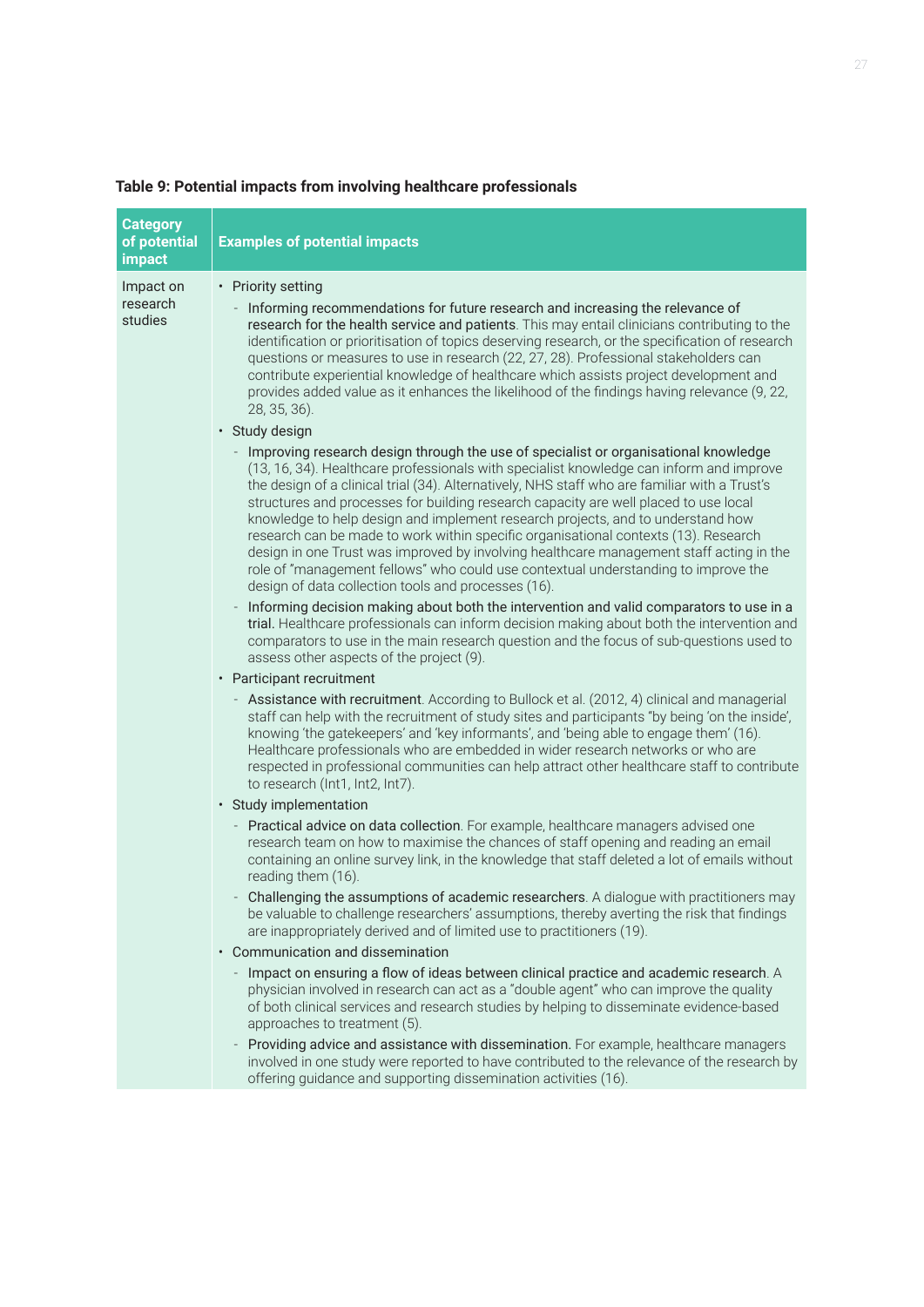| <b>Category</b><br>of potential<br>impact    | <b>Examples of potential impacts</b>                                                                                                                                                                                                                                                                                                                                                                                                                                                                                                                                                                         |
|----------------------------------------------|--------------------------------------------------------------------------------------------------------------------------------------------------------------------------------------------------------------------------------------------------------------------------------------------------------------------------------------------------------------------------------------------------------------------------------------------------------------------------------------------------------------------------------------------------------------------------------------------------------------|
| Impact on<br>the wider<br>research<br>system | • Increasing the ability and willingness of medical staff to use research. Better co-ordination<br>of research involvement can improve the effectiveness of research through the development<br>of research networks. Some successful initiatives have re-shaped relations between clinical<br>research and healthcare practitioners. Examples include the National Institutes of Health<br>(NIH) Road Map in the USA, the NIHR CLAHRCs, and the Academic Health Science Networks<br>(AHSNs) in the UK (14).<br>• Attracting funding and resources through research grants. Physicians have opportunities to |
|                                              | obtain research grants, which helps healthcare organisations to retain talent, knowledge and<br>skills (5).                                                                                                                                                                                                                                                                                                                                                                                                                                                                                                  |
| Impact on<br>clinical<br>practice            | • Contributing to improved healthcare performance. Some organisations deliberately integrate<br>the research function into organisational structures so that it can influence clinical practice.<br>Mechanisms such as collaborative and action research can increase the degree of correlation<br>between research engagement and improvements in healthcare performance (14, 53).                                                                                                                                                                                                                          |
|                                              | • Spreading knowledge and promoting innovation (5, 12). The involvement of practitioners<br>in research contributes to the expanding knowledge base of medicine and provides<br>physicians with an opportunity to offer patients cutting-edge therapies (5). Even though small<br>proportions of nursing staff have research published, engaging them in research activity<br>leads to improved nursing practitioners' thinking (12).                                                                                                                                                                        |
| Personal<br>impact on<br>individuals         | Individual benefits for healthcare professionals in terms of personal learning, fulfilment in<br>$\bullet$<br>their roles, and a feeling of contributing to service improvement and patient benefit (1, 3-5,<br>7, 9, 11-13) (Int1, Int2, Int5). Involvement in clinical research opens the eyes of physicians to<br>medical innovation, satisfies their intellectual curiosity, and may assist career advancement<br>(5).                                                                                                                                                                                   |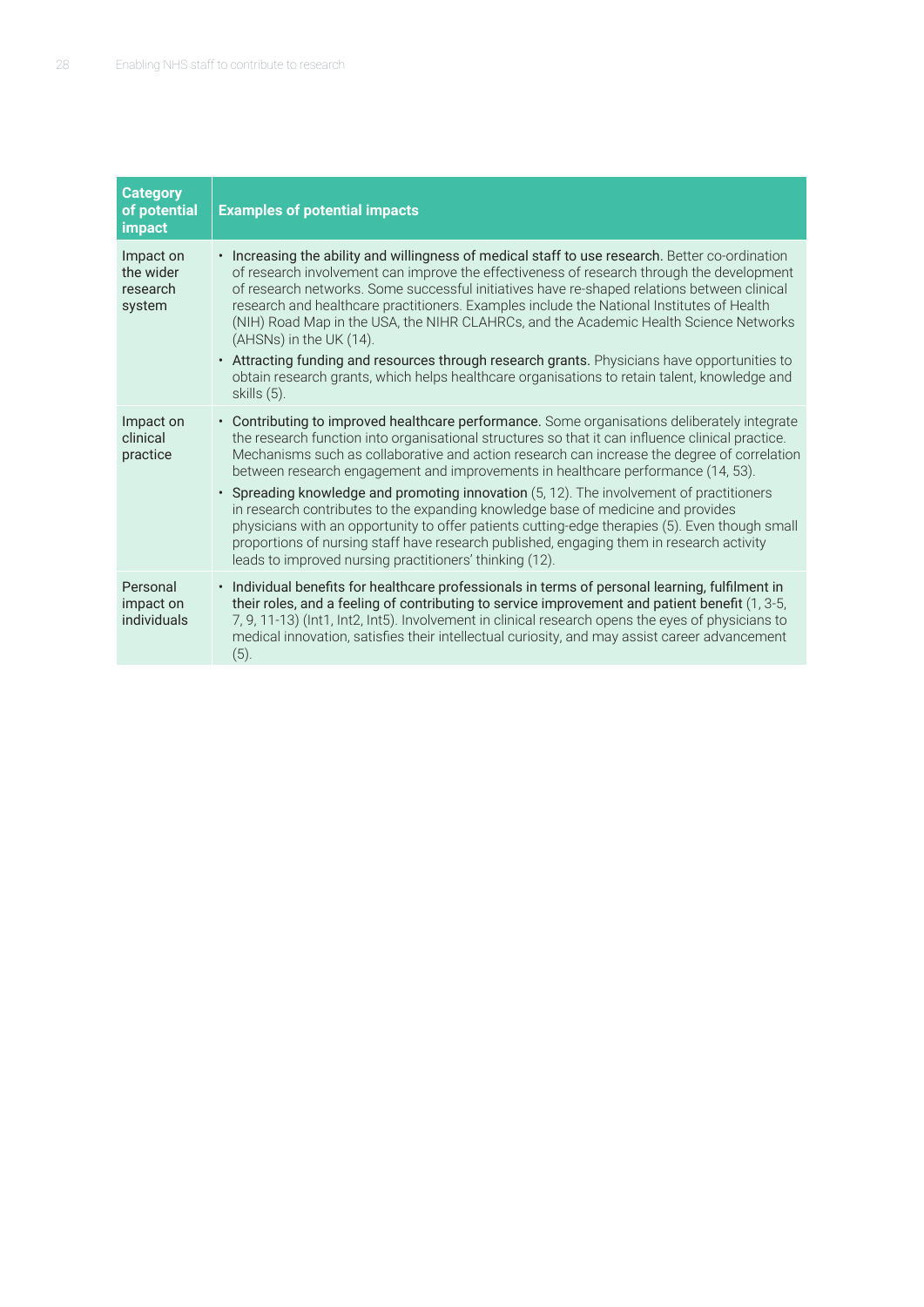# In reflection: key learning points and<br>I areas for consideration in future practice

## **8.1. There is potential for a wider range of healthcare professionals to engage with research**

Based on the learning presented throughout this report, in this chapter we offer some recommendations for organisations to consider when developing their strategies for engaging NHS staff in research. We hope that these will be helpful in informing both THIS Institute's evolving work and the efforts of wider stakeholders in the health research system to mobilise the knowledge, expertise, energy and commitment of NHS staff to improve the evidence that informs their everyday practice.

We do not seek to be prescriptive in the areas for consideration we set out below. Rather, they serve to inform further constructive dialogue about how THIS Institute and other organisations can attract, retain, enable and empower those who provide care or support the NHS through management, administrative and other roles, to work alongside them and to help ensure that the NHS leads the way in providing world-leading evidence on how to improve the quality and safety of healthcare.

The core areas for THIS Institute and other organisations to consider when establishing a strategy for engaging with the health workforce are discussed below. They relate to:

Preparing for effective involvement;

- Raising awareness about involvement opportunities and recruiting contributors; and
- Creating and sustaining enabling environments for staff engagement throughout the research lifecycle.

## **8.2. Preparing for the involvement of health professionals in research**

1. Effectively involving the NHS workforce in research does not mean that they need to be involved at every stage or in every aspect of the research process. It will be important for organisations to identify the most meaningful types of contribution on a case-by-case basis, depending on what best fits a project's needs. This could range from consultation on specific aspects of the research, to involving the workforce in specific data gathering and analysis tasks, to full coproduction of the research and its outputs. Decisions will need to be based on both the needs of the research and the feasibility of achieving specific types of contribution, given the operational contexts, motivations and constraints of NHS staff. Some types of engagement are likely to be conducive to citizen science approaches, whilst others may be enacted through more traditional models and methods of collaboration.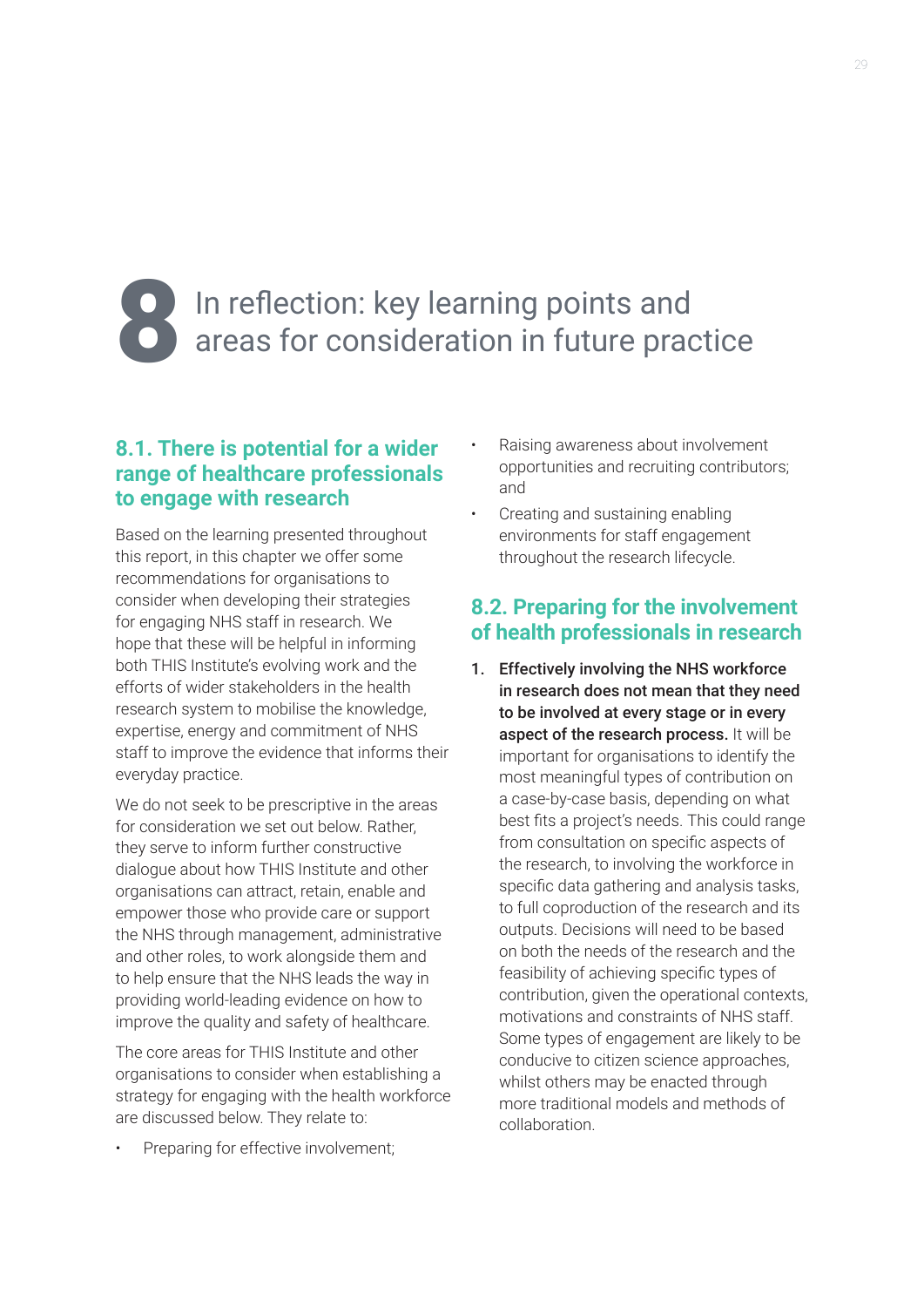- 2. Ensure at the outset that research roles and responsibilities are well defined. One barrier to involving health professionals in research can be poorly defined roles and responsibilities within research projects, particularly large collaborative projects. Health professionals may be deterred from participating if they do not have clarity about who will oversee which aspects of the work (33) and what is expected of them. Ensuring a shared understanding of the purpose, scope and remit of their roles, and of how they are expected to engage and when, is important for effective collaboration and should be central to how organisations communicate about opportunities for involvement and how they prepare contributors to engage.
- 3. Consider the balance between targeting specific groups and opening up engagement more widely. Some research opportunities will benefit from the involvement of diverse types of staff (beyond the most obvious targets) while others will require input from a specific community. Organisations should make explicit why and how different professional groups can add value to a research project, and what unique perspectives they could offer. Research on improving the quality and safety of care often focuses on healthcare professions or managerial staff, but administrative staff and even support staff (e.g. porters, receptionists) may have important insights to contribute on specific quality improvement and patient safety issues. Examples include issues relating to the patient journey and experience from entry into a healthcare provider setting through to discharge. In addition, opening up opportunities widely (when appropriate) can have spillover benefits for future engagements, even if a person who is approached does not take up an immediate

opportunity. If someone is not interested in a specific opportunity, they may still come back to an organisational website or browse it for other opportunities that they might be interested in (Int2).

4. Organisations should consider accessing existing data sources that shed light on issues that matter to the NHS workforce, in order to complement internal approaches to specifying important research questions and establishing study designs. In the context of THIS Institute, the principles for prioritising research are described in the Institute's scientific strategy. The expertise of the team and advisory board, coupled with strong networks with diverse organisations and individuals active in improvement research, healthcare delivery and policy, should support informed decisions about priority research areas to support. As part of the process of informing those decisions, it may be helpful to consider whether existing information on the importance of specific research areas (from the perspective of healthcare staff) exists. Evidence from our interviews suggests that information does exist but is often fragmented and piecemeal and can be challenging to access. Some examples of insights on NHS staff research interests can be found in James Lind Alliance Priority Setting Partnership findings on particular topics or in other priority-setting exercises of research charities and professional organisations (Int1). Information can also potentially be found embedded in NHS staff surveys (Int6), Cochrane reviews (Int3) or (to a lesser degree in terms of quality improvement research) in NICE guidance. Data from the Quality and Outcomes Framework may also provide information on quality improvement priorities (Int2, Int3), although not directly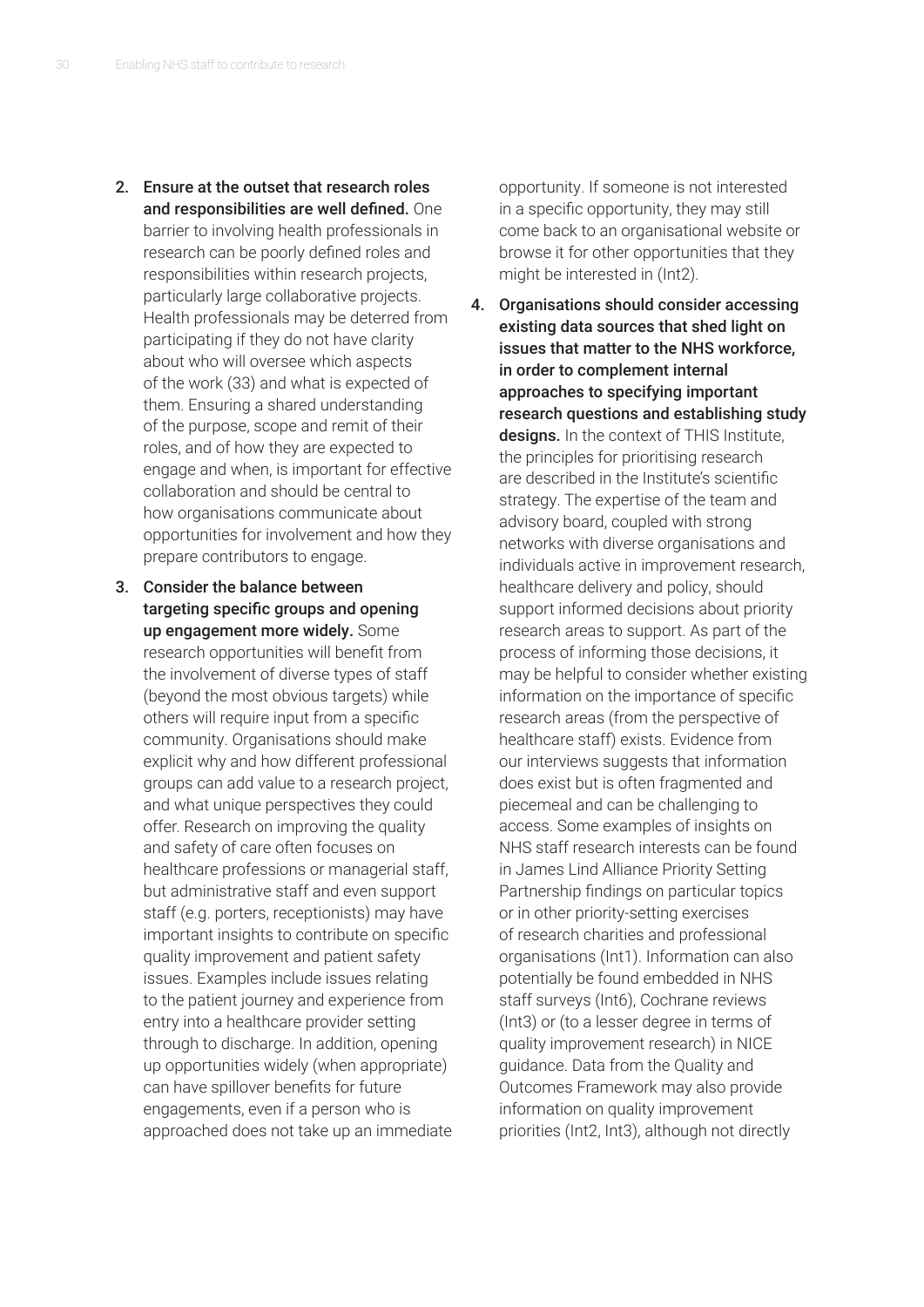from a healthcare staff perspective. One interviewee suggested that THIS Institute may want to consider including questions about research priorities in NHS staff surveys, noting that this might be "*tricky"* but potentially a very useful source of evidence (Int6).

# **8.3. Raising awareness about opportunities for involvement and recruiting contributors**

5. Frame opportunities for involvement in a way that aligns with what motivates NHS staff to engage with health research and communicate the relevance of the opportunity to their everyday work and job roles. This includes communicating how research involvement opportunities relate to both personal and professional interests, and making clear the links between the research activity and the potential to improve clinical practice and benefit patients. As one interviewee said, when framing and communicating about opportunities, organisations should think about why a busy clinician would want to engage: "*Why should a person running a geriatric ward, in Bolton, on a Friday night, be interested*?" (Int2). As discussed earlier in this report (Section 3), the drivers for involvement, both within specific professional groups and across them, are diverse. They include: personal interests in a research or evaluation topic (as related to a field within which individuals work); intellectual curiosity; cultural expectations in some medical disciplines that involvement in research is expected as part of the job role; belief in the potential of research to improve health services, patient care and outcomes (which can also be influenced by a prior positive experience with research); and prospects for career progression or other

forms of reputational or financial reward. Where possible, organisations should aim to communicate how the research opportunity relates to these various types of drivers of involvement, while recognising that different drivers are likely to resonate with particular individuals.

- 6. Pay attention to the language used in communicating with healthcare staff and avoid unnecessary jargon. A clear and compelling narrative is important for communicating why an opportunity to get involved with research is important and relevant for an individual, and for making clear why and how they can contribute. The value that individuals can add to research may not immediately be obvious to them and making this clear should be central to a communications strategy for NHS staff engagement. This is also critical in changing attitudes about who has experience or expertise to add, and is likely to be particularly important for the citizen science aspects of THIS Institute's applied research programme.
- 7. Consider how best to use established and trusted professional networks, in combination with online or other types of direct awareness-raising and recruitment, to help share information about involvement opportunities and attract and retain NHS staff for an organisation's research activities. An online approach might be designed to complement, but not be a substitute for, real-world engagement with individuals, organisations and communities (Int3) and for making use of established networks. Involving partners, collaborators and system stewards in raising awareness and helping recruit contributors from across the NHS will be important to reach individuals across different localities and healthcare professions. THIS Institute should consider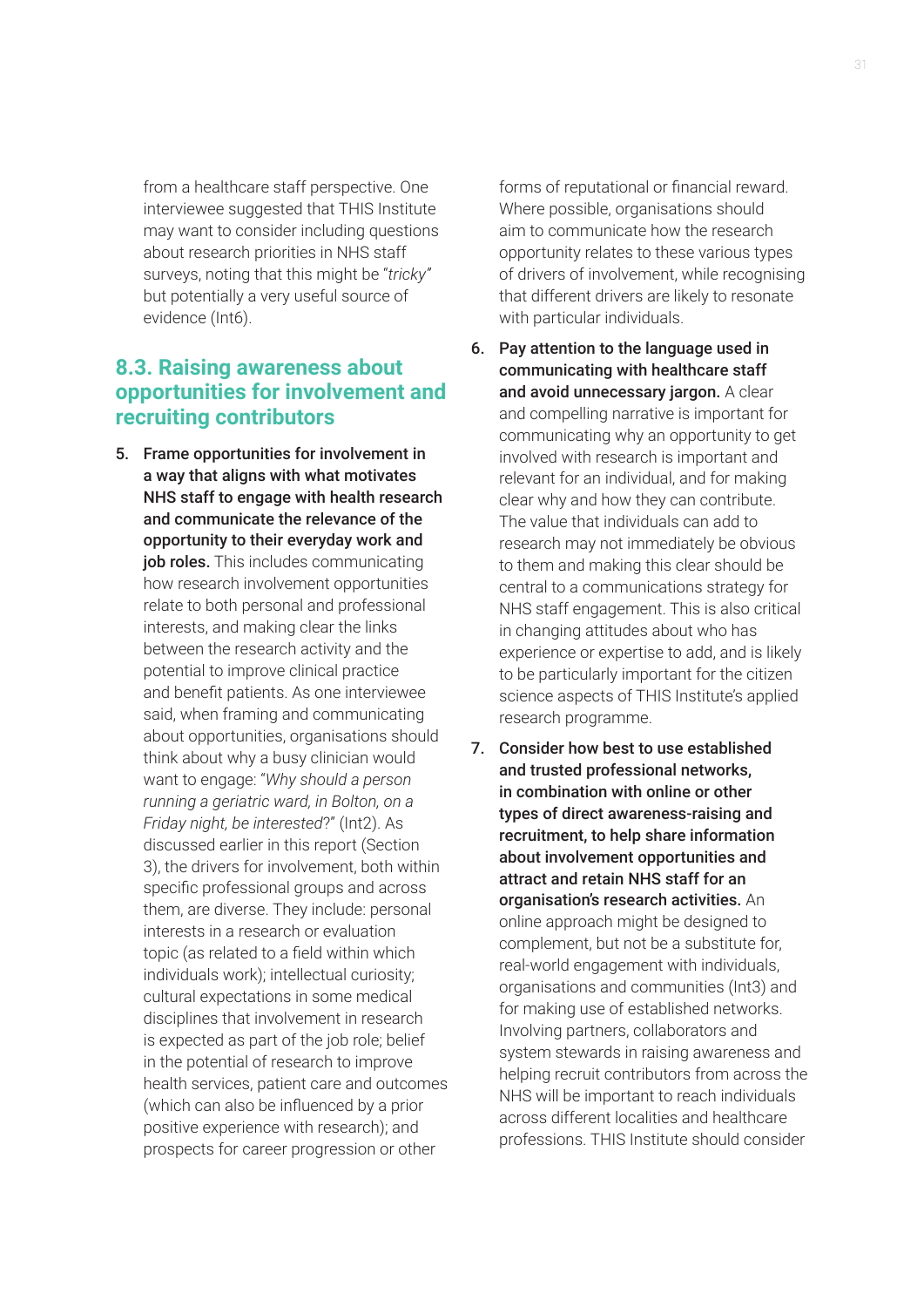working with *professional organisations*  and *specialist societies* (e.g. Royal Colleges, medical societies) (Int1, Int2, Int7), *regional networks* (e.g. clinical research networks, CLAHRCs, AHSNs), *special interest groups* attending health services and quality improvement conferences (Int4, Int5), and *organisations such as arms-length bodies* (e.g. NHS Providers, NHS Employers and NHS Confederation) (Int2) in awarenessraising and recruitment of contributors. As one expert consulted for this research commented: *"What I do think is important is where people will hear their messages and requests from. People trust things, on the whole, from their professional organisations and associations.*" (Int2). A second expert added "*specialist societies for medical professions*" to this list of trusted organisations (Int1). National policy programmes such as Choosing Wisely, Getting It Right First Time and NHS RightCare may also provide a useful source of helpful contacts and insights (Int1, Int2), as could influential individuals in policy circles (Int6), though independence will always need to be ensured.

# **8.4. Enabling engagement of NHS staff and supporting a learning environment throughout the research process**

8. Ensure that the mechanisms used to involve healthcare professionals are as user-friendly as possible. This applies both to online and mobile interfaces for operationalising a citizen science platform for THIS Institute (as an example) and to more traditional approaches (e.g. as they relate to timing of meetings, opportunities for remote contributions, scheduling of contributions). Collaboration and contributions have to fit into the lives of

What I do think is important is where people will hear their messages and requests from. People trust things, on the whole, from their professional organisations and associations*. (Int2)*

very busy NHS staff and therefore have to not only be relevant but also as easy as possible to execute (Int5, Int7). As discussed earlier in this report (Section 6), lack of time for NHS staff to be involved in research is prominent in the literature, in particular given the frontline service delivery demands placed on frontline staff (3, 5, 8, 12, 13, 25). Engagement with research should – as far as possible – complement, rather than disrupt usual practice, be it conducted on the job, or as part of an individual's spare time (e.g. at home, on mobile devices through the citizen science platform).

- 9. Organisations should consider how their engagement strategy and communication activities can help build links with leadership in healthcare provider organisations and how this can contribute to building a supportive environment and enabling culture for research – including outside of leading research-active healthcare provider settings. Organisations should consider engaging with executive leadership, middle management and frontline staff on the basis that engagement at all levels is needed to achieve organisational buy-in and supportive organisational environments (Int2, Int6). This engagement may include the following:
	- In the context of its aim to engage a wide range of healthcare professionals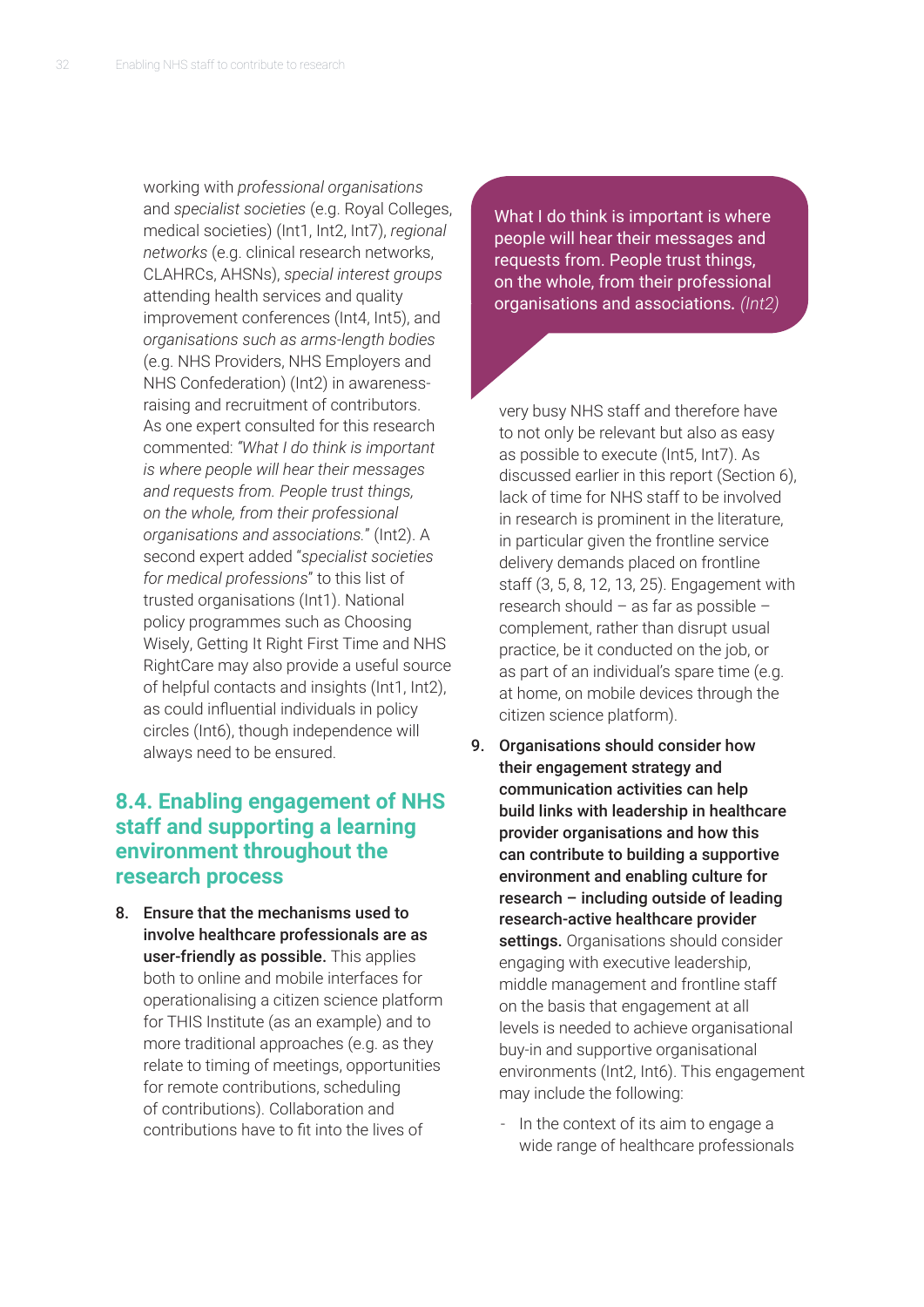with research, THIS Institute should also consider working with professional associations and specialist societies to raise awareness and support for research engagement outside of foundation Trusts and teaching hospitals – for example with district general hospitals (Int2, Int7). As one expert said: "*You need a real push to get into some standard district general hospitals… It is important it [THIS Institute] does not get perceived as something just belonging to… the Cambridges/Addenbrookes of this world…]*" (Int2). Another interviewee, in highlighting the need to engage widely – beyond leading organisations – to change attitudes to improvement and embrace more evidence-based practice, commented: "… *Every organisation should have the capability to be driving improvement. It needs the evidence to underpin it. And I suspect there is an awful lot that gets done in the name of improvement that actually is a waste of time, because it has no basis whatsoever. So you have to get past that with organisations… There are believer organisations, so I suspect there are some places where you could go, where you get a great hearing, great collaboration. And once you have got them on board, you can possibly extend beyond that*." (Int6).

- The fellows supported through THIS Institute's programme (especially if clinical fellows) may be able to act as research champions within provider organisations, and the Institute could also consider building links with existing research champions in healthcare provider organisations (e.g. influential consultants, nurses, primary care practitioners, R&D directors and others).

According to one interviewee, any organisation with an excellent Care Quality Commission rating could be a "good place to start" (Int6).

- In the context of THIS Institute's focus on research on the quality and safety of healthcare, there is an opportunity to engage a wide range of staff. This includes not only those in disciplines where there are already cultural expectations to engage with research as part of job roles (e.g. medical specialties active in research studies or exposed to research-related or research-like activities through clinical audits and quality improvement projects and evaluations), but also those in less exposed professions (e.g. nursing, primary care) where research capacity could be built.
- 10. Whereas it might be outside of the scope of many research organisations (including THIS Institute) to buy out time from healthcare professionals

… Every organisation should have the capability to be driving improvement. It needs the evidence to underpin it. And I suspect there is an awful lot that gets done in the name of improvement that actually is a waste of time, because it has no basis whatsoever. So you have to get past that with organisations… There are believer organisations, so I suspect there are some places where you could go, where you get a great hearing, great collaboration. And once you have got them on board, you can possibly extend beyond that. *(Int6)*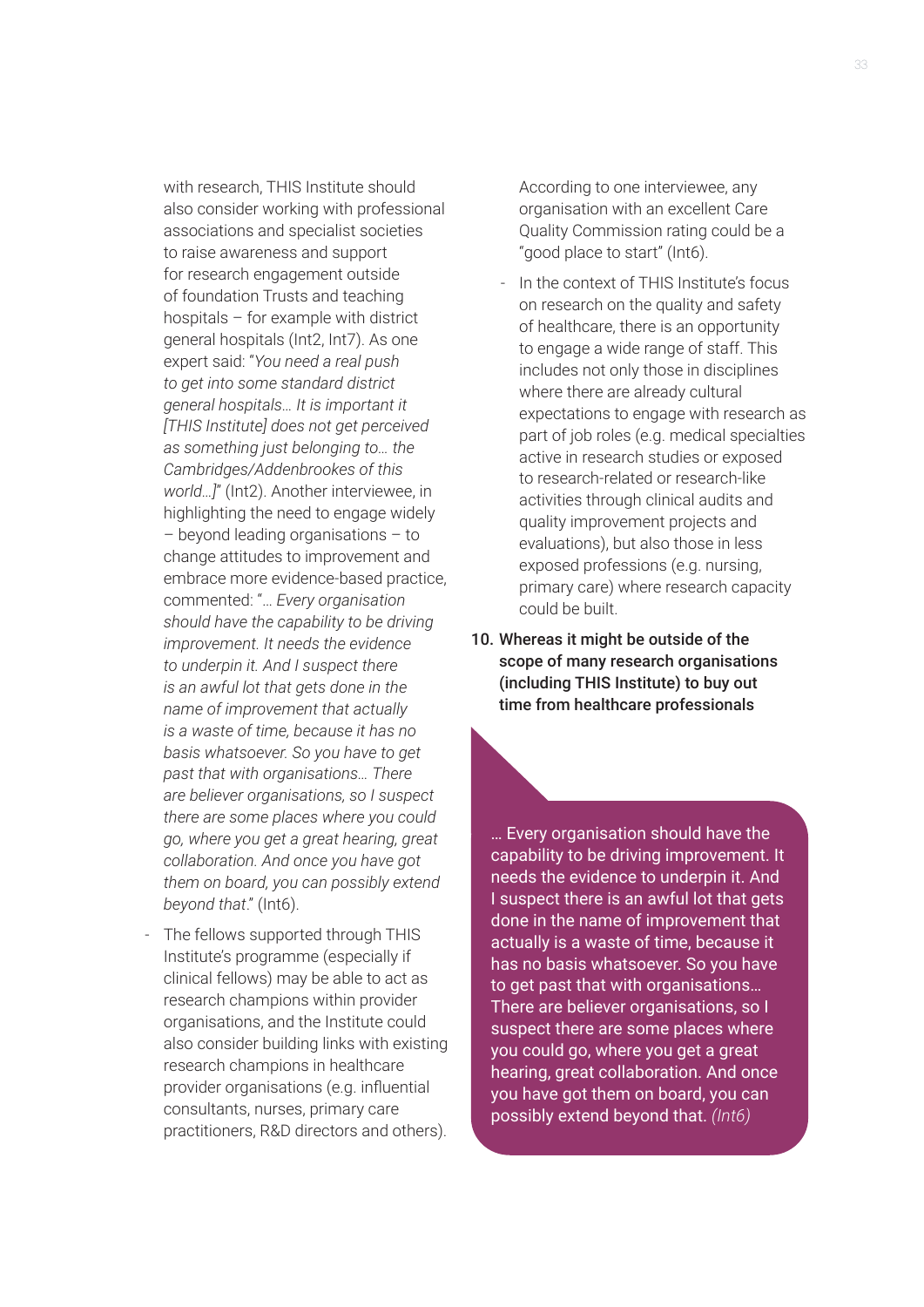for research activities, engaging with leadership and system stewards in the health system could help nudge cultures and influence leadership to create time and headspace for staff in healthcare provider organisations to engage with research**.** Engaging with system stewards can also help raise awareness about opportunities to make micro contributions out of personal interest, and outside of working hours (e.g. through user-friendly, individually short but meaningful tasks on a citizen science platform).THIS Institute is pioneering the application of citizen science methods to health research (in addition to its fellowship programmes and programmes to advance the science and theory of improvement science and other aspects of its applied research programme). This citizen science model has the potential to alleviate the concerns of some NHS leaders about the time research can take away from clinical service activities of frontline staff. It could do this while simultaneously enabling a new, practical and pragmatic way for the NHS to contribute to and benefit from the evidence base on how to improve the quality and safety of care.

11. Ensure that opportunities to recognise and reward involvement in research are created and communicated to healthcare professionals. This includes making clear how contributions will be acknowledged, and how feedback on the progress and impact of research will be communicated. It also involves working with professional bodies to consider benefits and rewards for the career development of a broad range of NHS staff across clinical, managerial and administrative professions. As discussed in Section 5, the prospect of internal recognition is important. This recognition could take the form of awards or promotion prospects, recognition through authorship of research papers, or reference in a newsletter or through a formal recognition scheme. THIS Institute and other research organisations should consider working with NHS Trusts, universities and professional associations to develop and raise the profile of such awards and incentives. However, the Institute may also want to engage with bodies involved with appraisal systems, validation and career promotion practices at national levels (including the General Medical Council, Royal Colleges, Health Education England). Whereas CPD points as an enabler of engagement drew mixed views amongst those we interviewed (and overall were not seen as a key reward, although potentially attractive as part of a broader mix), the general principle of recognition in professional development, career promotion and development pathways was widely acknowledged and supported. Some individuals also suggested reflecting on how links with the University of Cambridge and the prestige that brings could be brought into reward mechanisms (e.g. certificates for a meaningful contribution, exploring options for affiliation) (Int1, Int2, Int6).

12. Organisations should reflect on what role they can play in building wider research capacity in the health system – for example through acting as a broker of information on training and mentorship support available within the existing system architecture, and directly through developing training and guidance materials. Our research has highlighted how critical it is for healthcare staff to feel empowered and supported in delivering research contributions. To enable effective engagement and sustain enthusiasm, it is important to clearly communicate to health professionals what training and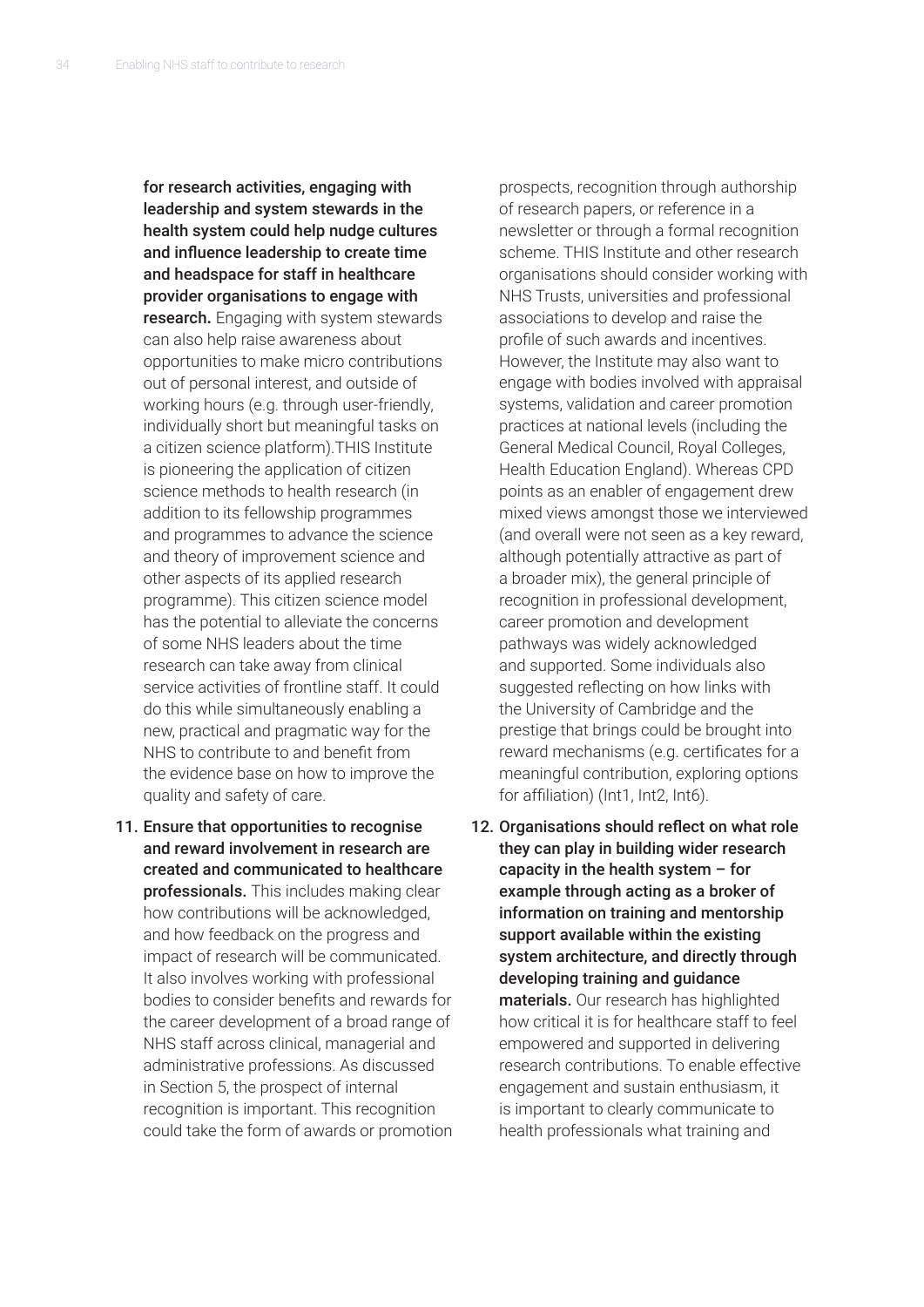related support they can access to build their skills and confidence to be involved with research and to effectively contribute to tasks. For example, THIS Institute could consider working with partners to establish a repository of training sources and materials. The helpful role of the Institute as an information and evidence broker was raised by an interviewee, and although the primary focus of such a role is on quality and safety improvement evidence (Int2), extending this to a supportive information infrastructure could provide added value for the health system.

13. At the onset of a project, establish evaluation plans for assessing and learning about the process, outcomes and impacts of NHS staff's engagement with research, and commit to sharing and disseminating learning from such evaluations. Evaluation plans should be

based around a clear understanding of the roles that NHS contributors are expected to play in a research project or initiative, the desired outcomes and impacts from their involvement, and how they will be supported to engage effectively. The evaluation plans for each project should make clear whether the focus of the evaluation is on the quality of the staff engagement *process* itself or on the *outcomes and impacts* from it, or both*.* Reporting on the evaluation process and sharing learning from it widely can add to the scarce evidence base on how to evaluate healthcare staff's contributions to research. THIS Institute is in a unique position to help build an evidence base on how to evaluate innovative means of healthcare staff engagement, including citizen-science based approaches.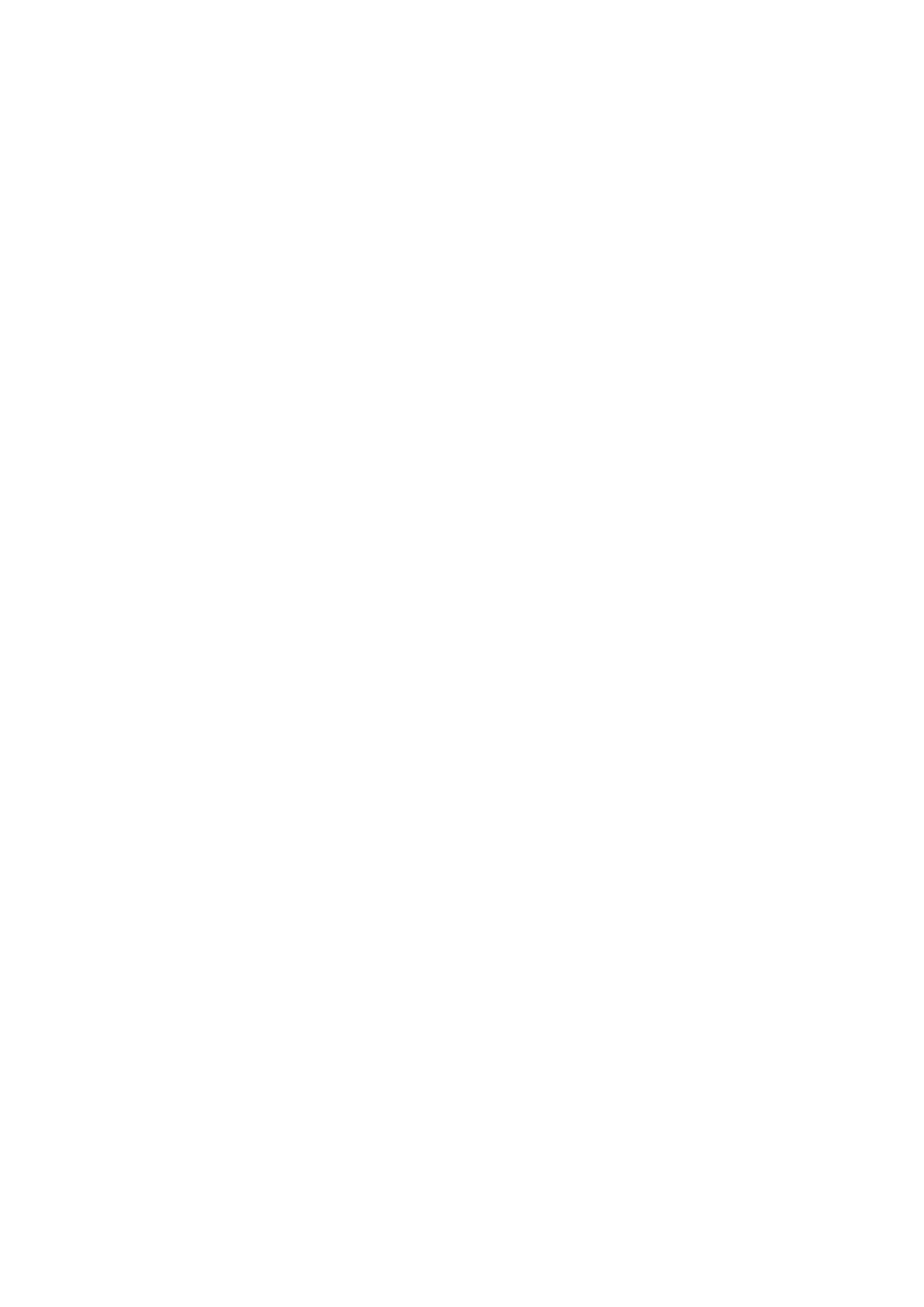# References

- 1. Awaisu A, Alsalimy N. Pharmacists' involvement in and attitudes toward pharmacy practice research: A systematic review of the literature. Research in social & administrative pharmacy : RSAP. 2015;11(6):725-48.
- 2. Bryant J, Sanson-Fisher R, Walsh J, Stewart J. Health research priority setting in selected high income countries: a narrative review of methods used and recommendations for future practice. Cost effectiveness and resource allocation : C/E. 2014;12:23.
- 3. Evans TW, Gower J, Neilson J, Wass J, Smye SW. Report of a Royal College of Physicians and National Institute for Health Research workshop - developing research capacity to ensure successful study development and delivery. Clinical medicine (London, England). 2013;13(5):431-3.
- 4. French C, Stavropoulou C. Specialist nurses' perceptions of inviting patients to participate in clinical research studies: a qualitative descriptive study of barriers and facilitators. BMC medical research methodology. 2016;16(1):96.
- 5. Rahman S, Majumder MA, Shaban SF, Rahman N, Ahmed M, Abdulrahman KB, et al. Physician participation in clinical research and trials: issues and approaches.

Advances in medical education and practice. 2011;2:85-93.

- 6. Roberts R, Perry N, Phillips A, Richardson D, Soni S. Clinical research should be a priority in the NHS - but what do genito-urinary medicine clinic staff think? International journal of STD & AIDS. 2015;26(2):107-12.
- 7. Gilbert A, Steel J, Rachel D, Jaggi A. Identifying barriers and facilitators to engaging in clinical research within an NHS Therapies Department: results of a listening exercise. JPhysio 2016;10 214.
- 8. Jowett SM, Macleod J, Wilson S, Hobbs FD. Research in primary care: extent of involvement and perceived determinants among practitioners from one English region. The British journal of general practice : the journal of the Royal College of General Practitioners. 2000;50(454):387-9.
- 9. Brereton L, Ingleton C, Gardiner C, Goyder E, Mozygemba K, Lysdahl KB, et al. Lay and professional stakeholder involvement in scoping palliative care issues: Methods used in seven European countries. Palliative medicine. 2017;31(2):181-92.
- 10. Tinkler L, Smith V, Yiannakou Y, Robinson L. Professional identity and the Clinical Research Nurse: A qualitative study exploring issues having an impact on participant recruitment in research. Journal of advanced nursing. 2018;74(2):318-28.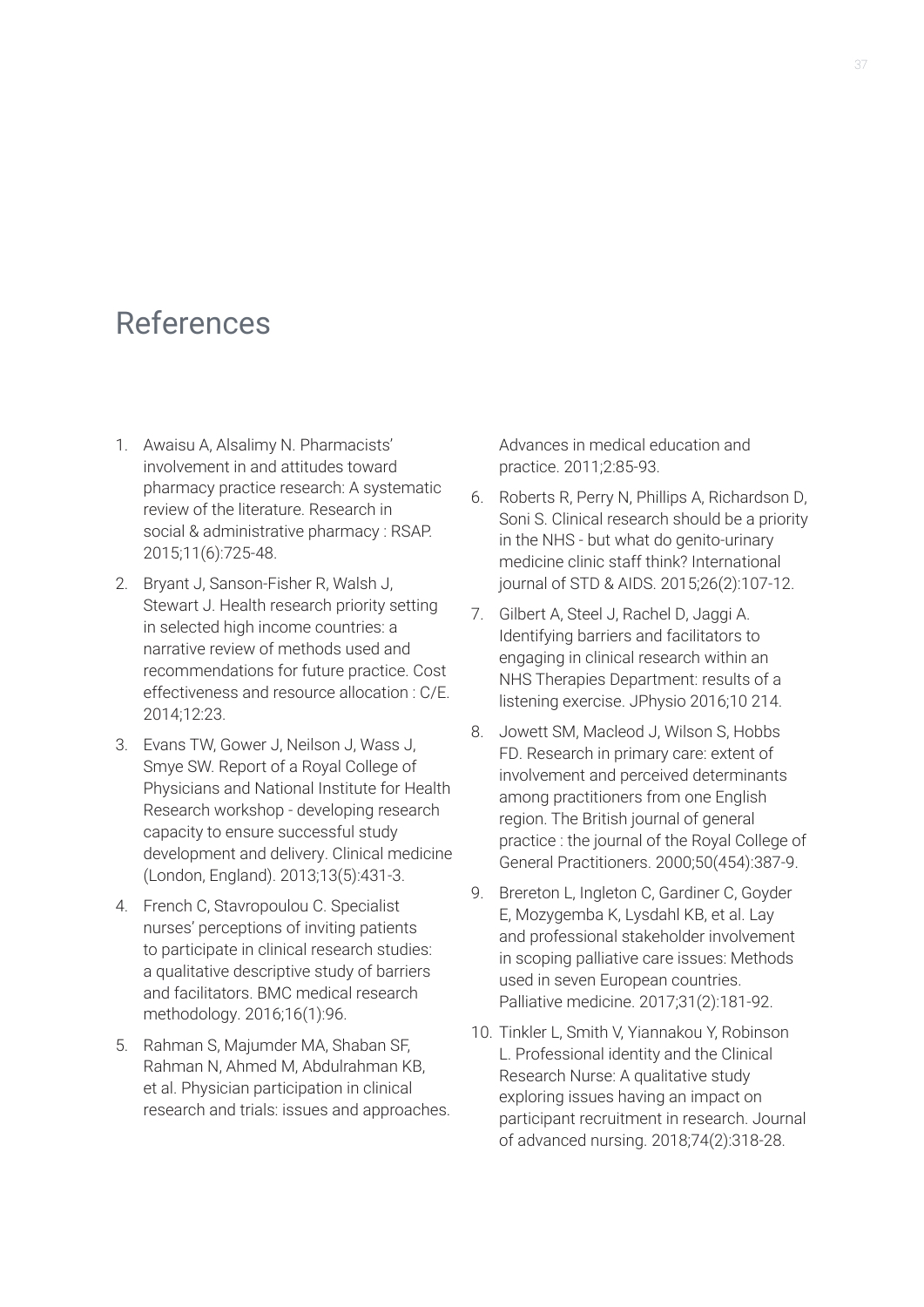- 11. Bateman H, Boase S, Trivedi D, Williams K, Gorham B. Acknowledging the contribution of nurses who support quality care through involvement in research studies. Quality in primary care. 2006;14(2):71-6.
- 12. McNicholl MP, Coates V, Dunne K. Driving towards an improved research and development culture. Journal of nursing management. 2008;16(3):344-51.
- 13. Moore J, Crozier K, Kite K. An action research approach for developing research and innovation in nursing and midwifery practice: building research capacity in one NHS foundation trust. Nurse education today. 2012;32(1):39-45.
- 14. Boaz A, Hanney S, Jones T, Soper B. Does the engagement of clinicians and organisations in research improve healthcare performance: a three-stage review. BMJ open. 2015;5(12):e009415.
- 15. Bacigalupo R, Cooke J, Hawley M. Research activity, interest and skills in a health and social care setting, a snapshot of a primary care trust in northern England: Implications for collaboration and capacity. Prim Heath Care Res Dev. 2006;7(1):68-77.
- 16. Bullock A, Morris ZS, Atwell C. Collaboration between health services managers and researchers: making a difference? Journal of health services research & policy. 2012;17 Suppl 2:2-10.
- 17. Henton I, Midgley N. 'A path in the woods': Child psychotherapists' participation in a large randomised controlled trial. Couns Psychother Res. 2012;12(3):204-13.
- 18. Kenkre J, Wallace C, Davies R, Bale S, Thomas S. Developing and implementing the community nursing research strategy for Wales. British journal of community nursing. 2013;18(11):561-6.
- 19. Meyer J. Questioning design and method: Exploring the value of action research in

relation to R&D in primary care. Prim Heath Care Res Dev. 2003;4(2):99-108.

- 20. Payne S, Seymour J, Molassiotis A, Froggatt K, Grande G, Lloyd-Williams M, et al. Benefits and challenges of collaborative research: lessons from supportive and palliative care. BMJ supportive & palliative care. 2011;1(1):5-11.
- 21. Tanner J, Hale C. Developing research capacity: Identifying and quantifying nursing research activity in the NHS. J Res Nurs. 2002;7(3):212-21.
- 22. Layton A, Eady EA, Peat M, Whitehouse H, Levell N, Ridd M, et al. Identifying acne treatment uncertainties via a James Lind Alliance Priority Setting Partnership. BMJ open. 2015;5(7):e008085.
- 23. Owens C, Ley A, Aitken P. Do different stakeholder groups share mental health research priorities? A four-arm Delphi study. Health expectations : an international journal of public participation in health care and health policy. 2008;11(4):418-31.
- 24. Snooks H, Evans A, Wells B, Peconi J, Thomas M, Archer F, et al. What are the highest priorities for research in prehospital care? Results of a review and Delphi consultation exercise. J Emerg Prim Health Care. 2008;6(4).
- 25. Cooke J, Ariss S, Smith C, Read J. On-going collaborative priority-setting for research activity: a method of capacity building to reduce the research-practice translational gap. Health research policy and systems. 2015;13:25.
- 26. Madden M, Morley R. Exploring the challenge of health research priority setting in partnership: reflections on the methodology used by the James Lind Alliance Pressure Ulcer Priority Setting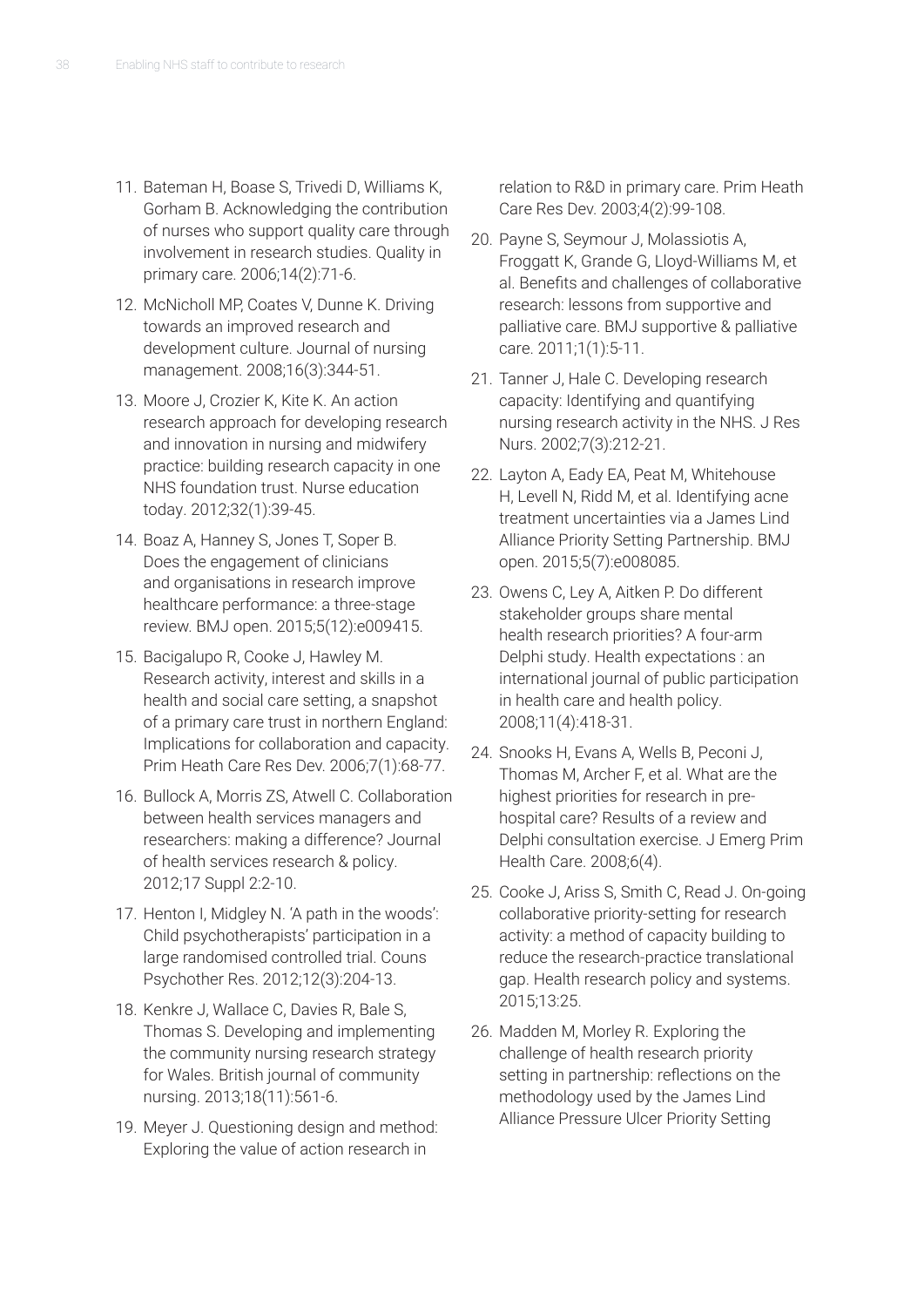Partnership. Research involvement and engagement. 2016;2:12.

- 27. Stewart RJ, Caird J, Oliver K, Oliver S. Patients' and clinicians' research priorities. Health expectations : an international journal of public participation in health care and health policy. 2011;14(4):439-48.
- 28. Boney O, Bell M, Bell N, Conquest A, Cumbers M, Drake S, et al. Identifying research priorities in anaesthesia and perioperative care: final report of the joint National Institute of Academic Anaesthesia/James Lind Alliance Research Priority Setting Partnership. BMJ open. 2015;5(12):e010006.
- 29. Parkin C, Bullock I. Evidence-based health care: development and audit of a clinical standard for research and its impact on an NHS trust. Journal of clinical nursing. 2005;14(4):418-25.
- 30. Manafo E, Petermann L, Vandall-Walker V, Mason-Lai P. Patient and public engagement in priority setting: A systematic rapid review of the literature. PloS one. 2018;13(3):e0193579.
- 31. Andrew J, Johnston B, Papadopoulou C. Community nurses' participation in palliative care research: the Dignity Care Pathway. British journal of community nursing. 2013;18(7):326, 8-31.
- 32. Cooke J, Owen J, Wilson A. Research and development at the health and social care interface in primary care: a scoping exercise in one National Health Service region. Health & social care in the community. 2002;10(6):435-44.
- 33. Lowrie R, Morrison G, Lees R, Grant CH, Johnson C, MacLean F, et al. Research is 'a step into the unknown': an exploration of pharmacists' perceptions of factors impacting on research participation in the NHS. BMJ open. 2015;5(12):e009180.
- 34. Marsden J, Bradburn J. Patient and clinician collaboration in the design of a national randomized breast cancer trial. Health expectations : an international journal of public participation in health care and health policy. 2004;7(1):6-17.
- 35. Swann D, editor NHS at home: A co-design research project to develop a 21 st century nursing bag. International Conference on Contemporary Ergonomics and Human Factors 2011; 2011; Lincolnshire. SCOPUS\_24March.
- 36. Harun NA, Finlay AY, Salek M, Piguet V. The development and clinical evaluation of a 'traffic-light' design dermatology outpatient discharge information checklist. The British journal of dermatology. 2016;175(3):572-82.
- 37. Harrison RA. Networking Barriers and opportunities to developing research capacity in primary care trusts: The views of staff attached to a primary care trust. Prim Heath Care Res Dev. 2005;6(3):185-9.
- 38. Harrison JA, Brady AM, Kulinskaya E. The involvement, understanding and attitudes of dietitians towards research and audit. Journal of human nutrition and dietetics : the official journal of the British Dietetic Association. 2001;14(4):319-30.
- 39. Mitchell K, Baillie L, Phillips N. Increasing nurse and midwife engagement in research activity. Nursing standard (Royal College of Nursing (Great Britain) : 1987). 2015;29(23):37-42.
- 40. NIHR supports staff in promoting research across the NHS. [press release]. 21st June 2018
- 41. Gulland A. NHS doctors should be more involved in research, says research institute. BMJ (Clinical research ed). 2017;358:j4523.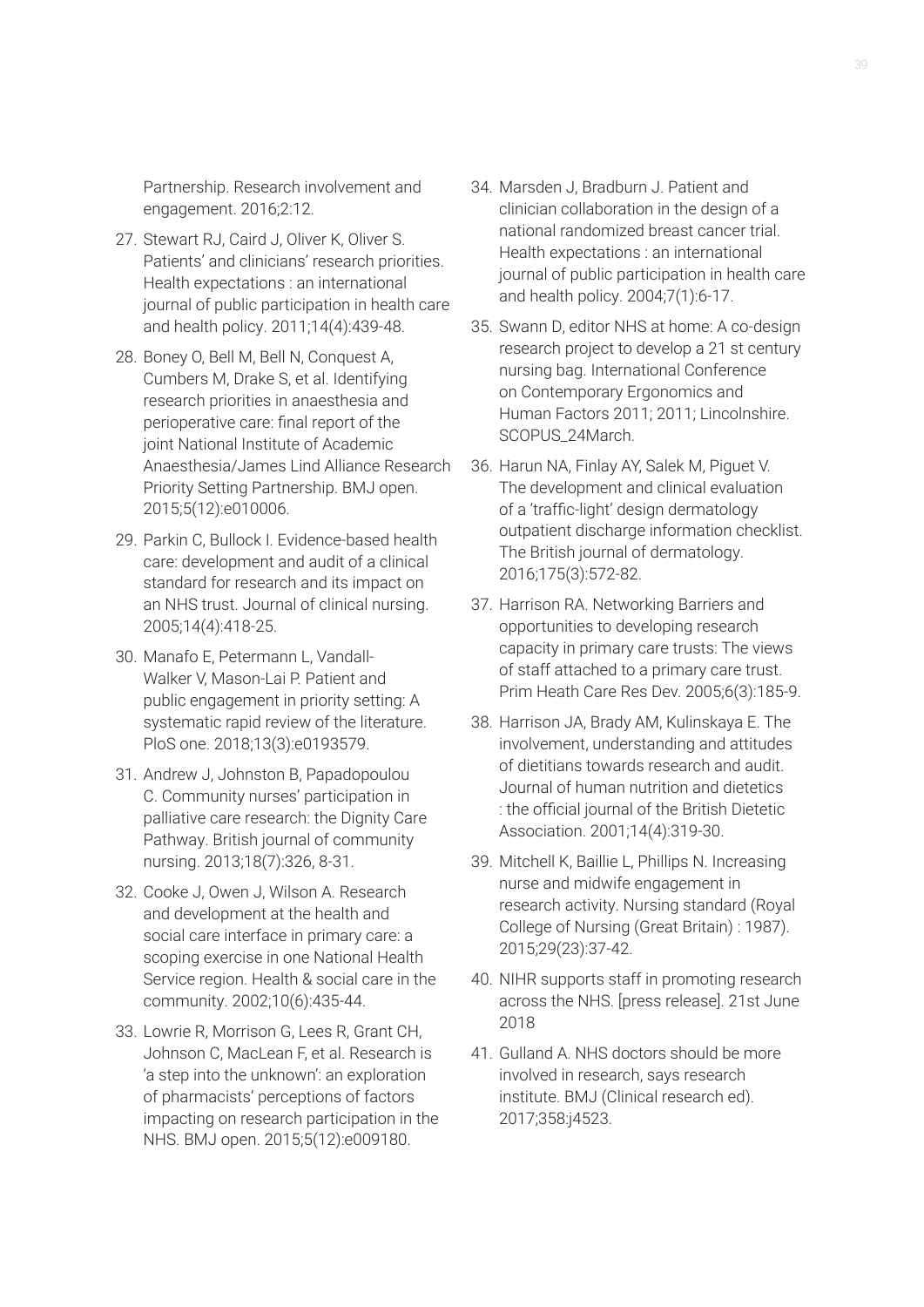- 42. The Standards Development Partnership. National Standards for Public Involvement 2018 [Available from: http://www.invo.org.uk/wp-content/ uploads/2018/03/71110\_A4\_Public\_ [Involvement\\_Standards\\_v4\\_WEB.pdf\]](http://www.invo.org.uk/wp-content/uploads/2018/03/71110_A4_Public_Involvement_Standards_v4_WEB.pdf).
- 43. Forsythe L, Heckert A, Margolis MK, Schrandt S, Frank L. Methods and impact of engagement in research, from theory to practice and back again: early findings from the Patient-Centered Outcomes Research Institute. Quality of life research : an international journal of quality of life aspects of treatment, care and rehabilitation. 2018;27(1):17-31.
- 44. Popay C, with the PiiAF Study Group,. The public involvement impact assessment framework guidance. : Universities of Lancaster, Liverpool and Exeter; 2014
- 45. Staniszewska S, Brett J, Simera I, Seers K, Mockford C, Goodlad S, et al. GRIPP2 reporting checklists: tools to improve reporting of patient and public involvement in research. Research involvement and engagement. 2017;3:13.
- 46. Lichten CA, Marsden G, Pollitt A, Kiparoglou V, Channon KM, Sussex J. Does a biomedical research centre affect patient care in local hospitals? Health research policy and systems. 2017;15(1):2.
- 47. National Institute of Academic Anaesthesia (NIAA). Anaesthesia and Perioperative Care Priority Setting Partnership, 2015 [Available from: [https://www.niaa.org.uk/PSP\]](https://www.niaa.org.uk/PSP).
- 48. Varker T, Forbes D, Dell L, Weston A, Merlin T, Hodson S, et al. Rapid evidence

assessment: increasing the transparency of an emerging methodology. Journal of evaluation in clinical practice. 2015;21(6):1199-204.

- 49. Lane DC, Monefeldt C, Husemann E. Client involvement in simulation model building: hints and insights from a case study in a London hospital. Health care management science. 2003;6(2):105-16.
- 50. National Institute for Health Research. Supporting Health and Social Care Research [Available from: https://www.nihr.ac.uk/partnering[with-us/supporting-health-and-social](https://www.nihr.ac.uk/partnering-with-us/supporting-health-and-social-care-research/)care-research/]
- 51. Perry L, Grange A, Heyman B, Noble P. Stakeholders' perceptions of a research capacity development project for nurses, midwives and allied health professionals. Journal of nursing management. 2008;16(3):315-26.
- 52. Noyes J, Lewis M, Bennett V, Widdas D, Brombley K. Realistic nurse-led policy implementation, optimization and evaluation: novel methodological exemplar. Journal of advanced nursing. 2014;70(1):220-37.
- 53. Ozdemir BA, Karthikesalingam A, Sinha S, Poloniecki JD, Hinchliffe RJ, Thompson MM, et al. Research activity and the association with mortality. PloS one. 2015;10(2):e0118253.
- 54. Carter YH, Shaw S, Macfarlane F. Primary Care Research Team Assessment (PCRTA): development and evaluation. Occasional paper (Royal College of General Practitioners). 2002(81):iii-vi, 1-72.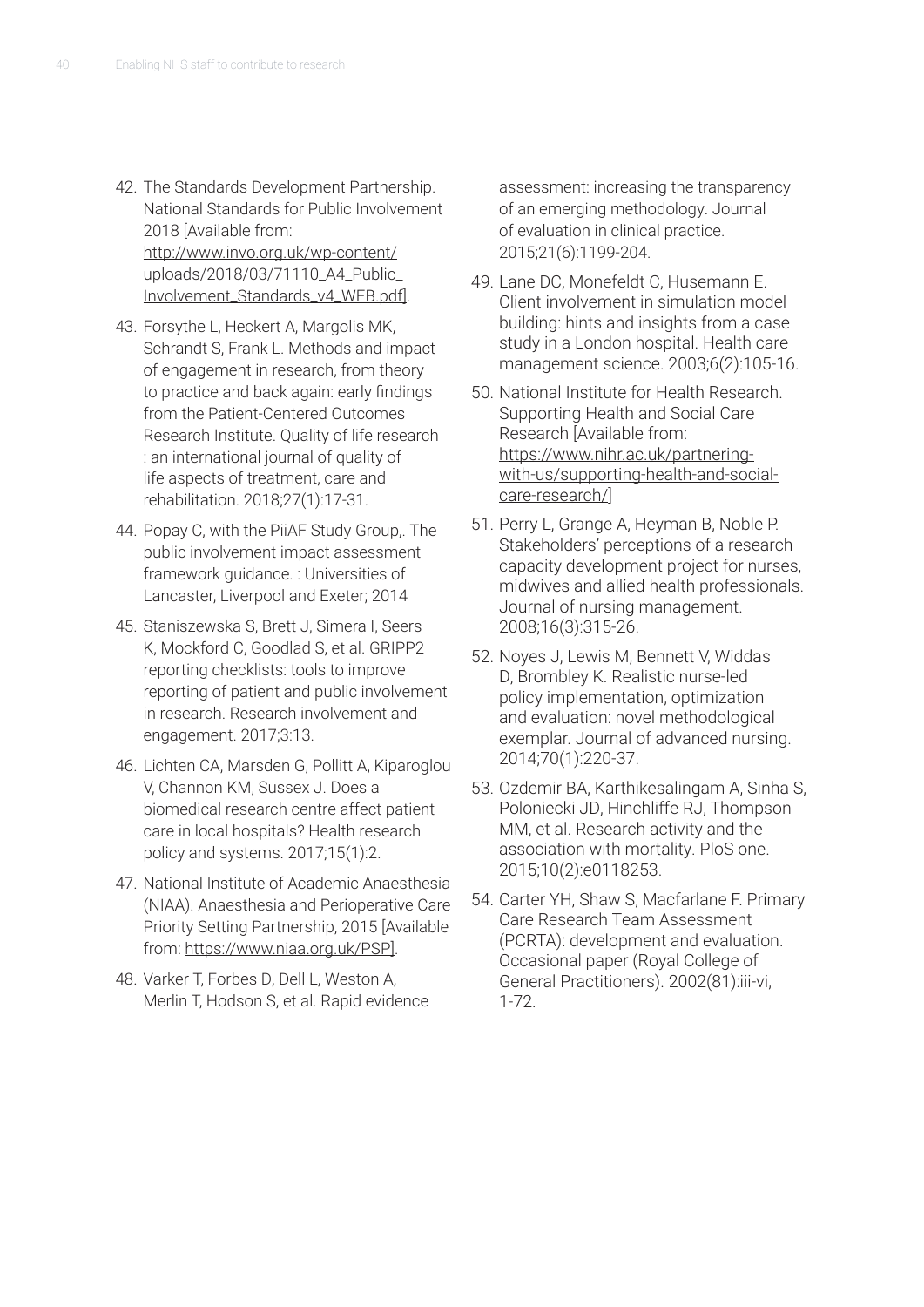# Appendix A. Examples of NHS staff involvement in practice

Throughout this report, we have discussed a diverse set of approaches to involving NHS staff in research, as well as associated enablers and challenges, and potential impacts. The examples below illustrate this learning in practice. They span examples of both projectlevel NHS staff involvement and initiatives

seeking to facilitate NHS staff involvement across a variety of projects and programmes. They are based on examples from papers we reviewed for this research and were selected in consultation with THIS Institute.

# **Project-specific examples of NHS staff involvement in research**

#### **Box 1: Involving NHS staff in developing and evaluating an outpatient discharge checklist**

#### **The development and clinical evaluation of a dermatology outpatient discharge information checklist**

#### What was the research project or initiative about?

This study aimed to create an outpatient discharge checklist for dermatology outpatients, through consultation with dermatologists. It also aimed to engage clinicians in attaining feedback on how useful the checklist was.

#### How were NHS staff involved?

Seventeen dermatologist consultants participated in a Delphi questionnaire that consisted of 72 items which were rated by the consultants based on their perceived importance for carrying out a discharge. These consultants came from five NHS Trusts within England and Wales.

In a pilot study, the checklist was evaluated by six clinicians who provided feedback on the usefulness of the checklist, on whether it aided their thought process during discharge, whether the items in the checklist were adequate, and on questions related to its future use. The checklist was also evaluated by 18 clinicians for its use during clinical assessment at an outpatient clinic.

#### What enabled engagement?

Although enablers are not discussed in the paper, it should be noted that 15 of the 17 consultants that participated in the Delphi questionnaire were from teaching hospitals active in research which – although speculative – may have created an enabling environment.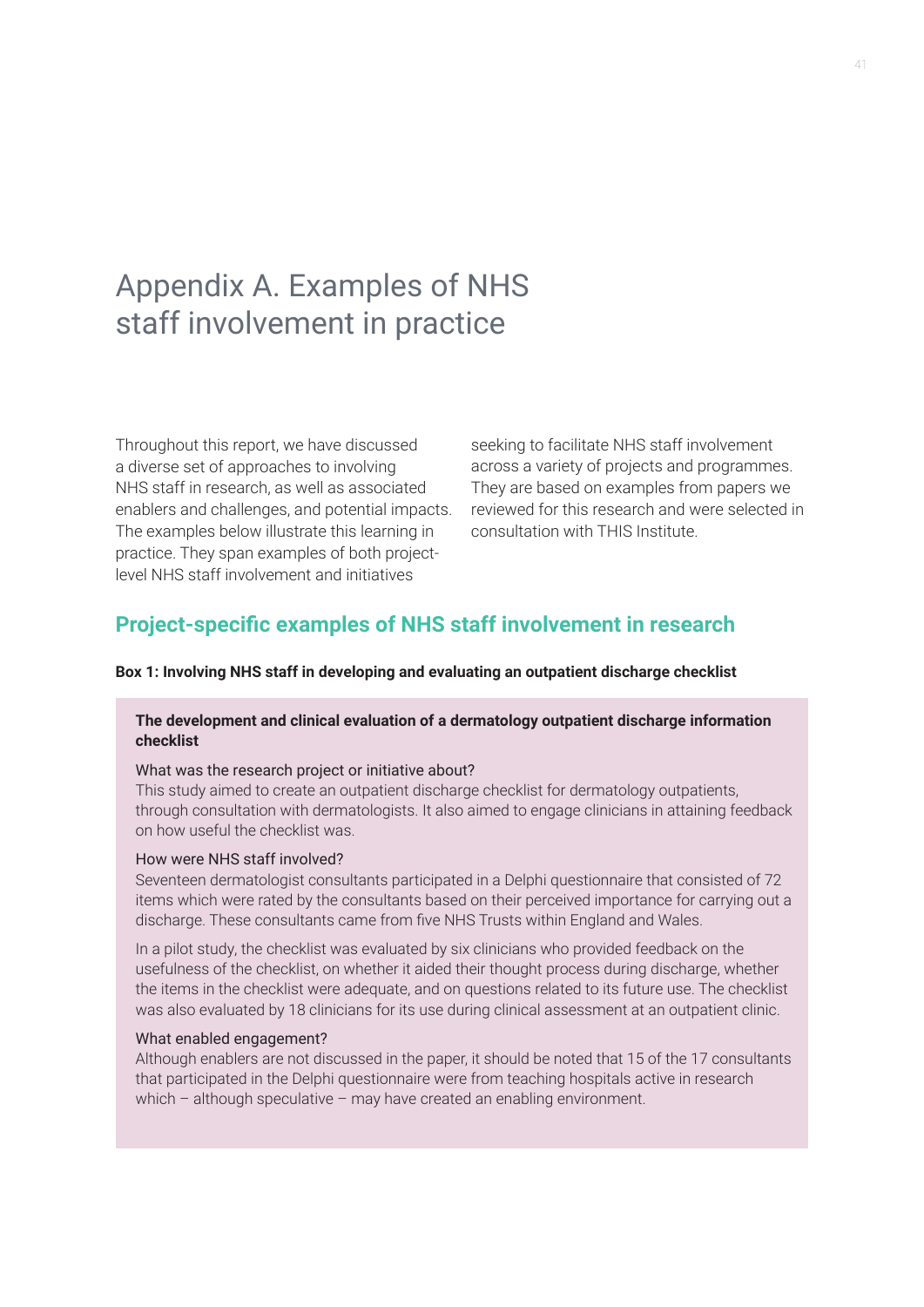#### What were the challenges?

Challenges to clinician engagement with research are not discussed. However, challenges in terms of utility of the checklist for helping clinicians in their thought processes were identified, despite the Delphi method being successful in identifying items that should be included on the checklist based on the views of the same individuals.

#### Impacts

Changes were made to the checklist's wording and content based on the evaluation by the six clinicians during the pilot. This made the checklist more understandable to users and aimed to enhance relevance.

Source: Harun, Nur Ainita, Andrew Yule Finlay, M. Sam Salek and Vincent Piguet. 2016. 'The development and clinical evaluation of a 'traffic‐light' design dermatology outpatient discharge information checklist'. *British Journal of Dermatology* 175(3): 572–82. doi:10.1111/bjd.14650 (36).

#### **Box 2: Involving nurses in the design of a new nursing bag**

#### **NHS at Home: A Co-design Research Project to Develop a 21st Century Nursing Bag**

#### What was the research project or initiative about?

The objective of this research project was to identify clinical and design aspects of a new nursing bag that would be used in a domestic environment. The intention of developing this new bag was that it would lead to improvements in the delivery of services and patient safety, through standardising bag design and contents. This process used a co-design method with individuals working in the NHS to adapt the bag to better meet the current needs of NHS service delivery. A literature review was also undertaken.

#### How were NHS staff involved?

A steering group consisting of service improvement managers, community matrons and specialists in infection control participated in five workshops to inform the decisions surrounding the design of the bag and to test and evaluate it. Nurses were also observed while they were treating patients at home to understand the conditions in which they work and to use those insights to inform issues relevant to bag design and contents.

#### What enabled engagement?

No enablers were discussed.

#### What were the challenges?

No challenges were discussed.

#### Impacts

Healthcare professionals involved in the workshops on bag design and contents could provide a unique perspective on how the bag could be designed to improve their day-to-day working environment. The authors suggest this led to an interdisciplinary partnership which allowed the project to be successful due to the potential performance improvements in patient safety and functionality of the bag.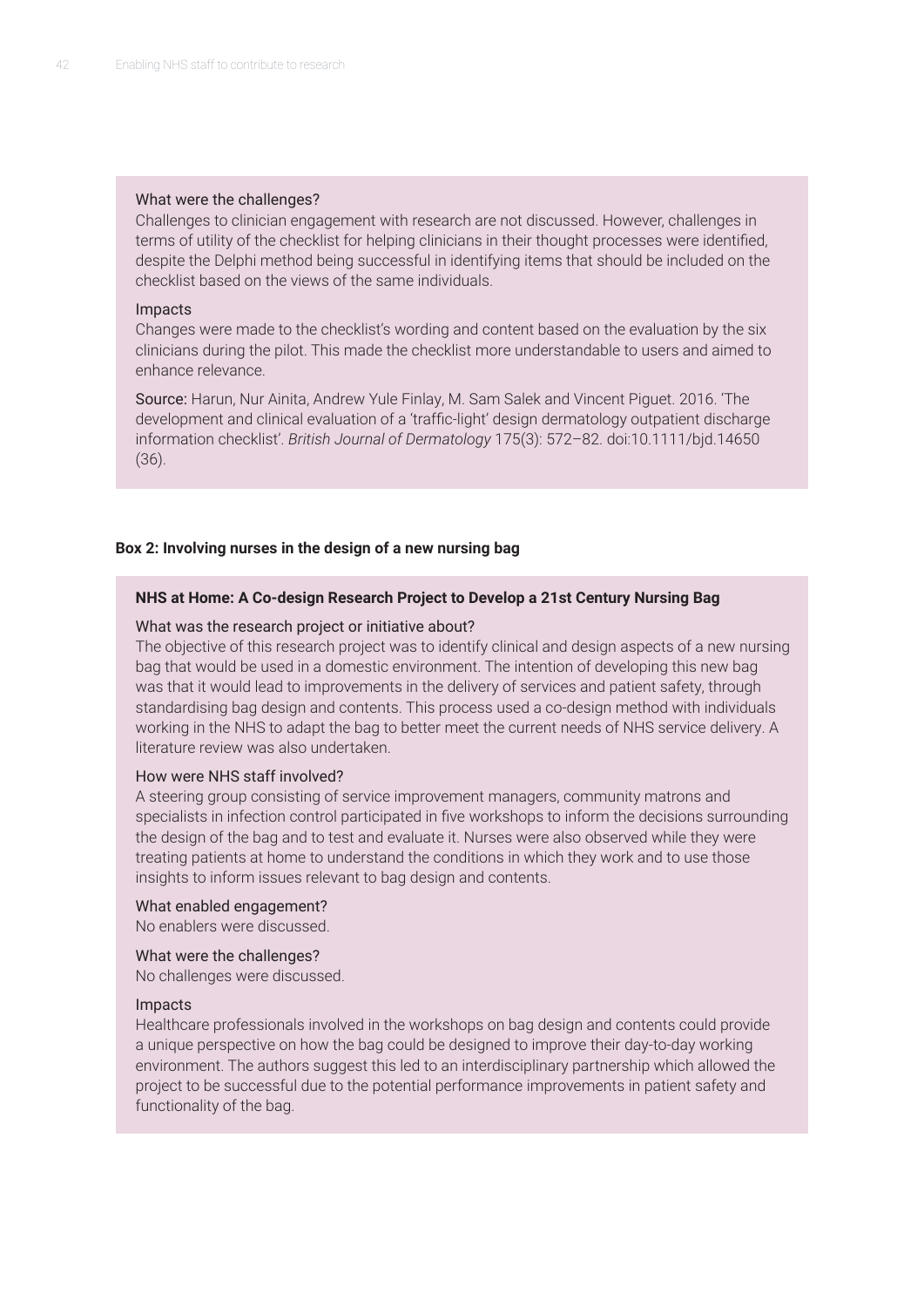Source: Swann, David. 2011. 'NHS at Home: A Co-design Research Project to Develop a 21st Century Nursing Bag'. In *Contemporary Ergonomics and Human Factors* 2011, edited by Martin Anderson. Boca Raton, Florida: CRC Press (35).

#### **Box 3: Using a Delphi survey to identify research priorities of four different stakeholder groups**

#### **Do different stakeholder groups share mental health research priorities? A four‐arm Delphi study**

#### What was the research project or initiative about?

This study aimed to identify research priorities for four stakeholder groups involved in mental health care through a Delphi method and to investigate the level of agreement between the groups. Groups included mental health practitioners, service managers, service users and carers.

#### How were NHS staff involved?

One group involved in the Delphi questionnaire included psychiatrists, psychiatric nurses, clinical psychologists, social workers and occupational therapists (35 in total). Another group consisted of 23 service managers. These participants were asked to provide up to five areas within the sector of mental health that they considered to be priority topics for research. The Delphi survey consisted of three rounds, after which the results were compared between the four groups (non-NHS groups included 34 service users and 26 carers).

#### What enabled engagement?

Practitioners and service managers were already involved with research in the topic area on other grants and projects and had an established interest in mental health research as they were "*all grant holders, those with projects registered with the R&D department and known champions of evidence‐based practice*" (Owens et al. 2008, 420). They were invited to participate by the study leads, and extended the invitation to their colleagues.

#### What were the challenges?

The health practitioners were less likely to agree on research priorities than service users and carers, with only one item receiving full consensus from the group. The authors note that consensus did improve marginally between rounds 2 and 3 of the survey.

#### Impacts

Impacts of NHS staff involvement on research priority setting were not discussed as the focus of the study was to compare what different stakeholder groups perceived as research priorities in mental health care.

Source: Owens, Christabel, Ann Ley and Peter Aitken. 2008. 'Do different stakeholder groups share mental health research priorities? A four‐arm Delphi study'. *Health Expectations: An International Journal of Public Participation in Health Care and Health Policy* 11(4): 418–31. doi:10. 1111/j.1369–7625.2008.00492 (23).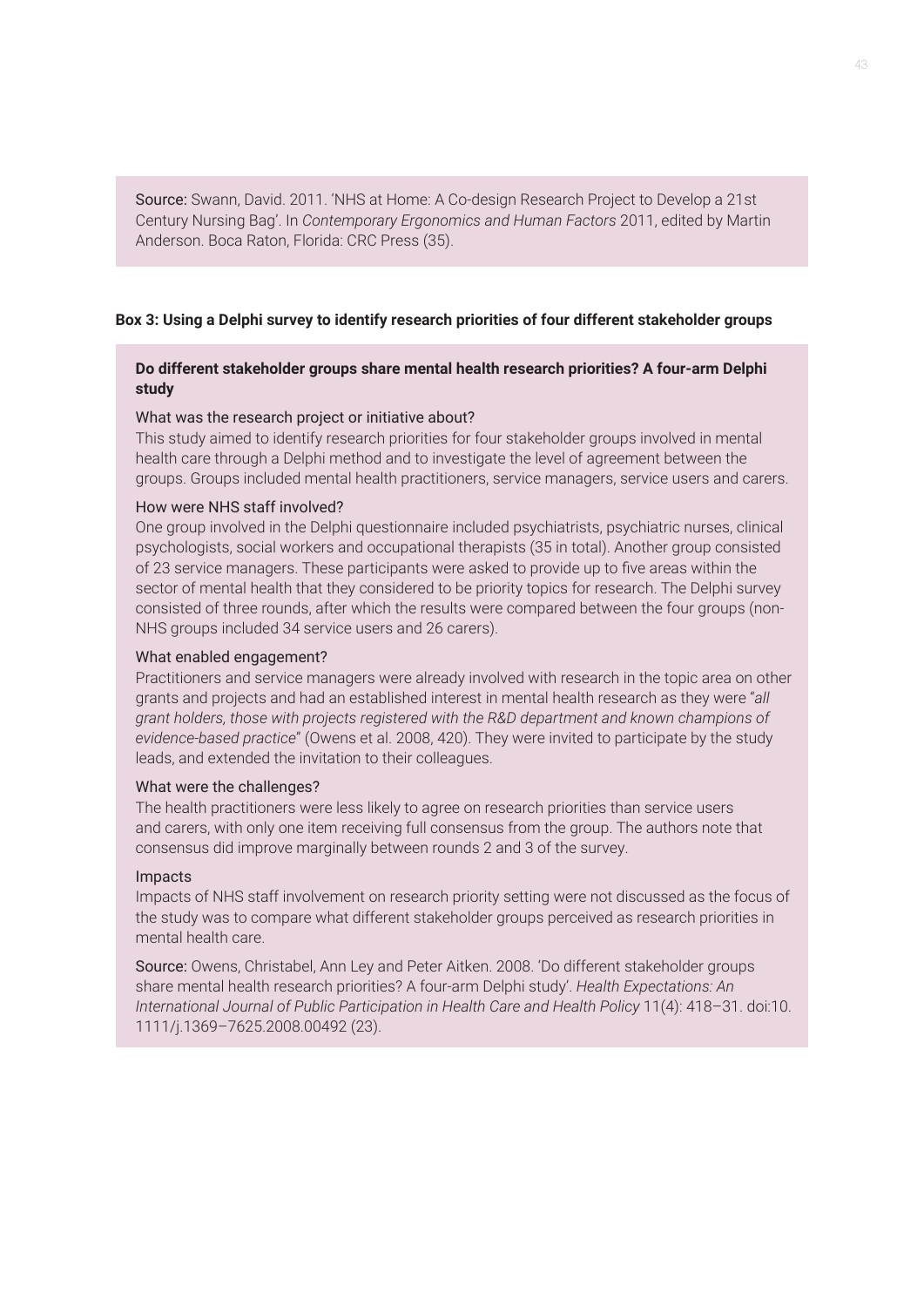#### **Box 4: Identifying priorities for research in emergency prehospital care**

#### **What are the highest priorities for research in emergency prehospital care? Results of a review and Delphi consultation exercise**

#### What was the research project or initiative about?

The objective of this study was to identify where there were gaps in evidence in relation to the delivery of pre-hospital emergency care. This involved collaboration between an academic research team and healthcare professionals that were part of the 999 EMS Research Forum Board.

#### How were NHS staff involved?

The study involved members of the 999 EMS Research Forum Board, who included an anaesthetist, a consultant and an ambulance operations manager. Reviews of available website information, consultation with NHS staff and consensus building using the Delphi technique were used in the priority-setting process. The Delphi method was used to rank research priority areas. Twenty-six individuals participated in the first round of the Delphi consultation. Thirty people participated in rounds two and three of the consultation which included individuals from the 999 EMS Research Forum and the Thematic Research network for emergency and UnScheduled Treatment (TRUST), as well as international representatives and R&D leads from ambulance service Trusts.

#### What enabled engagement?

Although the authors do not identify specific enablers, they do highlight that initial identification of research priorities was undertaken by attendees of AMBEX 2006 (the UK Ambulance Service Association's annual conference), which points to the importance of events that bring together professional communities.

#### What were the challenges?

No challenges were discussed.

#### Impacts

The authors suggest that the study was successful as they were able to identify relevant research priorities. The impact that NHS staff involvement had on the study is not specified or discussed.

Source: Snooks, Helen, Angela Evans, Bridget Wells, Julie Peconi, Marie Thomas, Malcolm Woollard, Henry Guly, Emma Jenkinson, Janette Turner, Chris Hartley-Shape, on behalf of the 999 EMS Research Forum Board. 2008. 'What are the highest priorities for research in emergency prehospital care? Results of a review and Delphi consultation exercise'. *Journal of Emergency Primary Health Care* 6(4). doi:10.1136/emj.2008.065862 (24).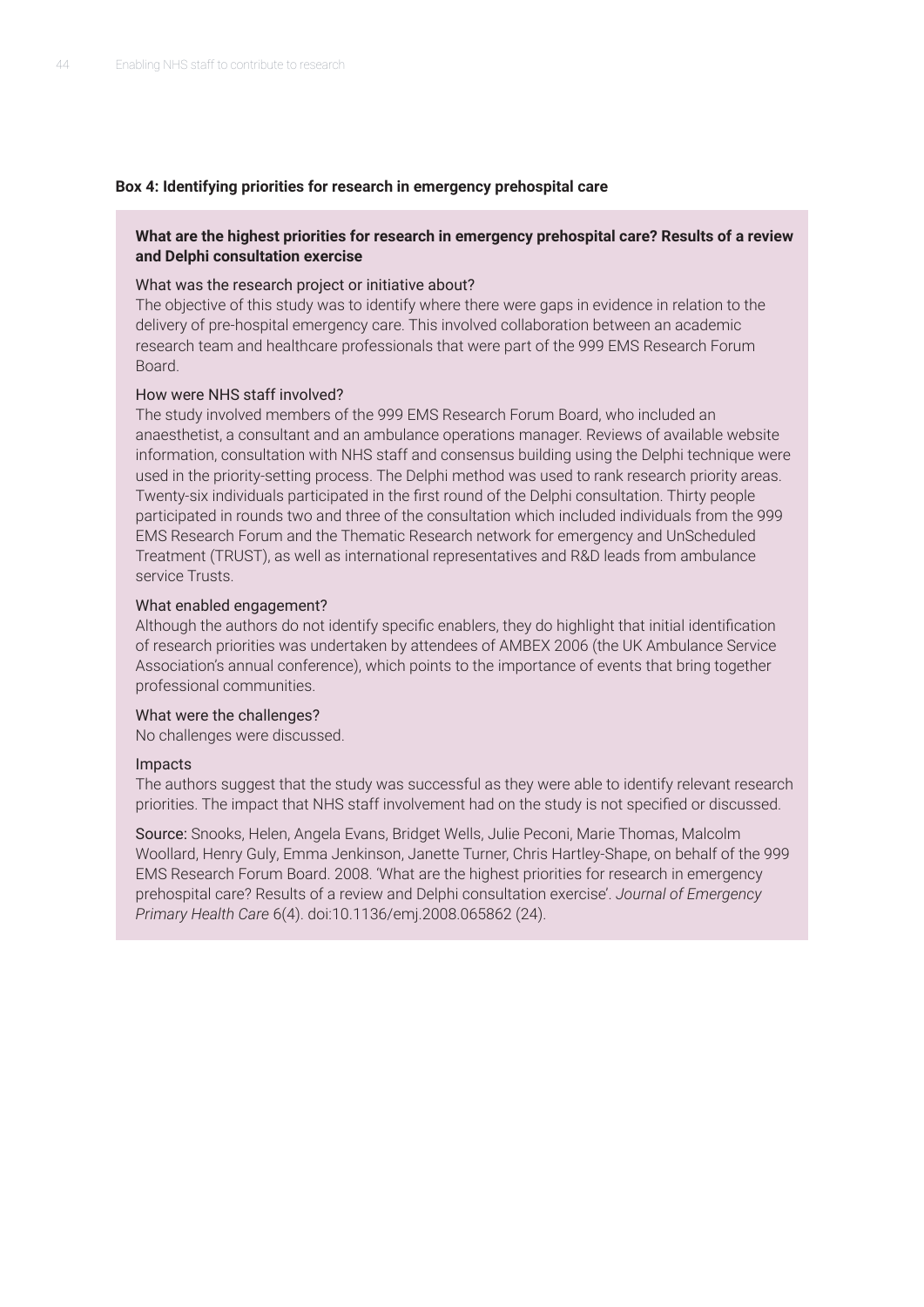#### **Box 5: Collaboration between staff and patients to increase accrual to a national hormone replacement therapy trial**

#### **A collaboration between healthcare professionals and patients to design a national hormone replacement therapy trial for women who survived breast cancer**

#### What was the research project or initiative about?

The aim of this research project was to investigate whether involving women with breast cancer in the design of a multi-site national clinical randomised control trial for the use of hormone replacement therapy (HRT) in breast cancer patients would improve recruitment to the trial. This study was carried out in a three-stage process: 1) consulting women with breast cancer in focus groups in order to get their opinion on the use of HRT and what is acceptable and relevant to this population; 2) using the key themes from the focus groups to inform key priorities to be incorporated into the proposed trial design; and 3) ensuring the key priorities were being accounted for by setting up a Trial Steering Group.

#### How were staff involved?

In the first stage of the study, stakeholders across three organisations (researchers from the Lynda Jackson Macmillan Centre, patients and health professionals from the Consumers Advisory Group for Clinical Trials (CAG-CT), and clinicians who had run a pilot HRT trial previously) organised and ran nine focus groups with patients and were involved with the analysis of the data. The focus groups examined attitudes towards HRT and menopause as well as the proposed trial design. Following the focus groups, the stakeholders held two decision-making meetings – one to discuss queries and questions pertaining to the proposed HRT trial (specific queries not mentioned in paper), taking into account the scientific rationale and results from the focus groups, and the other to discuss five recommendations based on key themes from the focus groups. These topics were: whether HRT is a research priority, whether there is a need and whether it is appropriate to run a national HRT trial, how best to obtain informed consent from potential future participants, whether women without strong symptoms should be recruited, and how to ensure meaningful results. These five recommendations were presented to the stakeholders by the researchers at the Lynda Jackson Macmillan Centre.

An HRT Trial Steering Group was subsequently formed. It consisted of 18 individuals including clinicians, other staff from the healthcare workforce, academics and a patient advocate. This group met twice during the rest of the research project's duration and circulated a summary draft for the proposed trial design for comment by attendees of the first abovementioned meeting.

#### What enabled engagement?

Enablers were not discussed specifically in the paper. However, it is worth noting that the clinicians involved with this study had previously been involved with running a pilot HRT trial and were also able to draw on their expertise and participant contacts for this study.

#### What were the challenges?

Challenges were experienced with obtaining feedback on trial protocols from Trial Steering Group members. This related to competing demands on participant time and to some members of the steering group not feeling sufficiently informed about what was expected of them. Differences in opinion between patients and healthcare workers sometimes arose but were resolved by open discussion between all groups involved.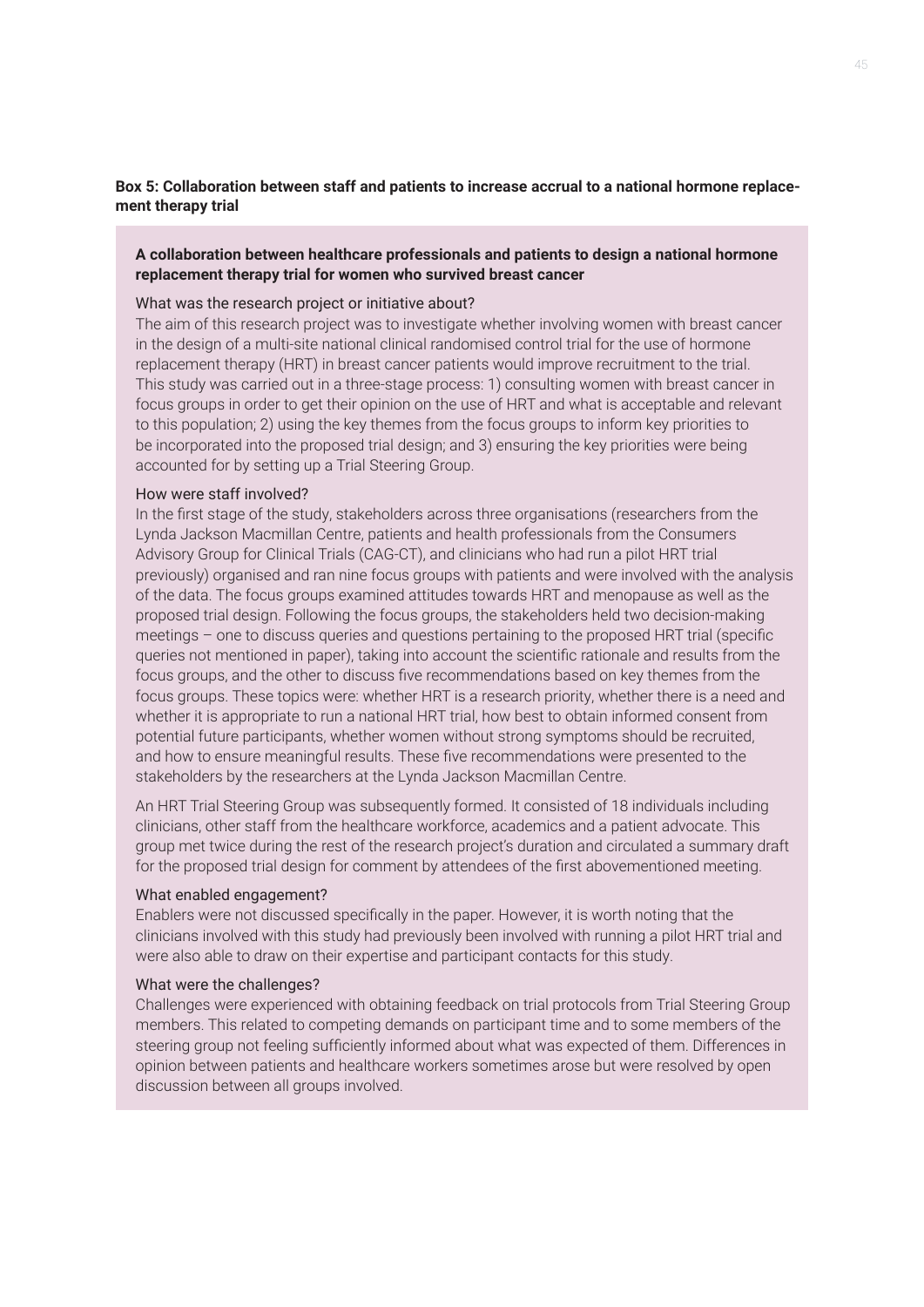#### Impacts

The involvement of healthcare professionals, as well as other stakeholders, facilitated consensus on the type of research that should be undertaken, specifically on how a trial should be designed and implemented. Strategies to regularly update patients and health professionals were put into place in the design of the national HRT trial.

Source: Marsden, Jo and Jane Bradburn. 2004. 'Patient and clinician collaboration in the design of a national randomized breast cancer trial'. *Health Expectations: An International Journal of Public Participation in Health Care and Health Policy* 7(1): 6–17. doi:10.111 1/j.1369–7625.2004.00232. (34).

#### **Box 6: Priority-setting partnership to identify research priorities in anaesthesia and perioperative care**

**A collaboration between clinicians, patients and carers, and researchers to identify the ten priority questions for anaesthesia and perioperative care research**

#### What was the research project or initiative about?

The aim was to identify and prioritise research questions for anaesthesia and perioperative care as part of a priority-setting partnership (PSP), highlighting the ten most important questions yet to be answered, and subsequently to disseminate the results in order to impact on the future research agenda in this field.

#### How were staff involved?

The James Lind Alliance (JLA) facilitated the coming together of 20 healthcare professional organisations and 20 patient or carer organisations for the PSP, attracting nearly 2,000 individuals to the PSP process. Clinicians, alongside patients and carers, were involved in identifying research priorities through surveys (ranking exercises) and via consensus meetings which also included researchers. The team leading the PSP (consisting of 15 individuals across clinical practice, patient representative, research communities and JLA staff) contributed to raising awareness about the PSP and promoting the survey to diverse organisations and individuals.

Twelve of the 15 study team members sat on a steering group for the PSP, and 5 of the members of the steering group members (3 of whom were anaesthetists, of which one was the steering group coordinator) helped classify survey responses into themes, including organising research questions into summary questions and categories. The steering group coordinator also carried out a systematic review to assess whether the proposed 'summary' questions had already been answered in the literature, or whether there were further questions in the literature that should be incorporated. Anaesthetic societies were approached and asked whether there were further questions not brought up in the survey or the literature that should be considered.

A second online survey was sent out to clinicians and patients. The aim of this survey was to for each participant to select the 10 most important research ("summary") questions of the 92 that had been shortlisted following the first survey round. All the responses were subsequently collated and the top 25 selected for discussion during the next stage of the PSP process, a prioritisation workshop. The prioritisation workshop was run by the steering group in which 23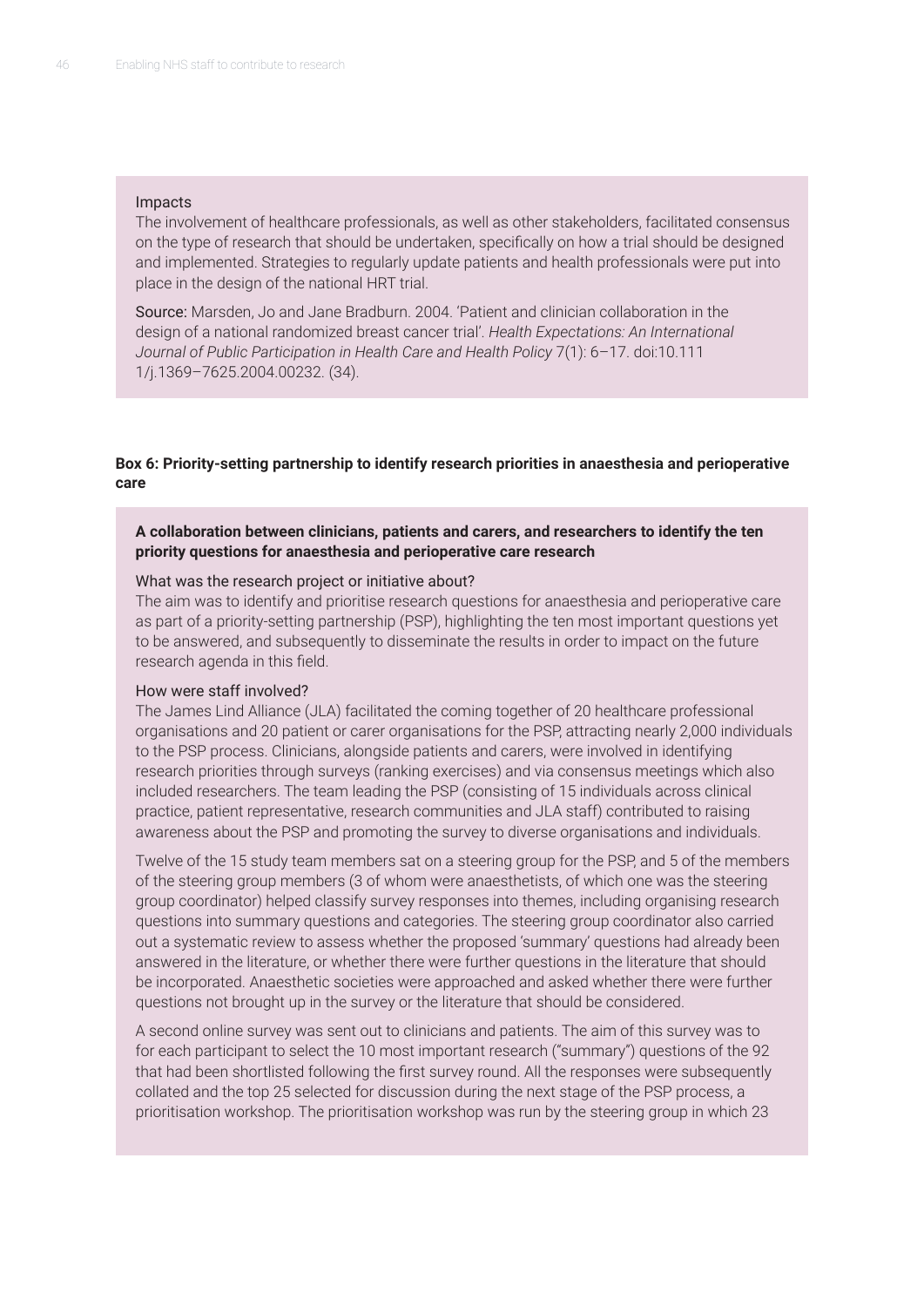partner organisation representatives participated. The aim was to narrow down the top 25 priority questions from the survey into the top 10.

#### What enabled engagement?

At the time of publication, the authors worked for organisations with strong expertise in areas in need of research in this field, including research for clinical practice. Over 1,000 clinicians, as well as 700 patients and carers, participated in the priority-setting exercise.

#### What were the challenges?

The two surveys were actively promoted by the steering group members, but time and budget constraints impeded the ability to advertise as widely as might be optimal. Despite the limitations, the number of survey responses from clinicians and from patients and carers was considered to be good (1,000 and 700, respectively).

#### Impacts

This PSP led to the identification of priorities which reflected the needs of the diverse stakeholder groups involved. In addition to identifying the top ten priorities for this research area, the PSP has identified and published a longer list of additional research topics. These can be found on the National Institute of Academic Anaesthesia (NIAA) website and via the UK Database of Uncertainties about the Effects of Treatments (UK DUETs).

Sources: Boney, Oliver, Madeline Bell, Natalie Bell, Ann Conquest, Marion Cumbers, Sharon Drake, Mike Galsworthy, Jacqui Gath, Michael P. W. Grocott, Emma Harris, Simon Howell, Anthony Ingold, Michael H. Nathanson, Thomas Pinkney & Leanne Metcalf. 2015. 'Identifying research priorities in anaesthesia and perioperative care: final report of the joint National Institute of Academic Anaesthesia/James Lind Alliance Research Priority-setting Partnership'. *BMJ Open* 5(12). doi:10.1136/bmjopen-2015-010006 (28).

National Institute of Academic Anaesthesia. 2015. 'Anaesthesia and Perioperative Care Prioritysetting Partnership'. As of 11 June 2018:<https://www.niaa.org.uk/PSP>(47).

#### **Box 7: Engaging staff in identifying research activity in a region and opportunities for further engagement**

**Consulting the health and social care workforce on research activity and future research prospects: learning from a primary care research network**

#### What was the research project or initiative about?

A Primary Care Research Network (PCRN) commissioned research at a primary care-level NHS region in England. The aims were to identify research activity at the health and social care interface and to identify the level at which staff working for social services could get involved with research and development training, working in conjunction with health practitioners. This research was conducted in two stages. The first focused on working at the health and social care interface and on social services department (SSD) structures in the region, while the second aimed to determine what worked in interagency collaboration and the needs and barriers of research capacity.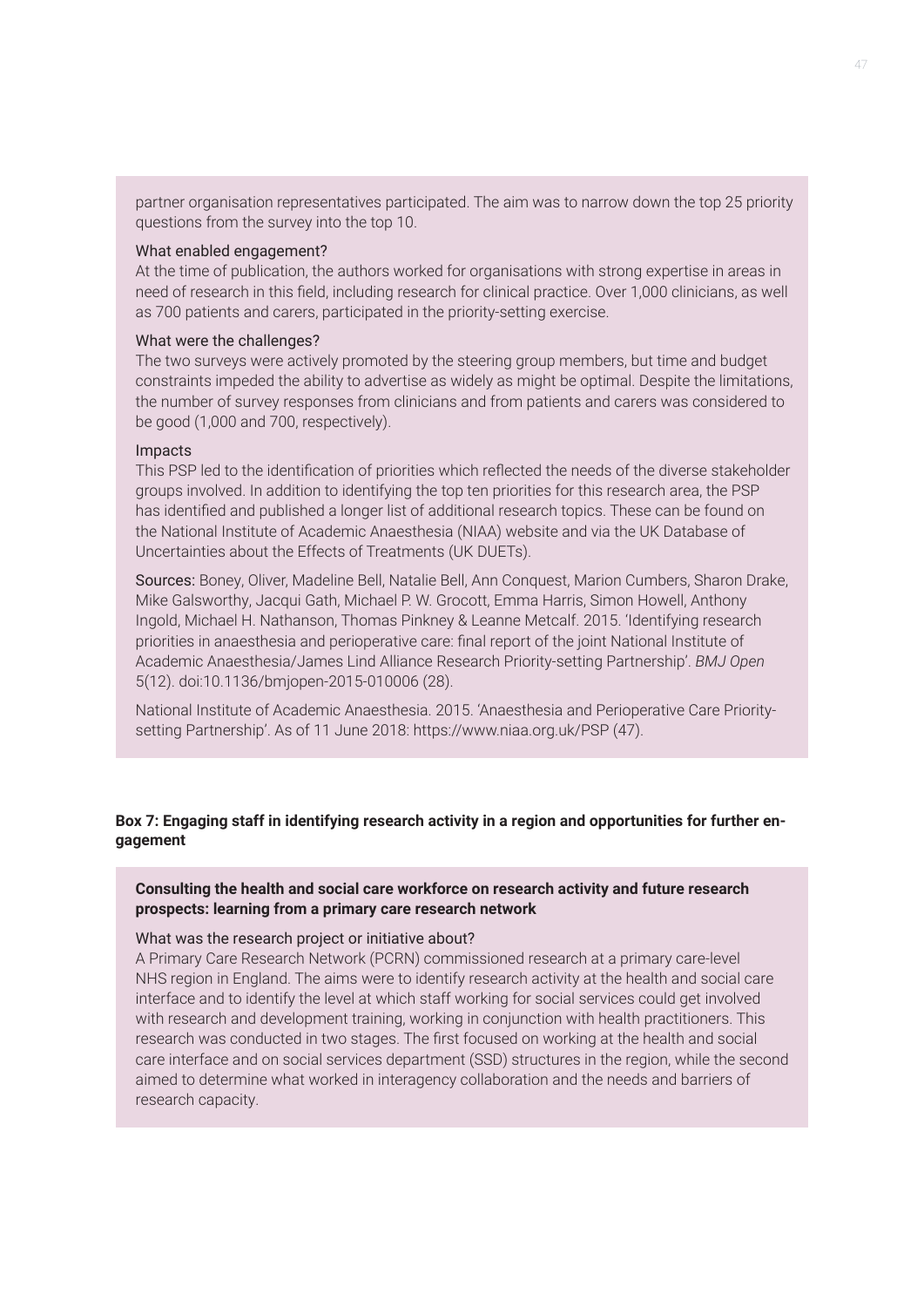#### How were staff involved?

The researchers, one of whom was a clinician, gathered data via telephone interviews (over the two stages) and focus groups (only during the second stage). Interviewees and focus group participants were staff working in health or social care and included 61 social care practitioners at a senior level, managers and team leaders, as well as an additional six public health representatives. They were initially identified by the researchers of this study by contacting various SSDs and then expanded via a snowballing process. Although the 61 practitioners (aside from the clinician researcher) were participants in the study rather than actively involved in shaping its design and implementation, they provided useful insights on the challenges of engaging with research.

#### What enabled engagement?

No enablers were discussed.

#### What were the challenges?

SSD staff who participated in the interviews and focus groups identified a number of barriers for engaging in research, including lack of time related to too many workload commitments (including having a rigid working pattern and not having enough staff available), not having the right skills, not receiving research training, and not seeing research as a career path.

#### Impacts

As part of this piece of research, a participant sample for the study was created, which has subsequently been used for email lists and research and development information exchange. Therefore, the authors (including a clinician researcher) developed tools for future use in research and/or service activities at the time and within the research governance system of the time.

Source: Cooke, Jo, Jenny Owen & Andrew Wilson. 2002. 'Research and development at the health and social care interface in primary care: a scoping exercise in one National Health Service region.' *Health and Social Care in the Community* 10(6): 435–44. doi:10.104 6/j.1365–2524.2002.00395 (32).

#### **Box 8: Priority-setting partnership to identify priorities in acne treatment uncertainties**

#### **A collaboration between researchers, healthcare professionals and patients to identify the top ten treatment uncertainties for patients with acne**

#### What was the research project or initiative about?

The aim of this work was to identify and prioritise unanswered questions (uncertainties) about acne treatments as part of a priority-setting partnership (PSP) run by the James Lind Alliance (JLA) through identifying the ten most important research questions yet to be answered. The treatment uncertainties were confined to existing treatments, rather than the creation of new treatments.

#### How were staff involved?

A steering group was set up to oversee the PSP. The steering group included dermatologists, academics, research managers, a nurse, a researcher (microbiologist), a pharmacist, the editor of the UK Database of Uncertainties about the Effects of Treatment (UK DUETs), a JLA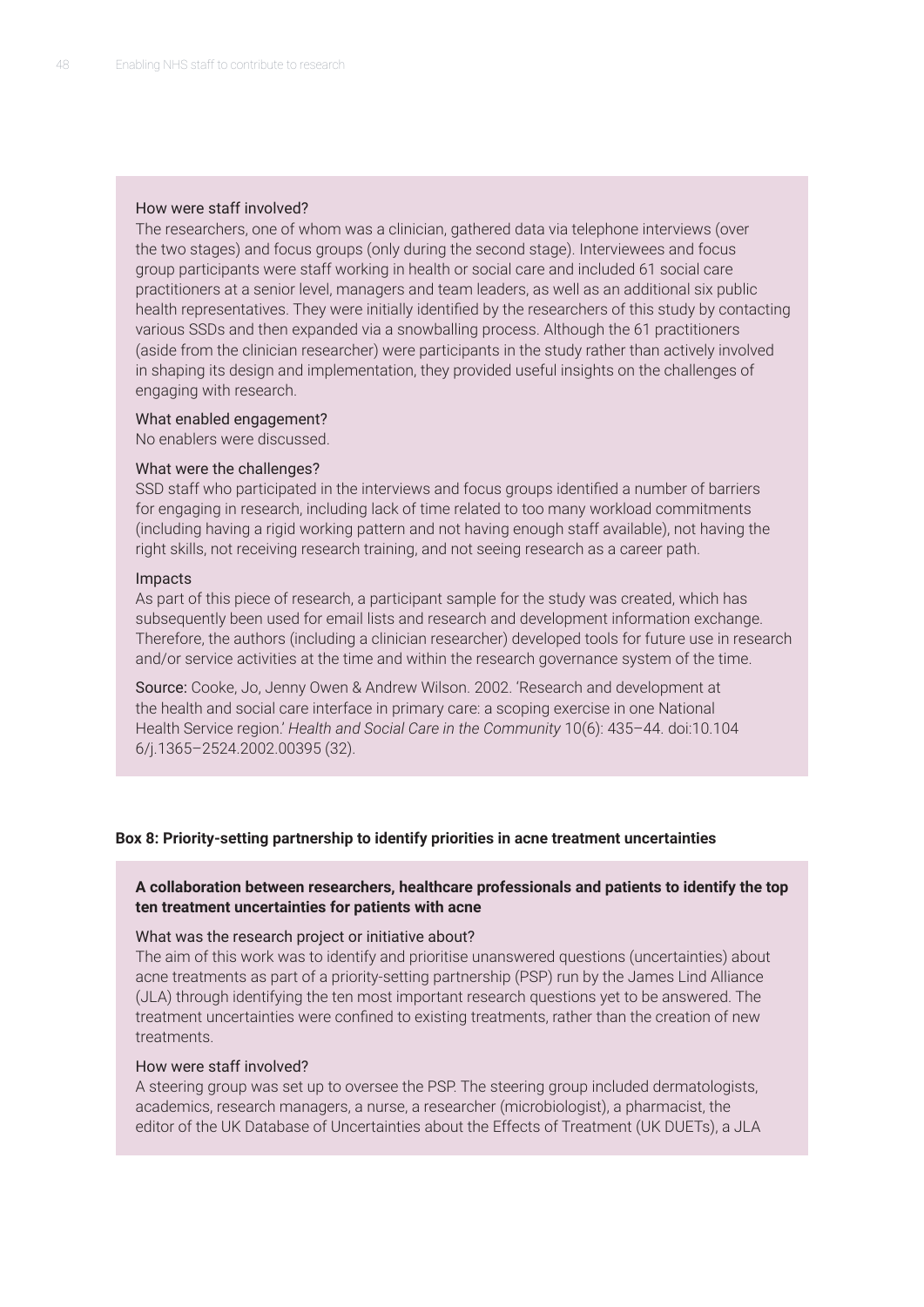staff member (not stated in what capacity) and patients with expertise in patient and public involvement.

The first stage of the PSP involved a survey in which patients (primarily young people with acne) and healthcare professionals were asked to submit their questions on uncertainties related to the treatment of acne. A publicity flier and a survey were drafted and subsequently modified at a meeting in which patients and health professionals reviewed and changed the look and structure of both the flyer and the survey to make it more appealing to young people. Two online versions of the survey were established and administered – one for patients and the other for healthcare professionals. A website containing relevant information on the PSP was also set up to provide further information on the research.

In the second stage of the PSP, steering group members narrowed down the list of initially identified treatment uncertainties from responses to the survey by thematically grouping them. The International Clinical Trials Registry and the Database of Abstracts Reviews of Effects (DARE) were searched in order to ensure that the research topics identified through the PSP processes had not already been answered elsewhere. Patients and healthcare professionals were asked to rank their top three questions from a list of 30 most commonly selected questions on treatment uncertainties identified in the prior round. In the third stage, a priority-setting workshop was held in which nearly equal numbers of patients and healthcare staff (both from within and outside the NHS) participated; 13 and 12 respectively. Participants were given a list of 18 uncertainties that came out of the voting form. The top ten treatment uncertainties were identified via a consensus method.

Throughout the PSP process, organisations were either approached to be involved or volunteered. The responsibilities of the partners were to promote the PSP's work to their network(s) and to the public (for example via newspapers, by emailing contacts, flyers in pharmacies and Twitter.

#### What enabled engagement?

Most of the authors were affiliated with NHS Trusts and university departments related to this area of research and had expertise in this area. The partner organisations played a vital role in promoting the survey and encouraging participation. According to Layton et al. (2015), this ensured good representativeness in terms of age, location, ethnic mix, and mix of patients versus professionals.

#### What were the challenges?

Keeping the survey open for a longer duration than the originally planned eight weeks helped with response rates for both healthcare professionals and patients. Though not a challenge to healthcare professional staff involvement, Layton et al. (2015) highlight that reaching a representative sample of patients with acne was challenging.

#### Impacts

At the time of publication, the researchers were in discussion with the National Institute for Health Research over how best to translate the top ten identified priorities about treatment uncertainties into research.

Source: Layton, Alison, E. Anne Eady, Maggie Peat, Heather Whitehouse, Nick Levell, Matthew Ridd, Fiona Cowdell, Mahenda Patel, Stephen Andrews, Christine Oxnard, Mark Fenton & Lester Firkins. 2015. 'Identifying acne treatment uncertainties via a James Lind Alliance Priority-setting Partnership'. BMJ Open 5(7). doi:10.1136/bmjopen-2015-008085 (22).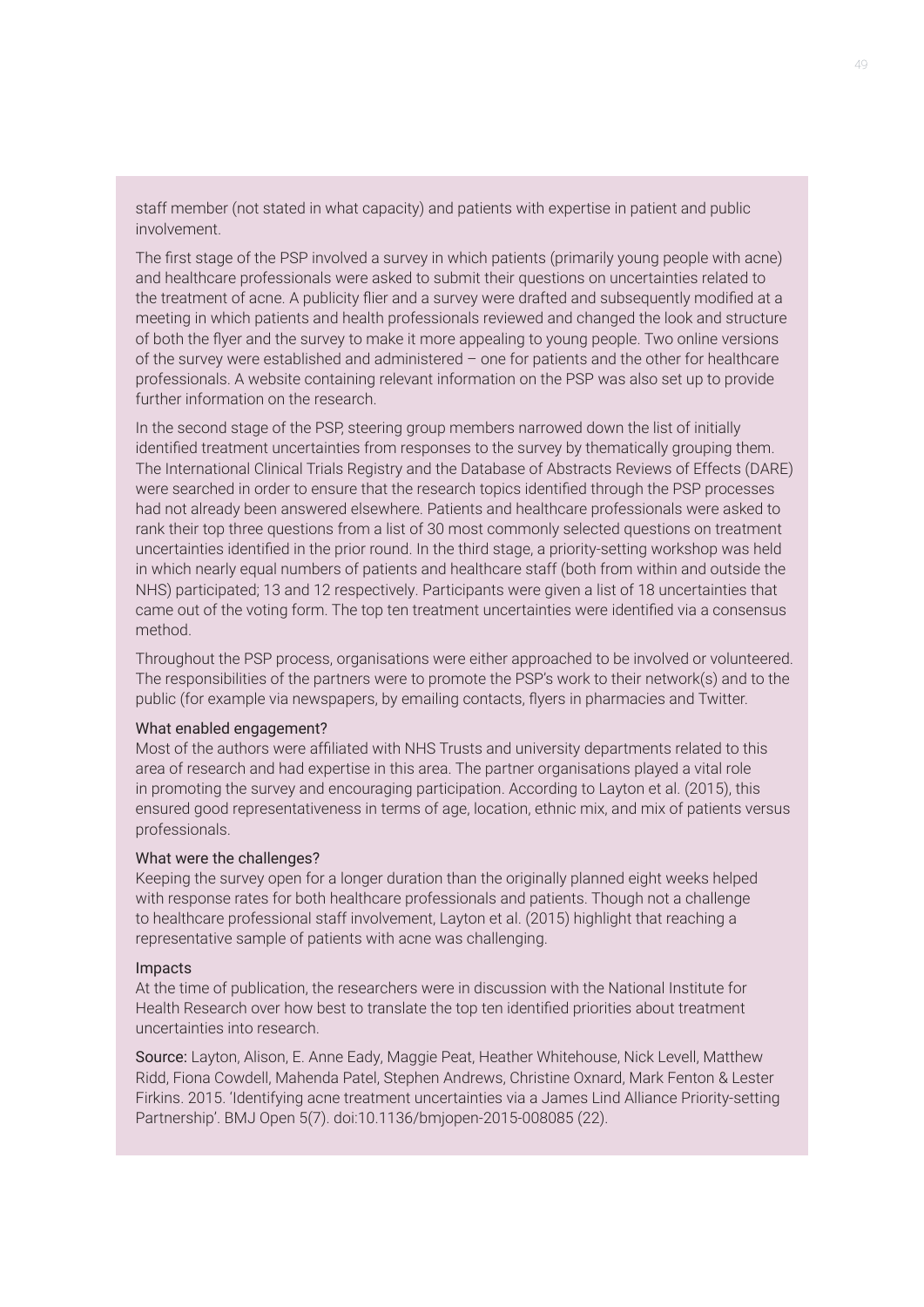#### **Box 9: Involvement of healthcare staff in an action plan to improve the Trust's research capacity**

#### **An action research approach for developing research and innovation in nursing and midwifery practice**

#### What was the research project or initiative about?

This study aimed to develop an infrastructure for research capacity building within one (unnamed) National Health Service Foundation Trust by using an action research methodology. Action research involves studying research participants in their natural settings with the purpose of informing change. In this study, nurses and midwifes joined a project steering committee through which they were involved in research design and implementation regarding an action plan to improve the Trust's research capacity.

#### How were NHS staff involved?

The key nursing, midwifery and managerial staff who were included on the project steering committee worked together with the rest of the committee to make all subsequent decisions within the process of developing the action plan. The group considered the findings of the initial research exercise (the interviews with purposively sampled nursing, midwifery and managerial staff) and developed a range of structures and processes which were considered necessary to enable the Trust to move forward in developing capacity and capability for research. Funding was obtained to enable the NHS Foundation Trust to support the process.

#### What enabled engagement?

The paper identified that a key facilitator of staff engagement would be to identify three groups of talent within the organisation. These were: the innovators among the staff, many of whom would be working at the grass-roots level; the mentors, who could work with individuals or groups to help them develop; and the champions who would effectively sell the idea of the development process.

The paper found that this process could be further enabled by providing support and training to the aforementioned groups of talent. The mentors and champions would be offered the opportunity to complete a short training programme in coaching to prepare them for their role. The innovators would be offered support from the academic members of the team to develop their proposals and the mentors would offer coaching to maintain momentum. The matrons within the Trust were identified as the individuals most likely to know where the best ideas could be found within their areas and were thus tasked with using their informal mechanisms to encourage individuals with ideas to put them forward.

#### What were the challenges?

Time constraints were the biggest obstacle to implementing the participants' wealth of ideas for research innovation. All participants stated that demands on their time were such that they could not allow taking on the work involved in research or service development projects.

Research was regarded as a specialist activity, and in some instances it was seen as the domain of the medical staff.

#### Impacts

The paper does not discuss the impact of staff engagement on the research process, though by extension of the above point, healthcare staff with knowledge of the Trust's existing research capacity-building structures and processes can be assumed to be well placed for designing and implementing research projects.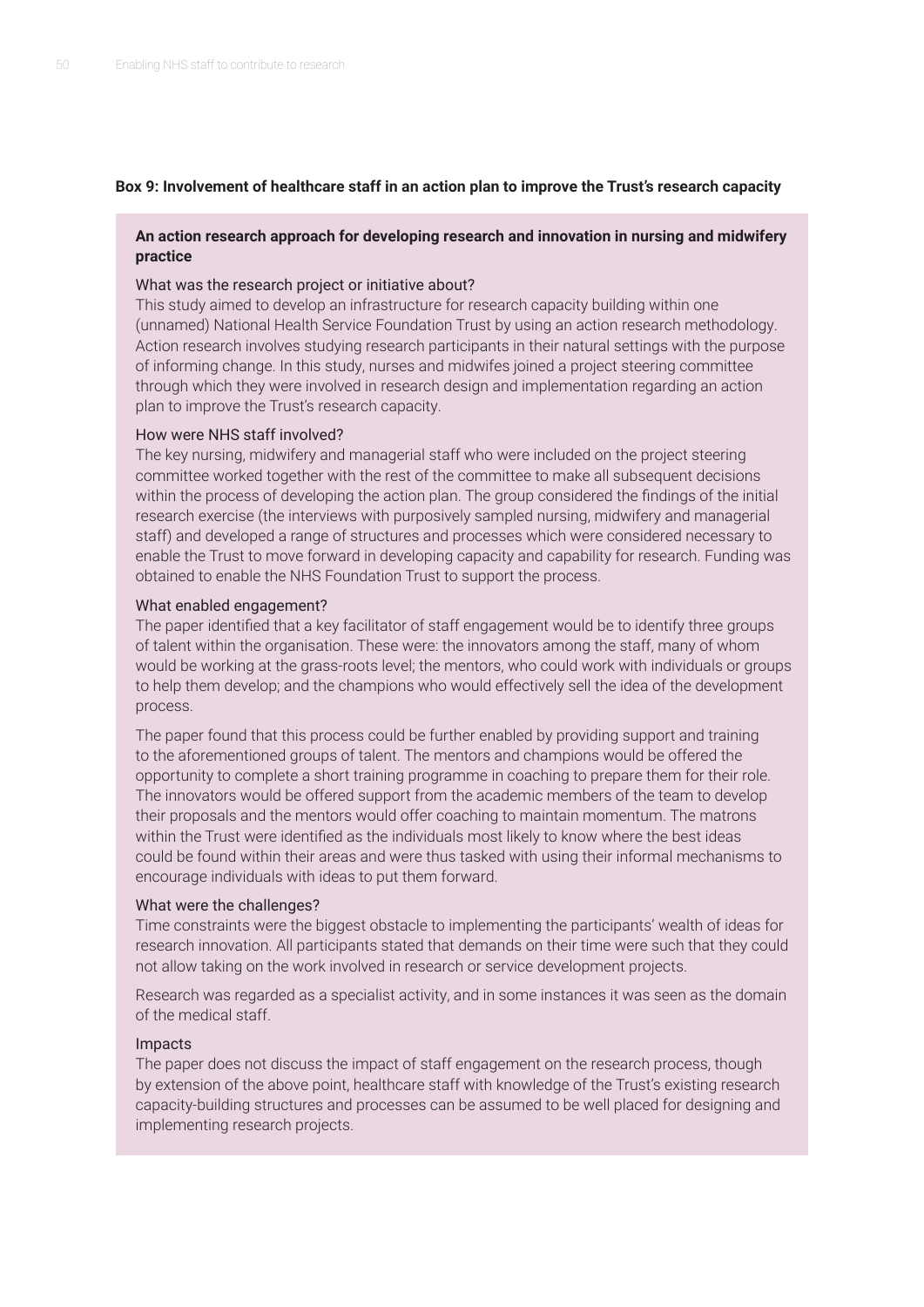Source: Moore Jenny, Kenda Crozier & Katharine Kite. 2012. 'An action research approach for developing research and innovation in nursing and midwifery practice: Building research capacity in one NHS foundation Trust'. *Nurse Education Today* 32(1): 39–45. doi:10.1016/j. nedt.2011.01.014 (13).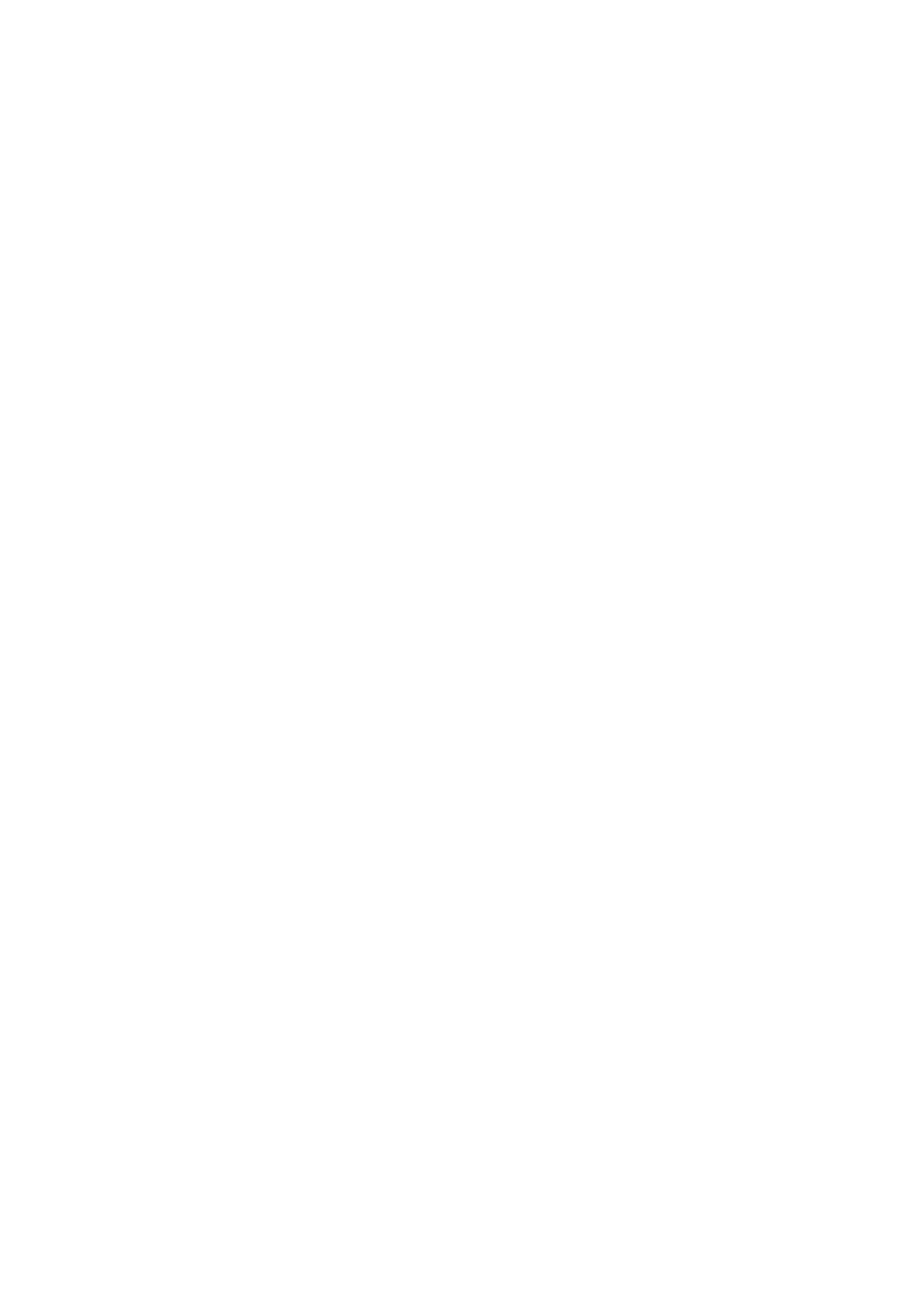# Appendix B. Study design and methods

# **Study design**

To address the questions set out above we conducted a review of relevant literature alongside interviews with a range of individuals with expertise in the field. Our literature review approach followed the principles of REA (48). This approach is consistent with the principles underlying systematic review methodology (based on clearly defined research questions, systematic and replicable search strategies, and explicit inclusion and exclusion criteria), but makes some allowances for the rapid delivery of information as required, by restricting the scope and coverage of the review to focus on the most relevant literature.

The ultimate aim of the review was to provide practical insights to help inform THIS Institute's evolving engagement strategy. For this reason, the review was inclusive with respect to article type; we did not exclude articles based on methodology and we undertook only a limited assessment of the quality of the articles reviewed (noting limitations of the studies reviewed and considering these in the synthesis of review findings). We sought to

undertake a narrative synthesis based on the research questions addressed through the REA, and incorporated insights based on interview findings. We also sought to provide real-world examples of how different approaches to the engagement of NHS staff with research have been implemented, through the presentation of case studies sourced from the literature.

# **Rapid evidence assessment**

#### Search strategy

An initial trial of search terms was conducted by two researchers to refine search terms and scope based on the quantity of relevant literature identified. This was an iterative process whereby searches were run and the results obtained were reviewed to ensure relevant articles were being captured without superfluous material being included. After several rounds of testing, a final set of search terms was established and then applied. The refined search terms were applied to the PubMed and Scopus databases on 4 April 2018, with no date restrictions applied. The search terms used are presented in Table 10.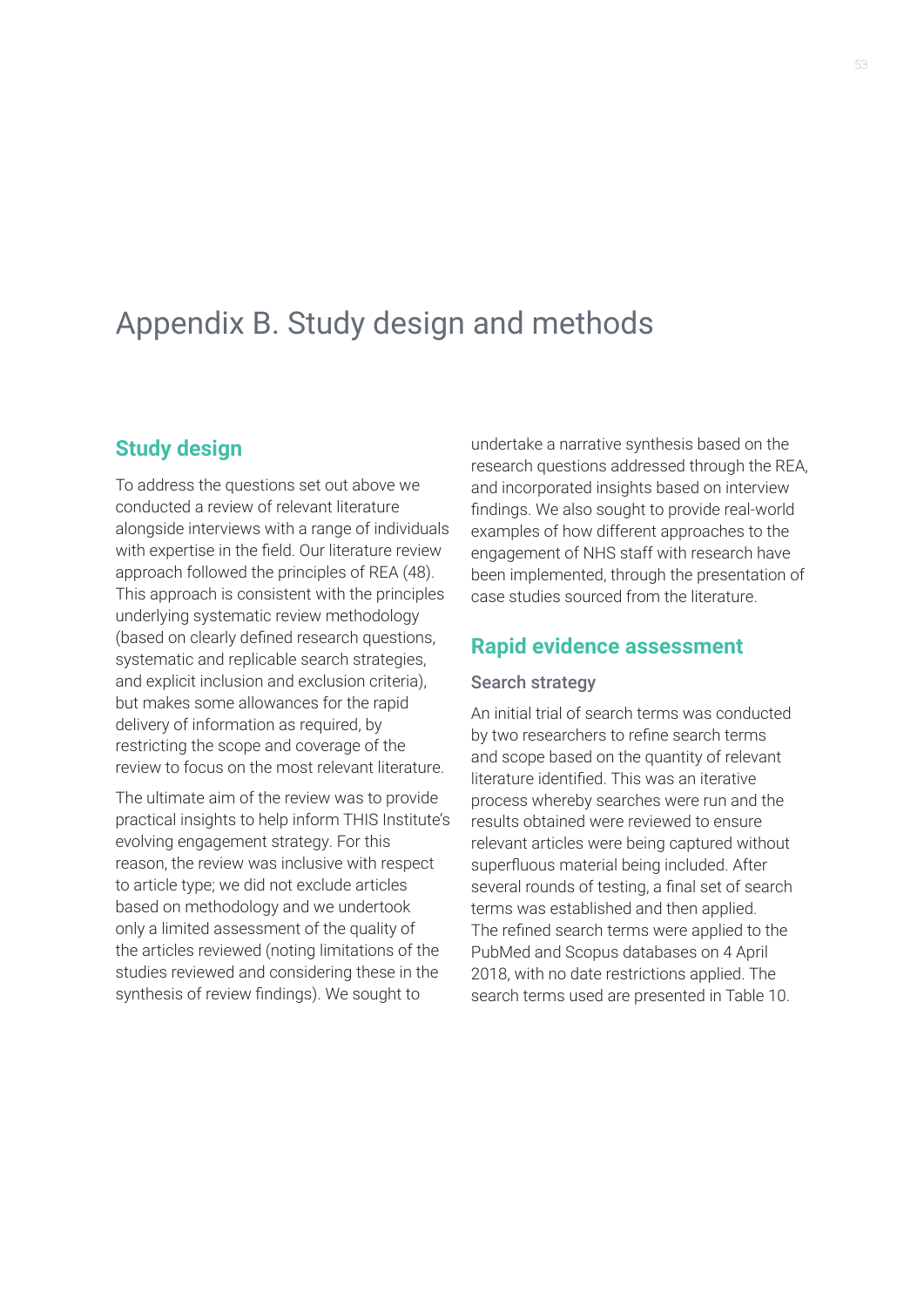#### **Table 10: Search terms for Rapid Evidence Assessment – review articles**

**PubMed 4 April 2018 English**

((UK[title/abstract] OR "united kingdom"[title/abstract] OR England[title/abstract] OR wales[title/abstract] OR Scotland[title/abstract] OR "northern Ireland"[title/abstract] OR "Great Britain"[title/abstract] OR United Kingdom[MeSH]) AND Health Services[MeSH] OR

"national health service"[title/abstract] OR NHS[title/abstract])) AND

Health personnel[MeSH] OR staff[title/abstract] OR professional\*[title/abstract] OR clinician\*[title/abstract] OR worker\*[title/abstract] OR doctor\*[title/abstract] OR nurse\*[title/abstract] OR consultant\*[title/abstract] OR general practitioner\*[title/abstract] OR GP[title/abstract] OR Midwife[title/abstract] OR Midwives[title/abstract] AND

(((Research[MeSH] OR Research\*[title] OR Study[title] OR studies[title] OR "systematic review\*"[title] OR "evidence synthesis\*"[title] OR evaluat\*[title] OR trial[title] OR "randomised controlled trial"[title] OR "randomized controlled trial"[title] OR RCT[title]) AND

(participat\*[title] OR involve\*[title] OR engage\*[title] OR contribut\*[title] OR design\*[title] OR codesign\*[title] OR co-design\*[title] OR articulat\*[title] OR specification\*[title] OR priorit\*[title] OR conduct\*[title] OR develop\*[title] OR co-produc\*[title] OR "idea generation"[title] OR implement\*[title] OR activit\*[title] OR collab\*[title] OR partner\*[title]))

OR

"citizen science" OR "citizen-science" OR (crowd[title/abstract] AND source[title/abstract]) OR crowdsource\*

**Scopus 4 April 2018 English**

( ( TITLE-ABS ( uk OR "united kingdom" OR england OR wales OR scotland OR "northern Ireland" OR "Great Britain" ) AND TITLE-ABS ( "health services" ) ) OR ( TITLE-ABS ( "national health service" OR nhs ) ) ) AND

( TITLE-ABS ( "Health personnel" OR staff OR professional\* OR clinician\* OR worker\* OR doctor\* OR nurse\* OR consultant\* OR "general practitioner\*" OR gp OR midwife OR midwives ) ) AND

((TITLE (research\* OR study OR studies OR review\* OR "evidence synthesis" OR evaluat\* OR trial OR "randomised controlled trial" OR "randomized controlled trial" OR RCT) ) AND

( TITLE ( research\* OR study OR studies OR "systematic review\*" OR "evidence synthesis\*" OR evaluat\* OR "randomized controlled trial" OR trial OR RCT OR "randomised controlled trial" ) ) AND ( TITLE ( participa\* OR involve\* OR engage\* OR contribut\* OR design\* OR codesign\* OR co-design\* OR articulat\* OR specification\* OR priorit\* OR conduct\* OR develop\* OR co-produc\* OR "idea generation" OR implement\* OR activit\* OR partner\*)) OR

TITLE-ABS ("citizen science" OR "citizen-science" OR "crowd source" OR crowdsource\*)

In addition to academic literature, we also searched for grey literature, using Google searches for terms relating to NHS staff engagement with or involvement in research between 5 April 2018 and 13 June 2017.

#### Study selection

Records identified by the searches were assessed for inclusion by screening titles and abstracts against a set of inclusion and exclusion criteria (Section A.4.). At this stage, studies were deliberately retained if there was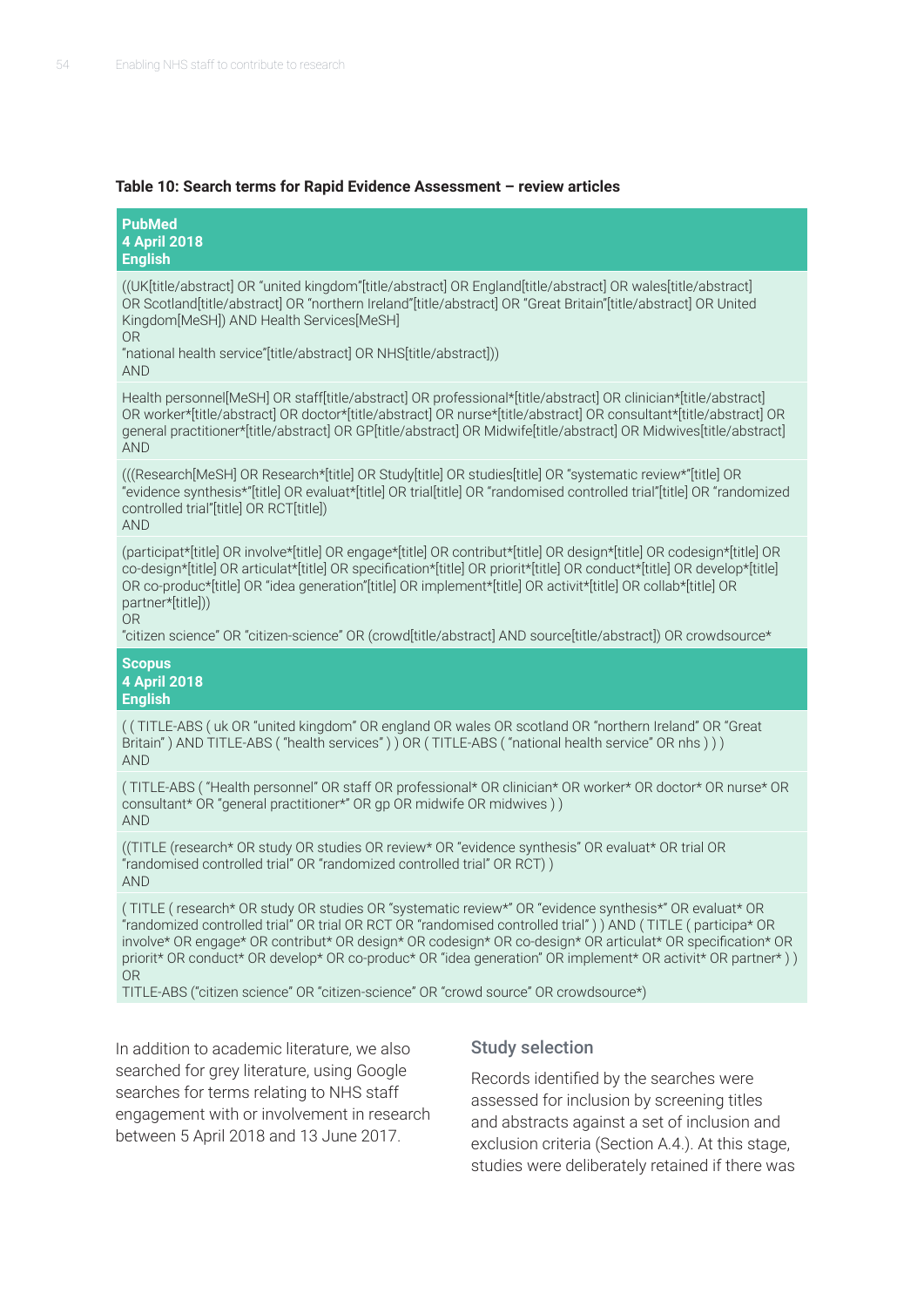any uncertainty as to their relevance. Screening was conducted by one researcher in the first instance and cases of uncertainty were set aside and screened by a second reviewer. Fulltext screening of potentially eligible articles was undertaken as part of the data extraction stage (see below), during which studies were excluded against the same inclusion and exclusion criteria, based on the more detailed information available through full-text review.

In addition, a "snowballing" approach was used to identify additional studies for screening and potential inclusion. In this approach, the reference lists of relevant studies were reviewed for further potentially relevant studies, which were then screened in the same way.

### Inclusion and exclusion criteria

Due to the large number of articles (155) identified as potentially relevant during the initial title and abstract screening phase, and additional date restriction was added, limiting inclusion to articles published from 2000 onwards. For articles that described NHS staff involvement in research but where this was not the primary focus (98 articles), a subset were selected for inclusion based on relevance to THIS Institute's particular areas of interest. This helped ensure clear focus for the review and the coverage of diverse types of research papers. This is described in Table 11.

| <b>Title and</b><br>abstract<br>screening | <b>Inclusion</b>                                                                                                                                                                                                                                                                                                                                                                                                                                                                                              | <b>Exclusion</b>                                                                                                                                                                                                                                                                                                                                                                                                                                                                                                                                                                                                                                                                                                                                                                          |
|-------------------------------------------|---------------------------------------------------------------------------------------------------------------------------------------------------------------------------------------------------------------------------------------------------------------------------------------------------------------------------------------------------------------------------------------------------------------------------------------------------------------------------------------------------------------|-------------------------------------------------------------------------------------------------------------------------------------------------------------------------------------------------------------------------------------------------------------------------------------------------------------------------------------------------------------------------------------------------------------------------------------------------------------------------------------------------------------------------------------------------------------------------------------------------------------------------------------------------------------------------------------------------------------------------------------------------------------------------------------------|
| Topic                                     | Articles which:<br>• Focus on methods or approaches<br>the engagement of NHS staff<br>in the prioritisation, design or<br>conduct of research studies<br>or evaluations of healthcare or<br>improvement interventions;<br>• Focus on the challenges<br>and enablers to NHS staff<br>engagement;<br>• Provide insights on the impact<br>of patient or public engagement,<br>including insights on advantages<br>and disadvantages;<br>• Provide insights on the evaluation<br>of patient or public engagement. | Articles which:<br>• Focus on formal schemes such as research<br>fellowship programmes;<br>• Focus on the involvement of NHS staff as<br>participants in research, but where they are<br>not actively involved in its prioritisation, design<br>or conduct (e.g. where they are involved as<br>interviewees or observed through non-participant<br>observation);<br>• Focus on the involvement of NHS staff solely in<br>delivery of an intervention to be evaluated, but<br>where they are not involved in its evaluation;<br>• Focus on NHS staff involvement in service or<br>intervention development without an evaluative<br>component;<br>• Focus on NHS staff involvement in the<br>prioritisation of service changes/developments (as<br>distinct from research prioritisation). |
| Language                                  | English                                                                                                                                                                                                                                                                                                                                                                                                                                                                                                       | Any language other than English                                                                                                                                                                                                                                                                                                                                                                                                                                                                                                                                                                                                                                                                                                                                                           |
| Country setting                           | UK                                                                                                                                                                                                                                                                                                                                                                                                                                                                                                            | <b>None</b>                                                                                                                                                                                                                                                                                                                                                                                                                                                                                                                                                                                                                                                                                                                                                                               |
| Document type                             | • Any type of publication (including<br>commentaries, editorials or<br>opinion pieces) where the<br>assertions are based on empirical<br>evidence or practical experience.                                                                                                                                                                                                                                                                                                                                    | • Commentaries, editorials or opinion pieces without<br>direct reference to empirical evidence or practical<br>experience;<br>• Conference abstracts.                                                                                                                                                                                                                                                                                                                                                                                                                                                                                                                                                                                                                                     |
| Date of<br>publication                    | • Round 1: No restriction<br>• Round 2: From 2000                                                                                                                                                                                                                                                                                                                                                                                                                                                             | • Round 1: No restriction<br>$\cdot$ Round 2: Before 2000                                                                                                                                                                                                                                                                                                                                                                                                                                                                                                                                                                                                                                                                                                                                 |

#### **Table 11: Inclusion and exclusion criteria for Round 1 screening**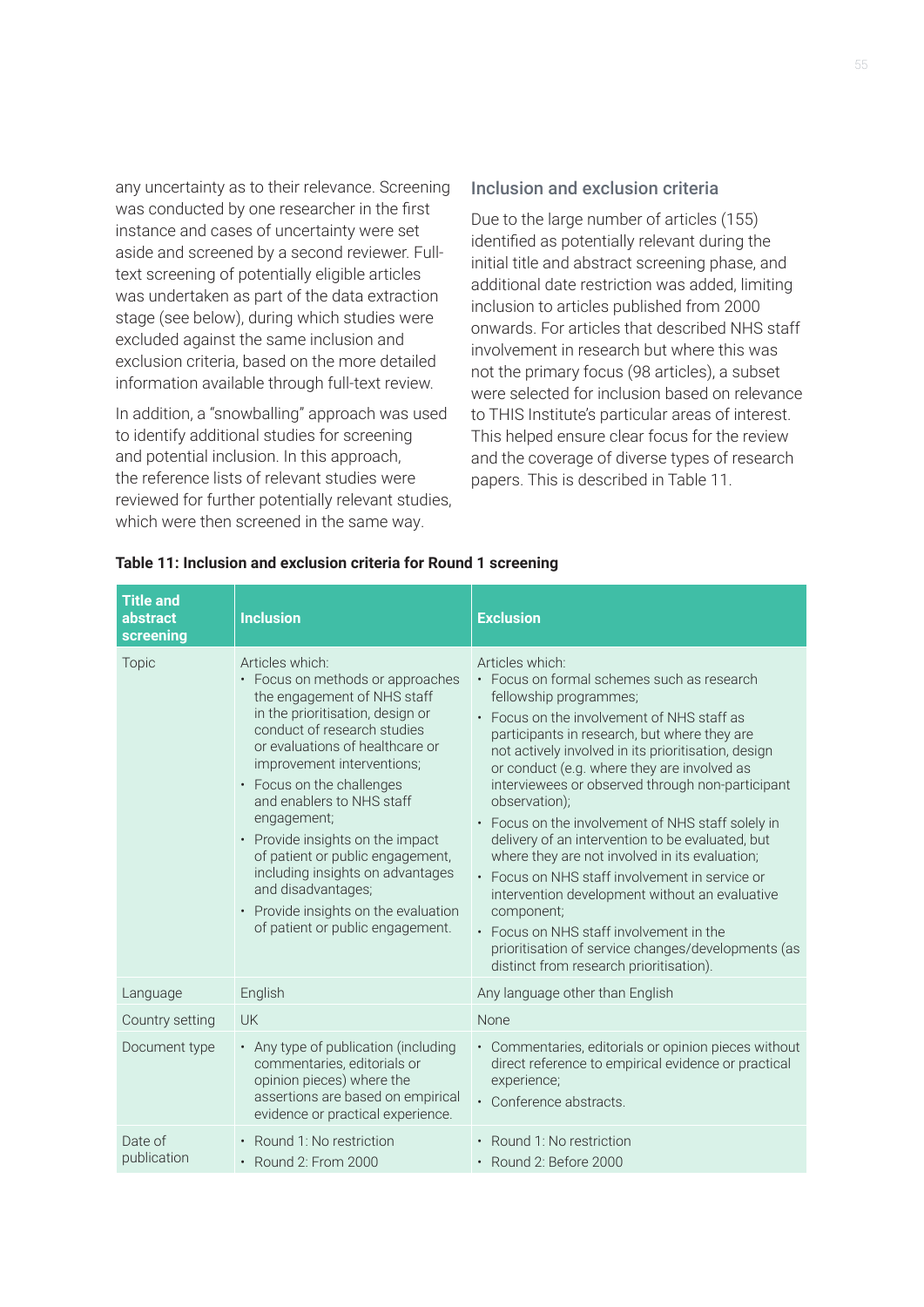Articles were not excluded on the basis of quality and no formal assessment of quality was undertaken as part of the review. However, the included studies reported on a range of limitations which were considered as part of the review process.

### Extraction and synthesis

During this stage, data were extracted from studies identified as eligible using an Excel template and Endnote (version 8). Guided by our research questions, data were extracted on the following: article type; group discussed in the context of NHS staff engagement with research; study type (including summary study aims, objectives, design, headline findings); stage of the research process at which NHS staff engagement took place; how NHS staff engaged and what they did; motivations for engagement; impacts of engagement on the research/study/evaluation; enablers/ facilitators of engagement; challenges/barriers to engagement; how engagement of NHS staff could be improved in the future; evaluating NHS staff engagement in research; and limitations of the study.

Data extraction was undertaken by four researchers (SD, AC, RP and AB). We synthesised the evidence available in relation to each of our research questions and identified additional themes arising from the literature that we considered potentially important in the context of informing the development of strategy for THIS.

## Overview of identified literature

Our searches of the academic literature identified 1,725 articles, reports and commentaries (1706 identified through database searches, and a further 19 from other sources, including recommendations, snowballing and a grey literature search). Initially, a total of 155 articles were identified as potentially relevant on the basis of title

and abstract screening using the inclusion and exclusion criteria set out above. These articles fell into two categories: "core articles" describing research on the topic of NHS staff engagement with research (57 articles), and "case" articles describing NHS staff involvement in the context of a particular project or organisation (98 articles).

In light of the extent of the relevant literature and available resources and given the timescale allocated for the review, the decision was taken to limit the number of articles included for full-text review based on restricting the date of publication to those articles published from 2000 onwards. On this basis, 35 core articles were included in the review. In addition, 94 of the 98 "case" articles identified remained for consideration. Abstracts of these articles were reviewed to assess relevance with respect to THIS Institute's particular areas of interest. The 12 most relevant articles were selected for inclusion. In total, 35 "core" articles and 12 "case" articles were included based on the review of academic literature.

# **Interviews with experts on NHS staff engagement with research**

In order to add depth and nuance to the findings from the literature review, semistructured telephone interviews were undertaken with a range of experts identified via the professional networks of those commissioning and conducting the review. Interviews lasted between 30 and 45 minutes and took the form of a guided conversation using a semi-structured interview guide.

The topics covered included:

• Key motivations and incentives for NHS staff engagement with research (and associated practical means through which these motivations and incentives can be deployed);